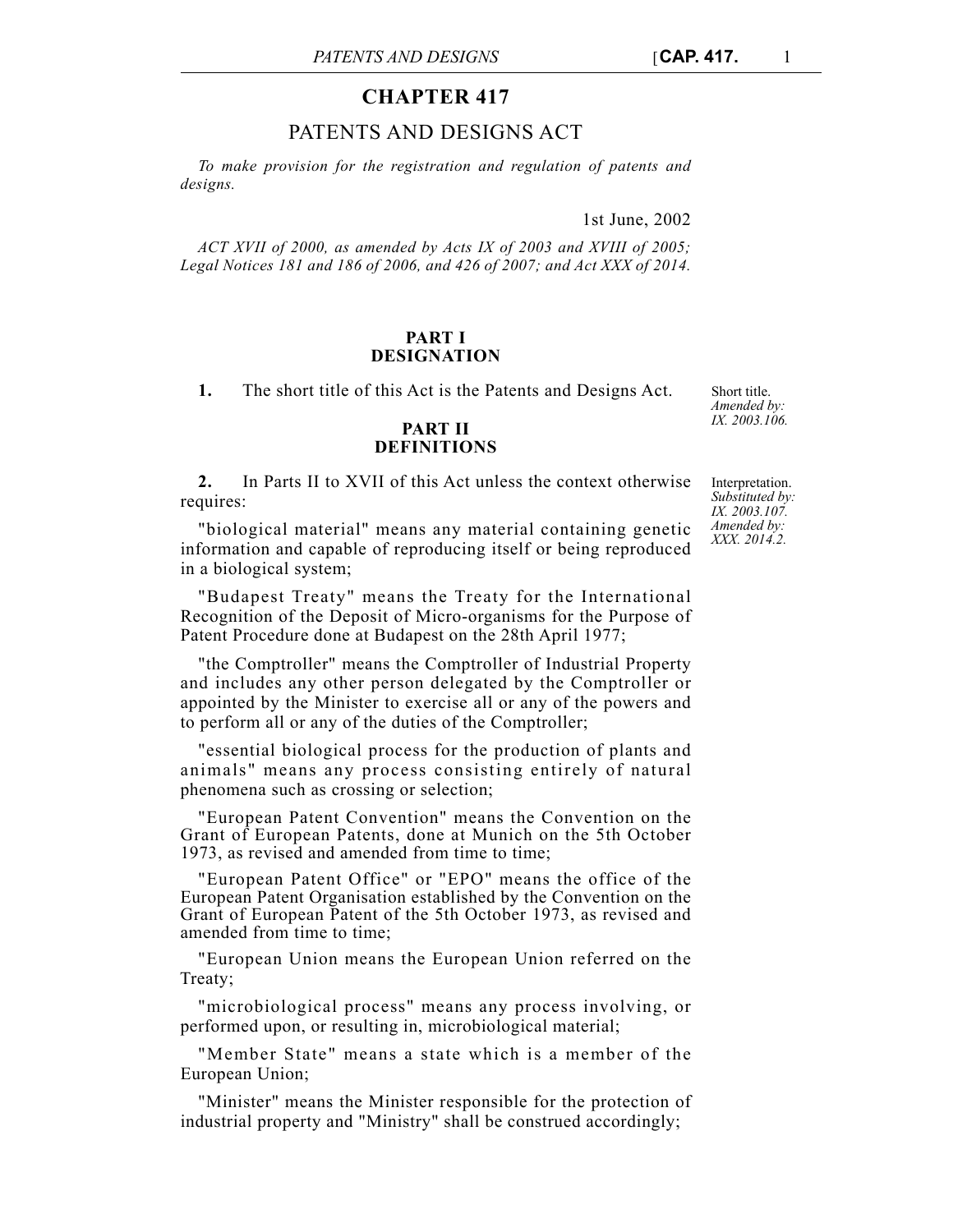"the Office" means the Office headed by the Comptroller of Industrial Property;

"Paris Convention" means the Paris Convention for the Protection of Industrial Property, done at Paris on the 20th March 1883, as revised and amended from time to time;

"patent" means the exclusive right granted by the Comptroller in terms of the provisions of this Act;

"Patent Co-operation Treaty" means the Treaty done at Washington on the 19th June 1970, as revised and amended from time to time;

"plant varieties" refers to all botanical genera and species, including, *inter alia*, hybrids between genera or species;

"prescribed" means prescribed by Parts of this Act;

"the register" means the register of patents kept under this Act and includes the register of patents kept under the Industrial Property (Protection) Ordinance, parts of which have been repealed by this Act;

> "scheduled invention" means an invention of a type listed in regulations as the Minister may from time to time prescribe;

Cap. 460. "the Treaty" has the same meaning assigned to it by the [European](http://www.justiceservices.gov.mt/DownloadDocument.aspx?app=lom&itemid=8926&l=1) [Union Act;](http://www.justiceservices.gov.mt/DownloadDocument.aspx?app=lom&itemid=8926&l=1)

> "variety" means a plant grouping within a single botanical taxon of the lowest known rank, which grouping, irrespective of whether the conditions for the grant of a plant variety right or patent are fully met, can be:

- defined by the expression of the characteristics that results from a given genotype or combination of genotypes,
- distinguished from any other plants grouping by the expression of at least one of the said characteristics, and
- considered as a unit with regard to its suitability for being propagated unchanged,

where a plant grouping consists of entire plants or parts of plants as far as such parts are capable of producing entire plants.

# **PART III THE OFFICE OF THE COMPTROLLER**

Appointment and duties of Comptroller.

**3.** (1) The administration of this Act shall be entrusted to the Comptroller of Industrial Property, hereinafter referred to as "the Comptroller".

(2) The Comptroller shall be appointed by the Minister.

Cap. 29.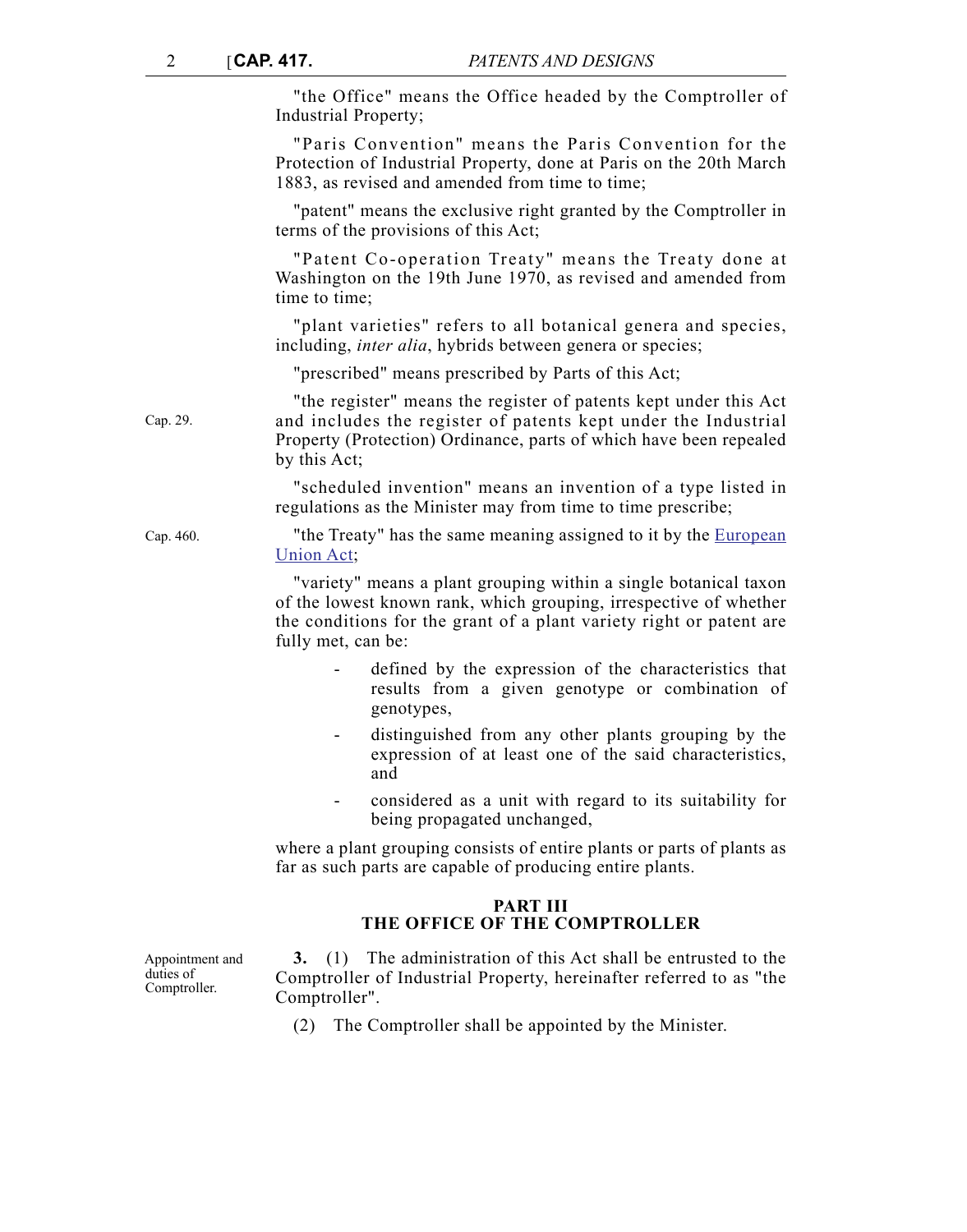### **PART IV PATENTABILITY**

**4.** (1) Inventions which are new, involve an inventive step and are susceptible of industrial applications, shall be patentable:

Patentable inventions. *Amended by: IX. 2003.108.*

Provided that such inventions shall also be patentable even if they concern a product consisting of or containing biological material or a process by means of which biological material is produced, processed or used:

Provided further that biological material which is isolated from its natural environment or produced by means of a technical process may be subject of an invention if it previously occurred in nature.

(2) The following, in particular, shall not be regarded as inventions within the meaning of subarticle (1):

- (*a*) discoveries, scientific theories and mathematical methods;
- (*b*) aesthetic creations;
- (*c*) schemes, rules and methods for performing mental acts, playing games or doing business and programs for computers;
- (*d*) presentations of information.

(3) The provisions of subarticle (2) shall exclude the patentability of the subject matter or activities referred to in that subarticle only to the extent to which a patent application or patent relates to such subject matter or activities as such.

(4) A method for the treatment of the human or animal body by surgery or therapy and a diagnostic method practised on the human or animal body shall not be regarded as an invention capable of industrial application for the purposes of subarticle (1):

Provided that this subarticle shall not apply to products, in particular substances or compositions, for use in any of these methods.

(5) A patent shall not be granted in respect of:

(*a*) an invention the exploitation of which would be contrary to public order or morality:

Provided that exploitation shall not be deemed to be so contrary merely because it is prohibited by law or regulation;

(*b*) the human body, at the various stages of its formation and development, and the simple discovery of one of its elements, including the sequence or partial sequence of a gene:

 Provided that an element isolated from the human body or otherwise produced by means of a technical process, including the sequence or partial sequence of a gene, may constitute a patentable invention, even if the structure of that element is identical to that of a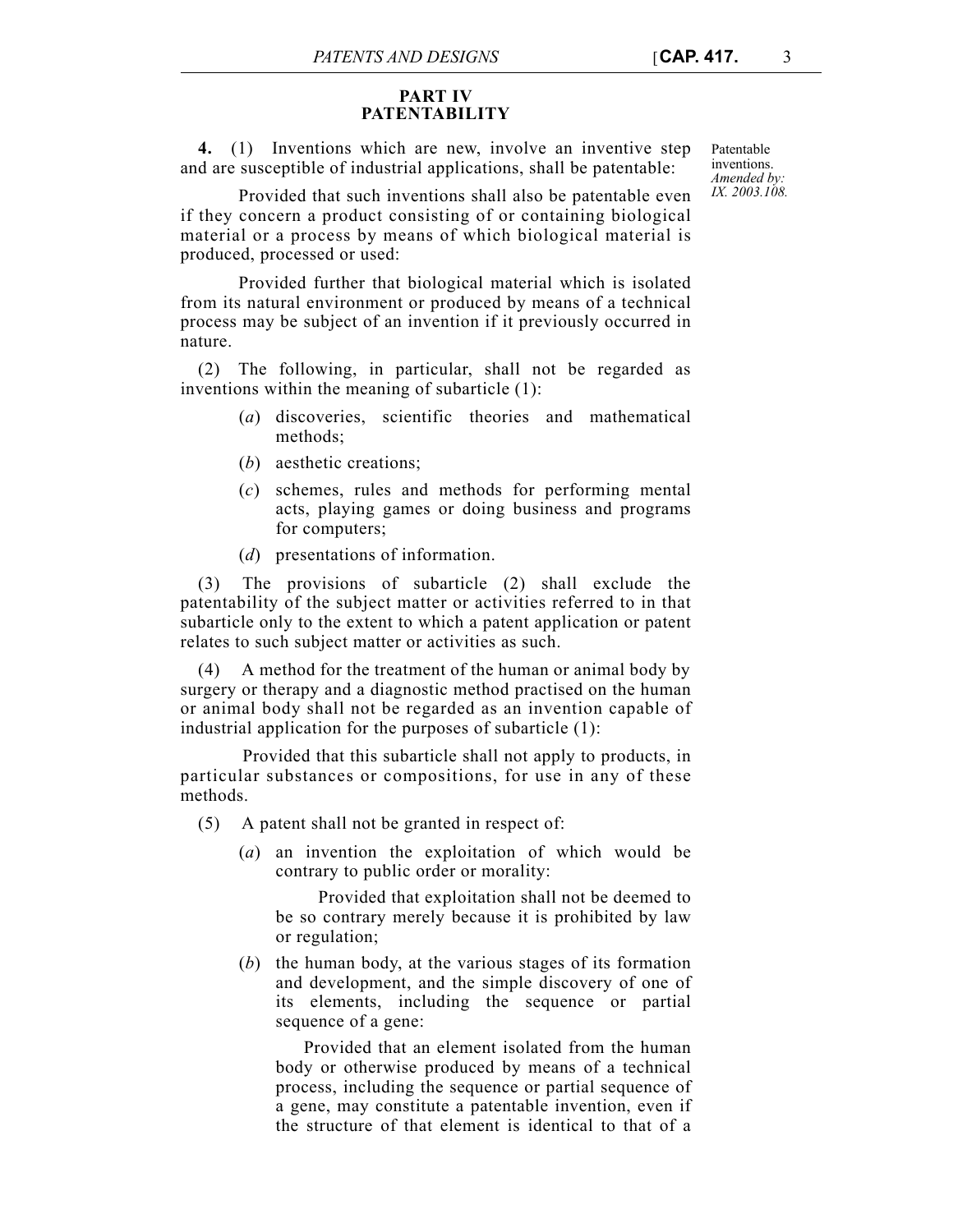natural element;

- (*c*) processes for cloning the human body, processes for modifying the germ line genetic identity of the human body and uses of the human embryo for industrial or commercial purposes;
- (*d*) processes and products for modifying the genetic identity of animals which are likely to cause them suffering without any substantial medical benefits to man or animal;
- (*e*) plant and animal varieties:

 Provided that patents shall not be granted for plant varieties only after a new form of plant variety protection is introduced in such form as may be prescribed:

 Provided further that a patent may still be granted for a plant variety in respect of which a patent application is still pending on the date that a new form of plant variety protection is prescribed;

(*f*) essentially biological process of the production of plants or animals:

 Provided that this is without prejudice to the patentability of inventions which concern a microbiological or other technical process or a product obtained by means of such a process;

(*g*) DNA sequence not containing any technical information and in particular any indication of its function.

(6) Inventions which concern plants or animals shall be patentable if the technical feasibility of the invention is not confined to a particular plant or animal variety.

(7) The Minister may make regulations to modify any of the provisions of this article other than article  $(5)(a)$ ,  $(b)$ ,  $(c)$  and  $(d)$ for the purpose of maintaining them in conformity with developments in science and technology.

**5.** (1) An invention shall be considered novel if it does not form part of the prior art.

(2) The prior art means everything which was available to the public in writing or in other graphic form by an oral description, by use or in any other way anywhere in the world before the filing date or, where priority is claimed, before the priority date of the application:

Provided that only the filing date shall be taken into consideration for the purpose of determining prior art, when the claim for priority had been withdrawn or refused or revoked.

(3) The prior art includes also the content of any patent application as filed in, or with effect for, Malta to the extent that such application or the patent granted thereon is published subsequently by or for the Office of the Comptroller:

Novelty. *Amended by: XXX. 2014.3.*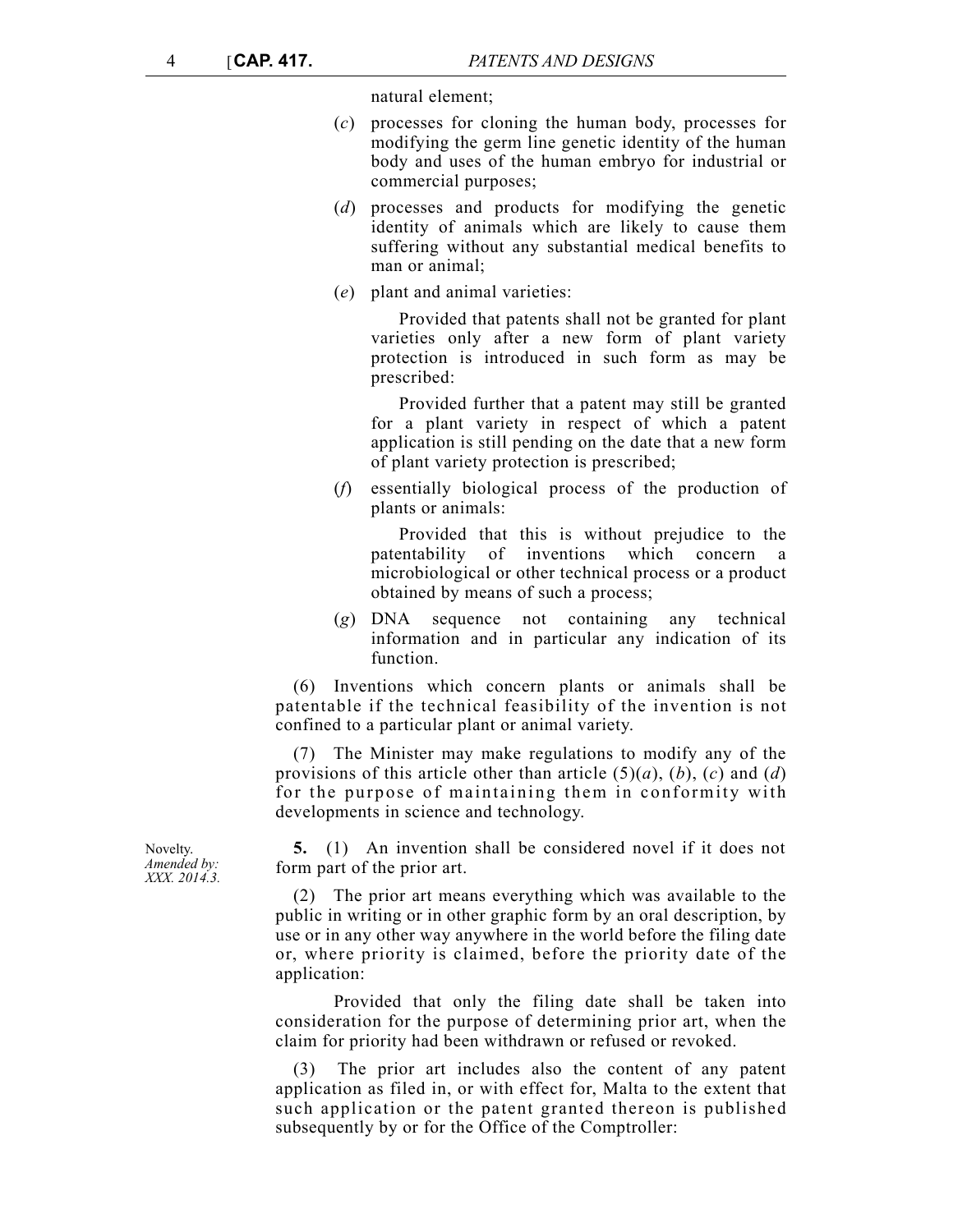Provided that the filing date or, where priority is claimed, the priority date of such application is earlier than the date referred to in subarticle (2).

(4) The provisions of subarticles (1) to (3) shall not exclude the patentability of any substance or composition, comprised in the prior art, for use in a method referred to in article 4(4) provided that its use for any method referred to in the said subarticle (4) is not comprised in the prior art.

**6.** An invention shall be considered to involve an inventive Inventive step. step if, having regard to the prior art as defined in article 5(2), it is not obvious to a person skilled in the art:

Provided that if the prior art also includes any of the documents referred to in article 5(3) of this Act, these documents are not to be considered in deciding whether there has been an inventive step.

**7.** An invention shall be considered industrially applicable if it can be made or used in any kind of industry. For the purposes of this article the term "industry" shall be understood in its broadest sense and shall without prejudice to the foregoing include handicraft, agriculture and fishery.

**8.** For the purposes of article 5 of this Act, a disclosure of the invention shall not be taken into consideration if it occurred no earlier than six months preceding the filing of the patent application and if it was due to, or in consequence of -

- (*a*) an evident abuse in relation to the applicant or his legal predecessor, or
- (*b*) the fact that the applicant or his legal predecessor has displayed the invention at an official, or officially recognised, international exhibition.

### **PART V**

## **RIGHT TO APPLY FOR AND OBTAIN A PATENT AND BE MENTIONED AS INVENTOR**

**9.** Any natural person or legal entity may file an application for a patent either alone or jointly with another.

**10.** (1) The right to a patent shall belong to the inventor or his successor in title. Joint inventors shall, unless they agree otherwise, have equal rights and where the application for a patent is made by two or more persons jointly, a patent may be granted to them jointly.

(2) Where two or more applications have been filed by different persons in respect of the same invention and the inventors concerned made the invention independently of each other, the right to a patent for that invention shall belong to the applicant whose application has the earliest filing date or, where priority is claimed, the earliest priority date:

Provided that -

(*a*) the first application has been published; and

Entitlement to file an application.

Right to a patent. *Amended by: XXX. 2014.4.*

Disclosure of the invention.

Industrial applicability.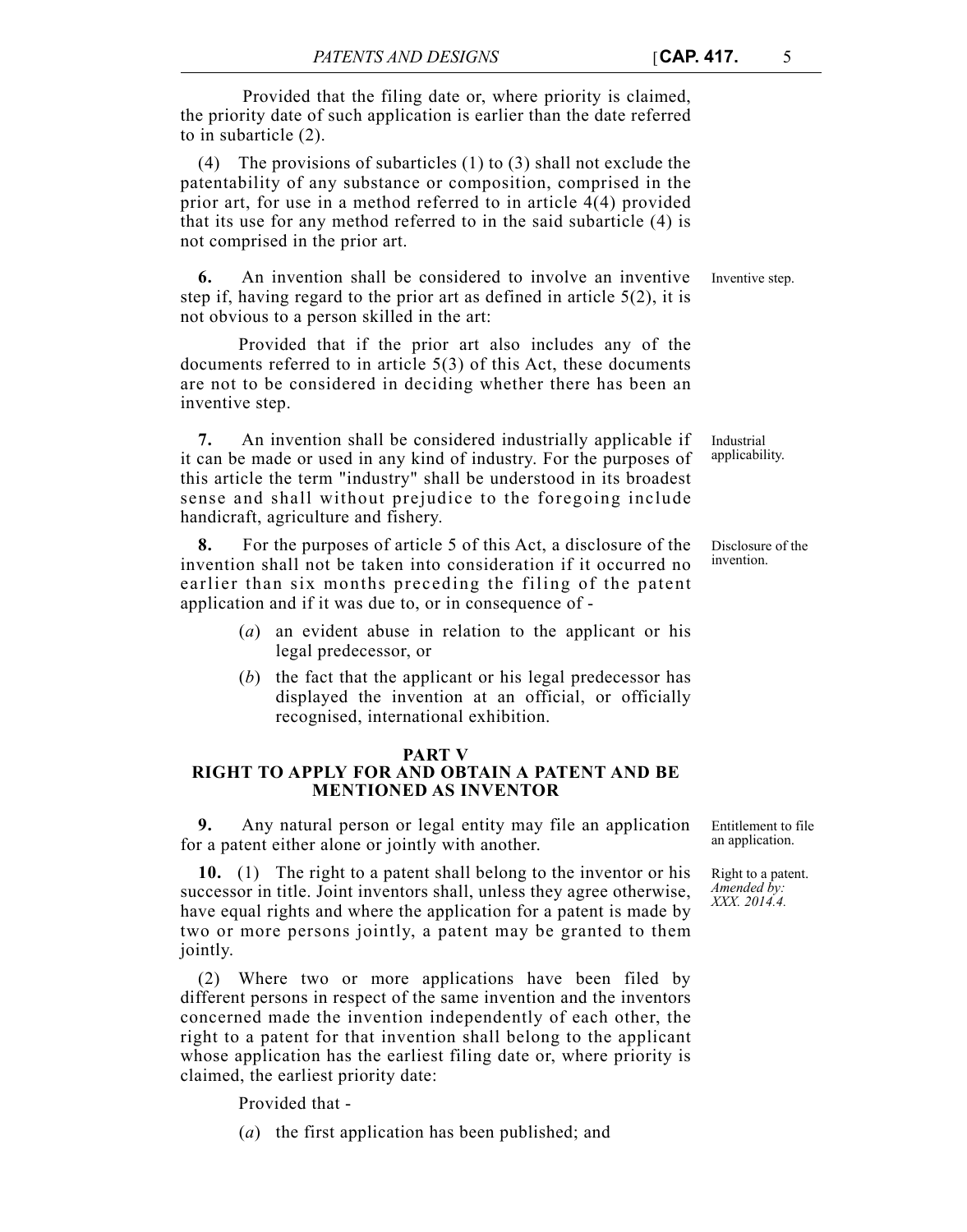- (*b*) the priority date of an application shall be ignored by the Comptroller when considering the applications in question if:
	- (i) the claim for priority is withdrawn;
	- (ii) the claim for priority is refused or revoked by the Comptroller or the Patents Tribunal or the Court of Appeal, as the case may be.

(3) For the purpose of proceedings before a Court the applicant shall be deemed to be entitled to exercise the right to a patent.

**11.** (1) Notwithstanding the provisions of article 10, when an invention is made in execution of a commission or a contract of employment, the right to a patent for that invention shall belong, in the absence of contractual provisions to the contrary, to the person having commissioned the work or to the employer.

(2) The employee shall have a right to equitable remuneration taking into account his salary, the economic value of the invention and any benefit derived from the invention by the employer. In the absence of agreement between the parties, the remuneration shall be fixed by the Civil Court, First Hall.

**12.** The inventor shall be mentioned as such in the patent, unless in a special written declaration addressed to the Comptroller he indicates that he wishes not to be named.

# **PART VI APPLICATIONS**

**13.** (1) An application for a patent shall be made in the prescribed form and shall be filed at the Office of the Comptroller and shall contain -

- (*a*) a request for the grant of a patent;
- (*b*) a description of the invention;
- (*c*) one or more claims;
- (*d*) any drawings referred to in the description or the claims;
- (*e*) an abstract of the invention:
- (*f*) the title of the invention, which shall clearly and concisely state the technical designation of the invention, provided that the requirements stated in paragraphs (*a*) to (*f*) shall also apply to applications which are still pending at the time when this paragraph comes into force.

(2) The application shall designate the inventor or, where there are several inventors, all of them. If the applicant is not the inventor, or is not the sole inventor, the applicant shall indicate the legal grounds for his entitlement to file the application.

(3) The application shall be subject to the payment of a filing fee as may be prescribed.

(4) The application shall be drafted in the prescribed language

Invention made in execution of a commission or an employment contract.

Mention of inventor.

Requirements of application. *Amended by: IX. 2003.109; XXX. 2014.5.*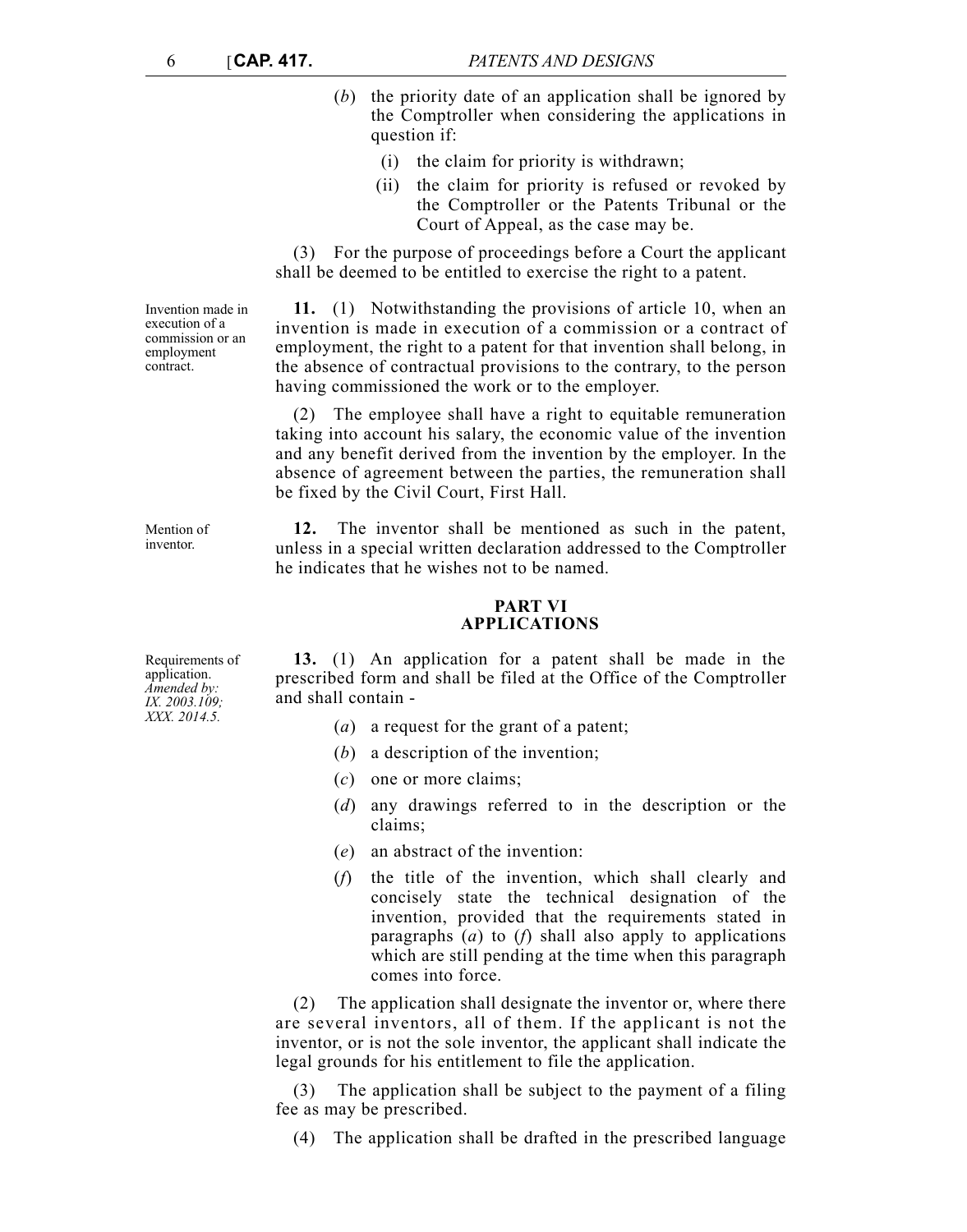and shall satisfy any conditions that may be prescribed.

**14.** (1) The filing date of an application shall be the date of Date of filing. receipt by the Office of the Comptroller of the documents that contain:

- (*a*) an express or implicit indication that the granting of a patent is sought;
- (*b*) indications allowing the identity of the applicant to be established;
- (*c*) a description of the invention for which a patent is applied for;
- (2) (*a*) If the Comptroller finds that, at the time of receipt of an application, the requirements referred to in subarticle (1) have not been fulfilled, he shall invite the applicant to comply with any requirement that has not been satisfied within such time as may be prescribed.
	- (*b*) If the applicant complies with the invitation referred to in paragraph (*a*), the filing date of the application shall be the date of receipt of all missing requirements. If the applicant fails to comply with such an invitation, the application shall be treated as if it had not been filed.
	- (*c*) Where the description refers to drawings which are not included in the application, the Comptroller shall invite the applicant to furnish the missing drawings within such period as may be prescribed. If the applicant complies with the said invitation, the filing date of the application shall be the date of receipt of the missing drawings. If the applicant fails to comply with the invitation, the filing date shall be the date of receipt of the application and any reference to the drawings shall be deemed as not having been made.
- (3) (*a*) The indications referred to in subarticle  $(1)(a)$  and  $(b)$ must be submitted in such language or languages as may be prescribed, hereinafter referred to as the official languages of the Office.
	- (*b*) If any of the description referred to in subarticle  $(1)(c)$ or any text contained in any drawings is in a language other than the official languages of the Office, a translation thereof in one of the official languages of the Office shall be deposited at the Industrial Property Office within such time limit as may be prescribed.

**15.** (1) The application shall disclose the invention in a manner sufficiently clear and complete for the invention to be carried out by a person skilled in the art.

(2) (*a*) Where an application refers to an element isolated from the human body or otherwise produced by means of a technical process including the sequence or partial sequence of a gene, the industrial application of a

Disclosure of the invention. *Amended by: IX. 2003.110.*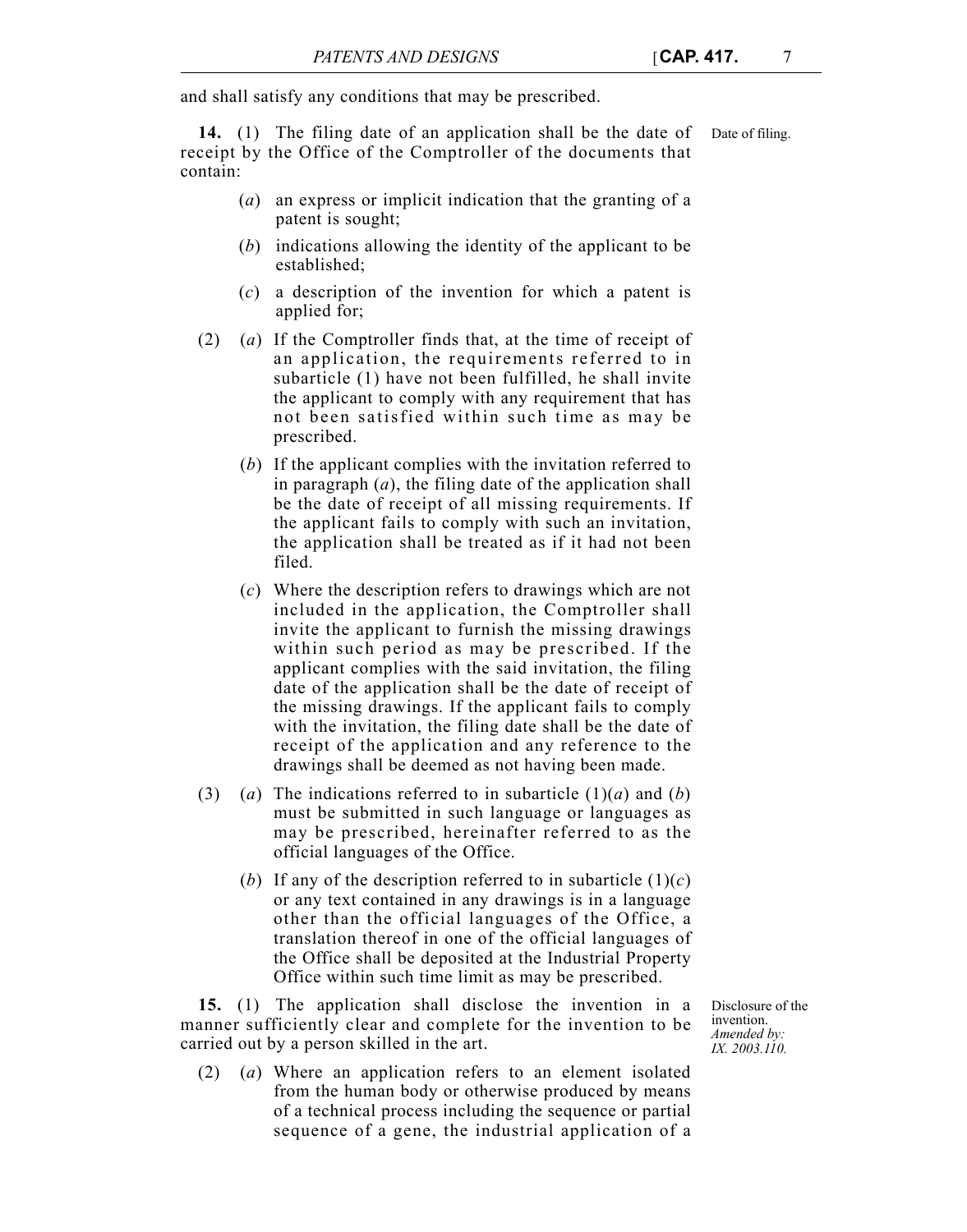sequence or a partial sequence of a gene must be disclosed in the patent application.

(*b*) When the application concerns a sequence or a partial sequence of a gene used to produce a protein or part of a protein, it is necessary to specify which protein or part of protein is produced or function or sequence it performs.

(3) Where an invention involves the use of or concerns biological material which is not available to the public and which cannot be described in a patent application in such a manner as to enable the invention to be reproduced by a person skilled in the art, the description shall be considered inadequate for the purpose of this Act unless:

- (*a*) it is supplemented by a deposit of such material with a depository institution as may be prescribed; and
- (*b*) the application as filed contains such relevant information as is available to the applicant on the characteristics of the biological material deposited.

(4) Access to the deposited biological material shall be provided through the supply of a sample:

- (*a*) up to the first publication of the patent application, only to those persons who are authorised under this Act;
- (*b*) between the first publication of the application and the granting of the patent, to anyone requesting it or, if the applicant so requests, only to an independent expert;
- (*c*) after the patent has been granted, and notwithstanding revocation or cancellation of the patent, to anyone requesting it.

The sample shall be supplied only if the person requesting it undertakes, for the term during which the patent is in force:

- (*a*) not to make it or any material derived from it available to third parties; and
- (*b*) not to use it or any material derived from it except for experimental purposes, unless the applicant for or proprietor of the patent, as applicable, expressly waives such an undertaking.

(6) Where an application is refused or is withdrawn, then at the applicant's request, access to the deposited material shall be limited to an independent expert for twenty years from the date on which the patent application was filed, and in such case the provisions of subarticle (5) shall apply.

(7) The applicant's requests referred to in subarticle (4)(*b*) and in subarticle (6) may only be made up to the date on which the technical preparations for publishing the patent application are deemed to have been completed.

(8) If the biological material deposited in accordance with this article ceases to be available from the recognised depositary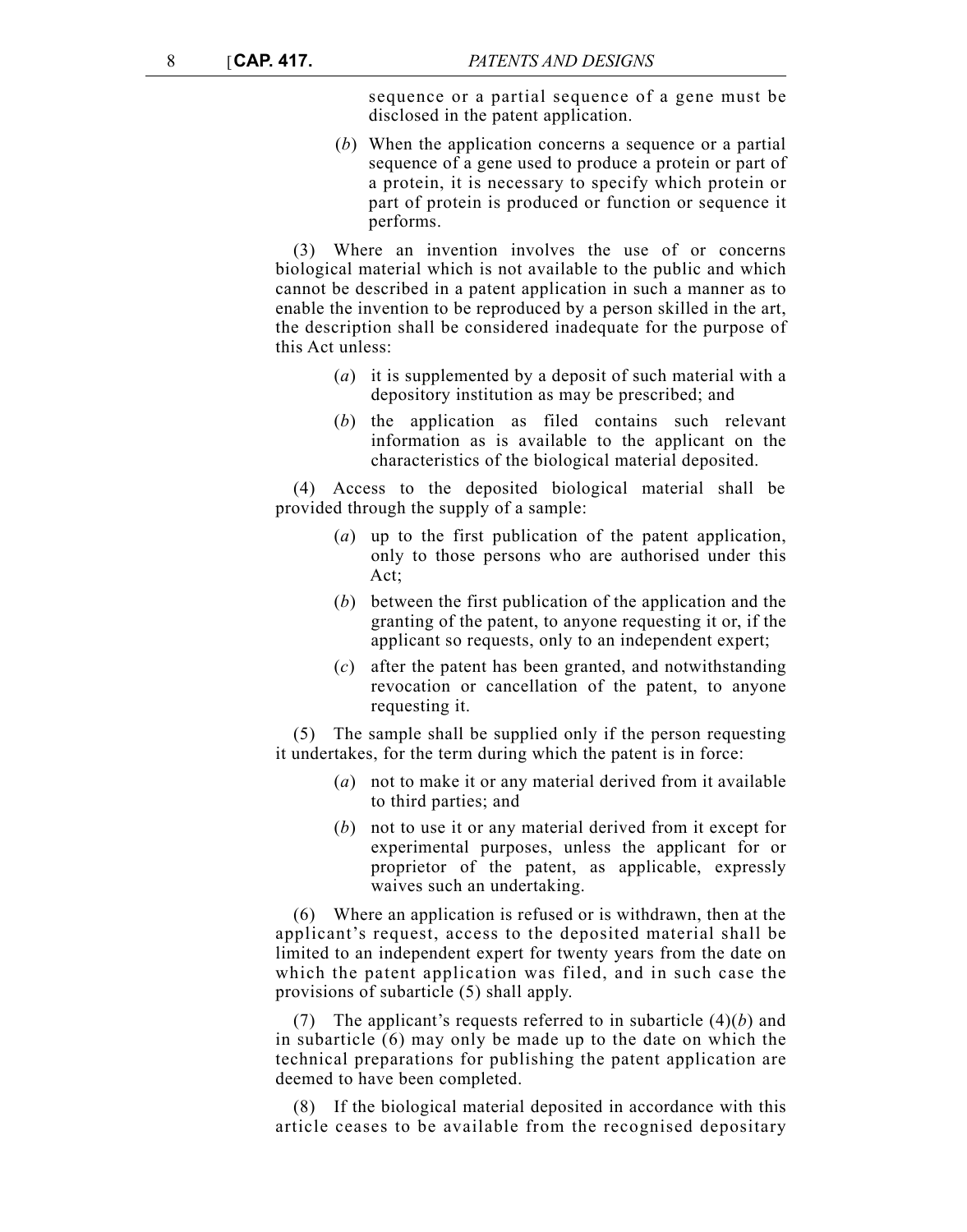institution, a new deposit of the material shall be permitted on the same terms as those laid down in the Budapest Treaty.

(9) Any new deposit shall be accompanied by a statement signed by the depositor certifying that the new deposited biological material is the same as that originally deposited.

**16.** (1) The claims shall define the matter for which patent Claims. protection is sought.

(2) The claims shall be clear and concise.

(3) The claims shall be supported by such description as may be necessary or as may be prescribed.

(4) The claims shall be presented in the prescribed manner.

**17.** The abstract shall merely serve the purpose of technical Abstract. information; in particular, it shall not be taken into account for the purpose of interpreting the claims.

**18.** (1) An application shall relate to one invention only or to Unity of invention. a group of inventions so linked as to form a single general inventive concept.

(2) Failure to comply with the requirement of subarticle (1) shall not be a ground for invalidation or revocation of a patent.

**19.** (1) Until such time as a grant is made pursuant to a pending application, the applicant may divide such pending application into two or more applications ("divisional application").

(2) Any divisional application shall be deemed to have been filed on the filing date of the earlier application and shall have the benefit of any right to priority attaching to such earlier application provided its content does not go beyond the disclosure as filed in the earlier application.

(3) Priority documents and any required translation thereof that are submitted to the Office of the Comptroller in respect of the initial application shall be considered as having been submitted in respect of all divisional applications.

**20.** (1) The applicant shall have the right, subject to the payment of such fees as may be prescribed, to amend or correct the application, on his own initiative, up to the time when the application is in order for a grant.

No amendment or correction of the application may go beyond what has been disclosed in the application as filed.

(3) The applicant may withdraw the application at any time during which it is pending.

21. After a patent application or the patent granted thereon has Inspection of files. been published in accordance with article 25, any person may inspect the files of the application in accordance with such regulations as may be prescribed.

**22.** (1) The application may contain a declaration claiming Right of priority.

Amendment or

Division of application.

correction and withdrawal of applications.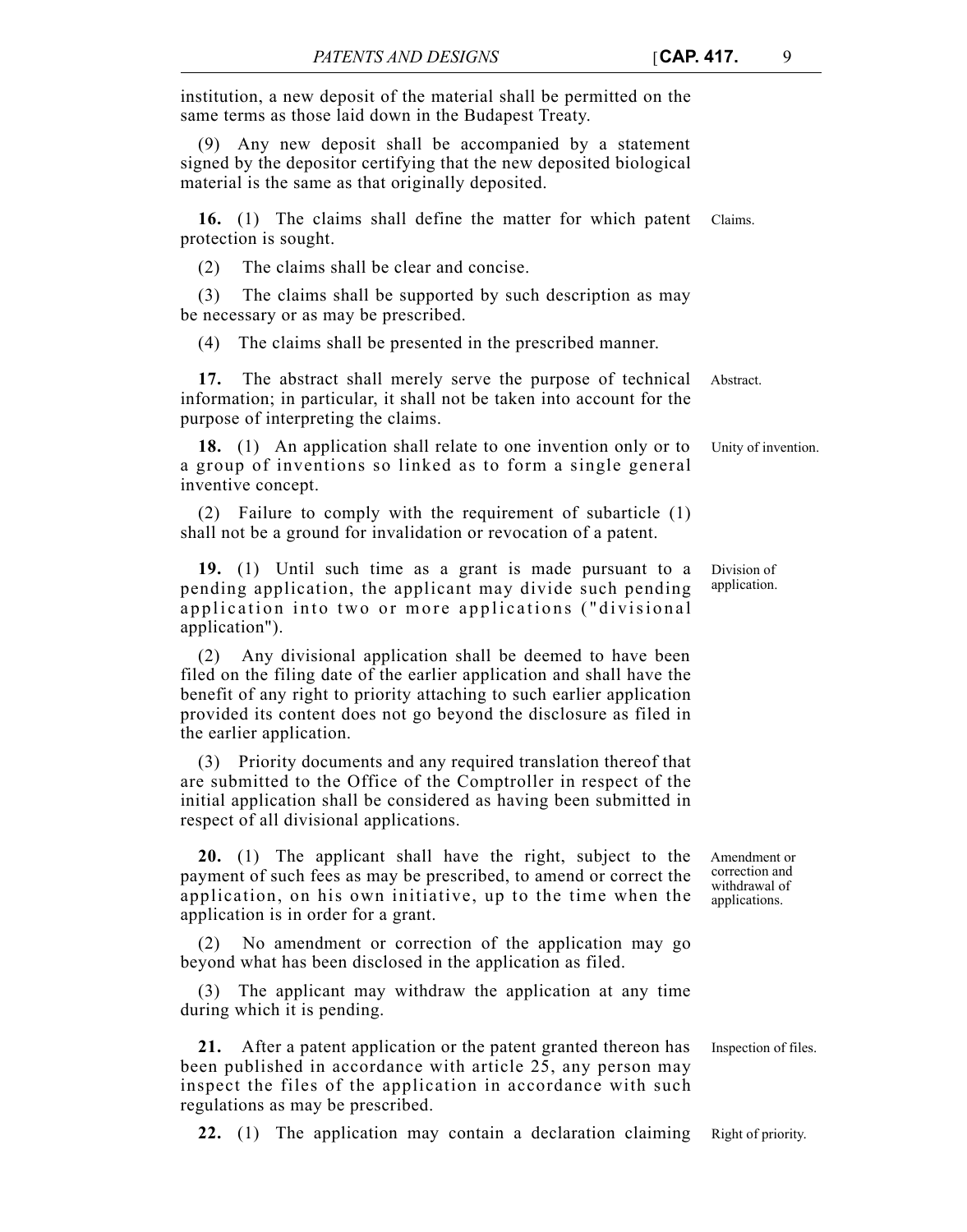priority pursuant to the Paris Convention for the Protection of Industrial Property, of one or more earlier national, regional or international applications filed by the applicant or his predecessor in title in or for any State party to the said Convention or the World Trade Organisation or for any State with which Malta has made an international arrangement for mutual protection of inventions.

Where the application contains a declaration under subarticle (1), the Office of the Comptroller may require that the applicant furnish, within such time as may be prescribed, a copy of the earlier application, certified as correct by the Office or any regional or international organisation with which it was filed.

The effect of the declaration referred to in subarticle (1) shall be such as is provided in the Convention referred to in that subarticle pursuant to which the declaration has been made.

(4) If the Comptroller finds that the requirements under this article and any regulations as may be prescribed have not been fulfilled, he shall invite the applicant to file the required correction within such time as may be prescribed. If the applicant does not comply with the said invitation, the declaration referred to in subarticle (1) shall be deemed not to have been made.

(5) The Minister responsible for the Industrial Property Office, with the concurrence of the Minister responsible for Foreign Affairs, may by order specify the countries with which any international arrangement as is referred to in subarticle (1) are in force and may by subsequent orders amend, revoke or substitute any such order.

### **PART VII EXAMINATION AND GRANT OR REFUSAL**

Examination as to formalities. *Substituted by: XXX. 2014.6.*

**23.** (1) Where any application for a patent has been filed and not withdrawn, the Office shall determine whether the application complies with the requirements of these articles and any regulations as may be prescribed.

(2) If the Office finds that not all formal requirements have been complied with, the Office shall request the applicant to amend the application as may be prescribed so as to comply with those requirements.

(3) If the applicant fails to make such amendments within the specified time from the date of issue of the request by the Office, the Comptroller shall refuse the application and inform the applicant accordingly.

(4) After eighteen months from the filing date the Office shall publish the application as prescribed:

Provided that where priority is claimed, the Office shall publish the application eighteen months from the priority date unless the priority claim has in the meantime been withdrawn or rejected:

Provided further that the Office shall not publish the application if the application is withdrawn or refused before the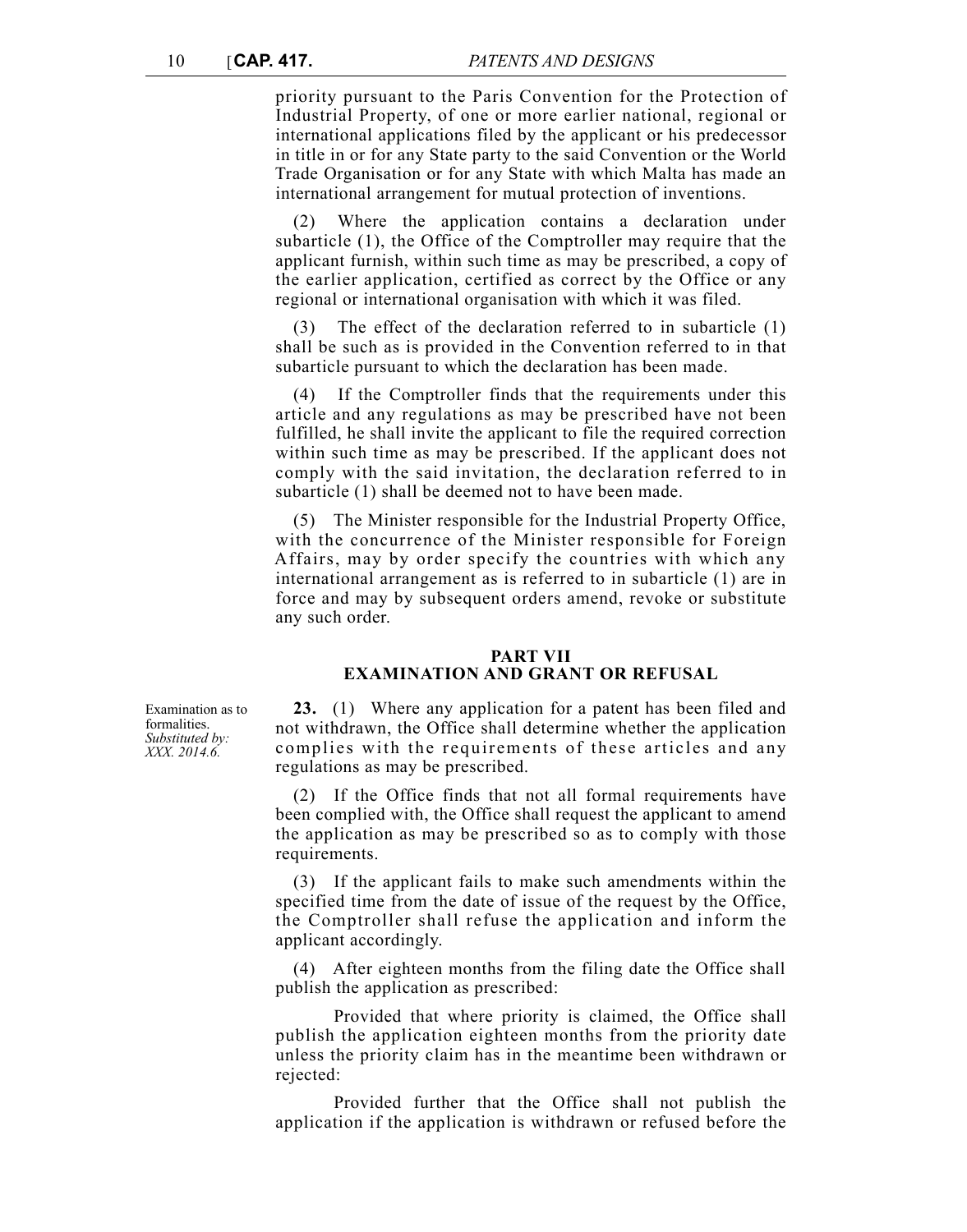expiration of seventeen months from the filing date:

So however that, where before the expiration of the said period of eighteen months, the applicant presents a written request to the Office of the Comptroller demanding that his application be published, the Office of the Comptroller shall publish the application promptly after the receipt of the request.

**23A.** (1) The Comptroller shall have the power to request the applicant for a patent to submit a search report accompanied by a reasoned opinion issued by an international search authority recognized by the World Intellectual Property Organisation, as may be determined by the Comptroller.

(2) All costs relating to the acquisition of the search report and reasoned opinion shall be borne by the applicant.

24. (1) Where the applicant has been notified pursuant to Grant. article 23(3) that his application complies with all the formal requirements, the Comptroller shall on payment of the prescribed fee, grant a patent on the application.

As soon as possible after the decision to grant a patent, the Comptroller shall publish a notification that the patent has been granted and shall publish the patent in the prescribed manner.

**25.** (*Deleted by Act XXX. 2014.8.*).

### **PART VIIA SCHEDULED INVENTIONS**

**25.** The provisions of this Part shall apply to all scheduled inventions in respect of which patent protection is sought in Malta.

**25A.** Notwithstanding the provisions of Parts VI and VII in the case of a scheduled invention the provisions of this Part shall apply.

**25B.** Patent protection in Malta for a scheduled invention shall only be possible through a patent granted following an application filed and processed under the Patent Co-operation Treaty or under the European Patent Convention.

# **PART VIII EFFECTS OF A PATENT APPLICATION AND A PATENT**

**26.** (1) The term of a patent shall be 20 years from the filing date of the application.

(2) The maintenance of a patent shall be subject to the payment of the prescribed fee hereinafter referred to as the maintenance fee. Such maintenance fee shall be due in respect of the third year and each subsequent year thereafter calculated from the filing date of the application and shall be paid by not later than the last day of the month of the prescribed due date.

Submission of search report and written opinion. *Added by: XXX. 2014.7.*

*Added by: XXX. 2014.9.*

Applicability of this Part to all scheduled inventions. *Added by: XXX. 2014.9.*

This Part supersedes the provisions of Parts VI and VII. *Added by: XXX. 2014.9.*

Patent protection for scheduled invention. *Added by: XXX. 2014.9.*

Term of patents and maintenance fees. *Amended by: IX. 2003.111; XVIII. 2005.2.*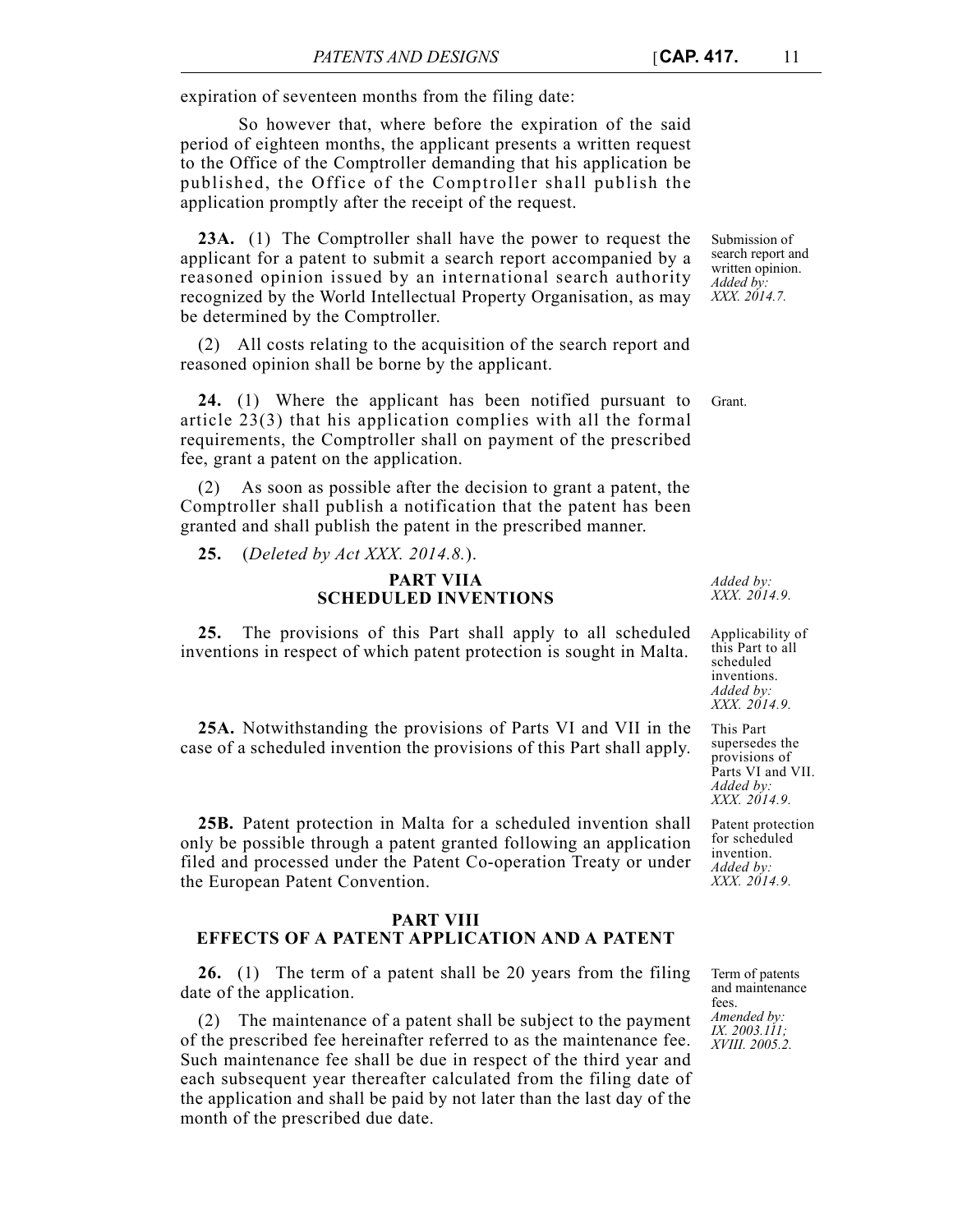(3) When a maintenance fee has not been paid on or before the prescribed due date, it may still be validly paid within six months of that date, provided the prescribed surcharge is paid within that period.

**27.** (1) Where the patent concerns a product, the proprietor of the patent shall have the right to prevent third parties from performing, without his authorisation, the following acts:

- (*a*) the making of a product incorporating the subjectmatter of the patent;
- (*b*) the offering or the putting on the market of a product incorporating the subject-matter of the patent, the use of such product, or the importation or stocking of such product for such offering or putting on the market or for such use;
- (*c*) the inducing of third parties to perform any of the above acts.

(2) Where the patent concerns a process, the proprietor of the patent shall have the right to prevent third parties from performing without his authorisation, the following acts:

- (*a*) the use of a process which is the subject matter of the patent;
- (*b*) in respect of any product directly obtained by the use of the process, any of the acts referred to in subarticle  $(1)(b)$ , even where a patent cannot be obtained for the said product;
- (*c*) the inducing of third parties to perform any of the above acts.

(3) The protection conferred by a patent on biological material possessing specific characteristics as a result of the invention shall extend to any biological material derived from that biological material through propagation or multiplication in an identical or divergent form and possessing those same characteristics.

(4) The protection conferred by a patent on a process that enables a biological material to be produced possessing specific characteristics as a result of the invention shall extend to biological material directly obtained through the process and to any other biological material derived from the directly obtained biological material through propagation or multiplication in an identical or divergent form and possessing those same characteristics.

(5) Save as provided in article 4(5)(*b*), the protection conferred by a patent on a product containing or consisting of genetic information shall extend to all material, in which the product is incorporated and in which the genetic information is contained and performs its function.

(6) Notwithstanding subarticles (1) and (2), the proprietor of a patent shall have no right to prevent third parties from performing the acts referred to in subarticles  $(1)$  and  $(2)(b)$  in the following circumstances:

Rights conferred by a patent. *Amended by: IX. 2003.112.*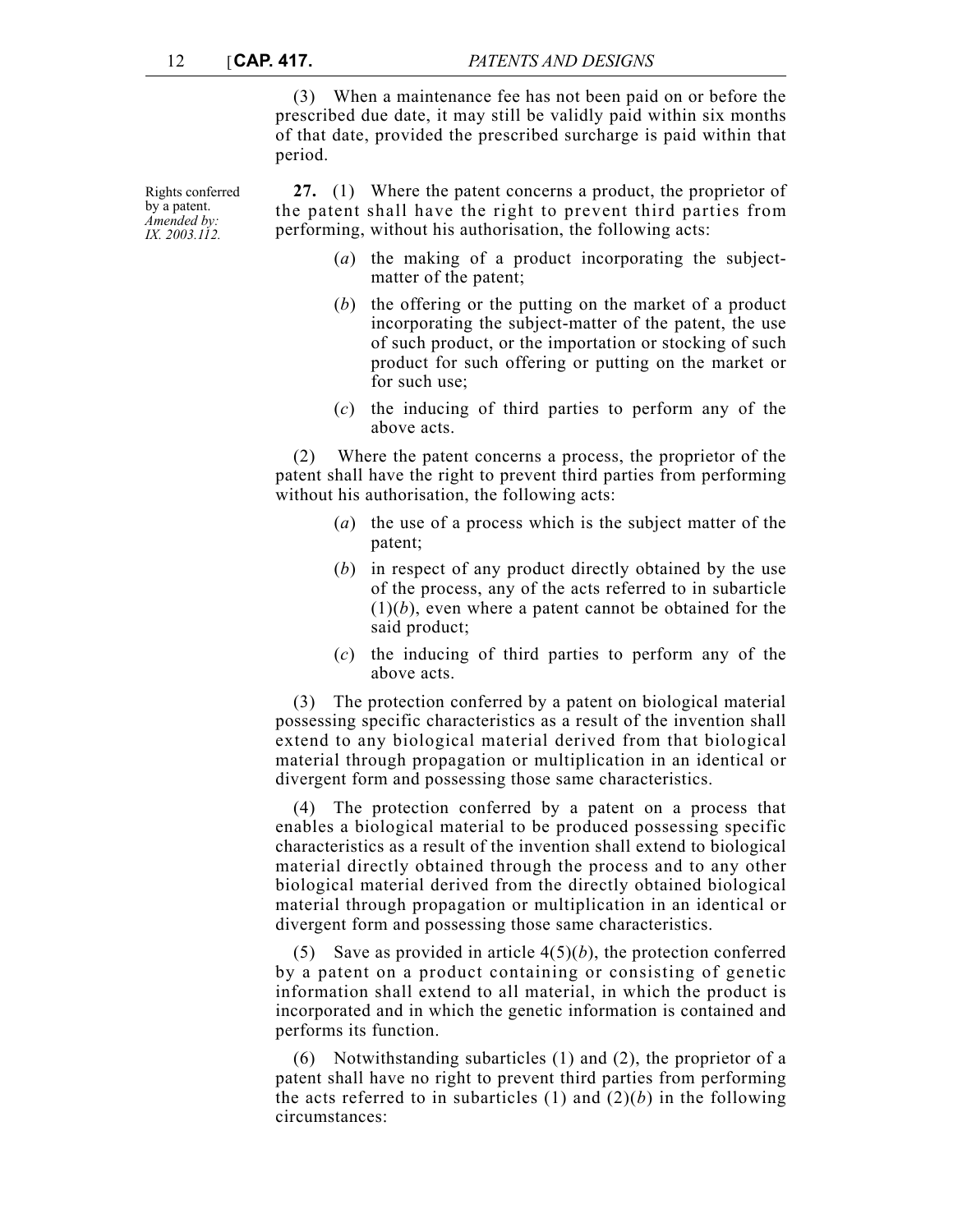- (*a*) where the act is done privately and for noncommercial purposes, provided that such act does not significantly prejudice the economic interests of the proprietor of the patent;
- (*b*) where the act consists of making or using such product for purely experimental purposes or for scientific research;
- (*c*) where the act consists of the extemporaneous preparation for individual cases, in a pharmacy or by a medical or veterinary doctor, of a medicine in accordance with a medical prescription or of acts concerning the medicine so prepared;
- (*d*) when an act is done for purposes which can reasonably be related to the development and presentation of information required by the law of Malta or any other country that regulates the production, use or sale of medicinal or phytopharmaceutical products;
- (*e*) when the use of the patented invention is on board vessels of the countries of the Union of Paris for the Protection of Industrial Property in the body of the vessel, in the machinery tackle, gear and other accessories, when such vessels temporarily or accidentally enter the waters of Malta, provided that the invention is used exclusively for the needs of the vessel;
- (*f*) when the use of that patented invention is in the construction or operation of aircraft or land vehicles of countries of the Union of Paris for the Protection of Industrial Property or of accessories to such aircraft or land vehicles when such aircraft or vehicles temporarily or accidentally enter the territory of Malta.

(7) Notwithstanding the provisions of subarticles (3), (4) and (5):

- (*a*) the sale or other form of commercialization of plant propagation material to a farmer by the holder of the patent or with his consent for agricultural use implies authorization for the farmer to use the product of his harvest for propagation or multiplication by him on his own farm;
- (*b*) the sale of any other form of commercialization of breeding stock or other animal reproductive material to a farmer by the holder of the patent or with his consent implies authorization for the farmer to use the protected livestock for an agricultural purpose. Such use includes making the animal or other animal reproductive material available for the purposes of pursuing his agricultural activity. Such use does not include the sale within the framework of or for the purpose of a commercial reproduction activity.
- (8) (*a*) Subject to paragraph (*b*), a patent shall also confer on its proprietor the right to prevent third parties from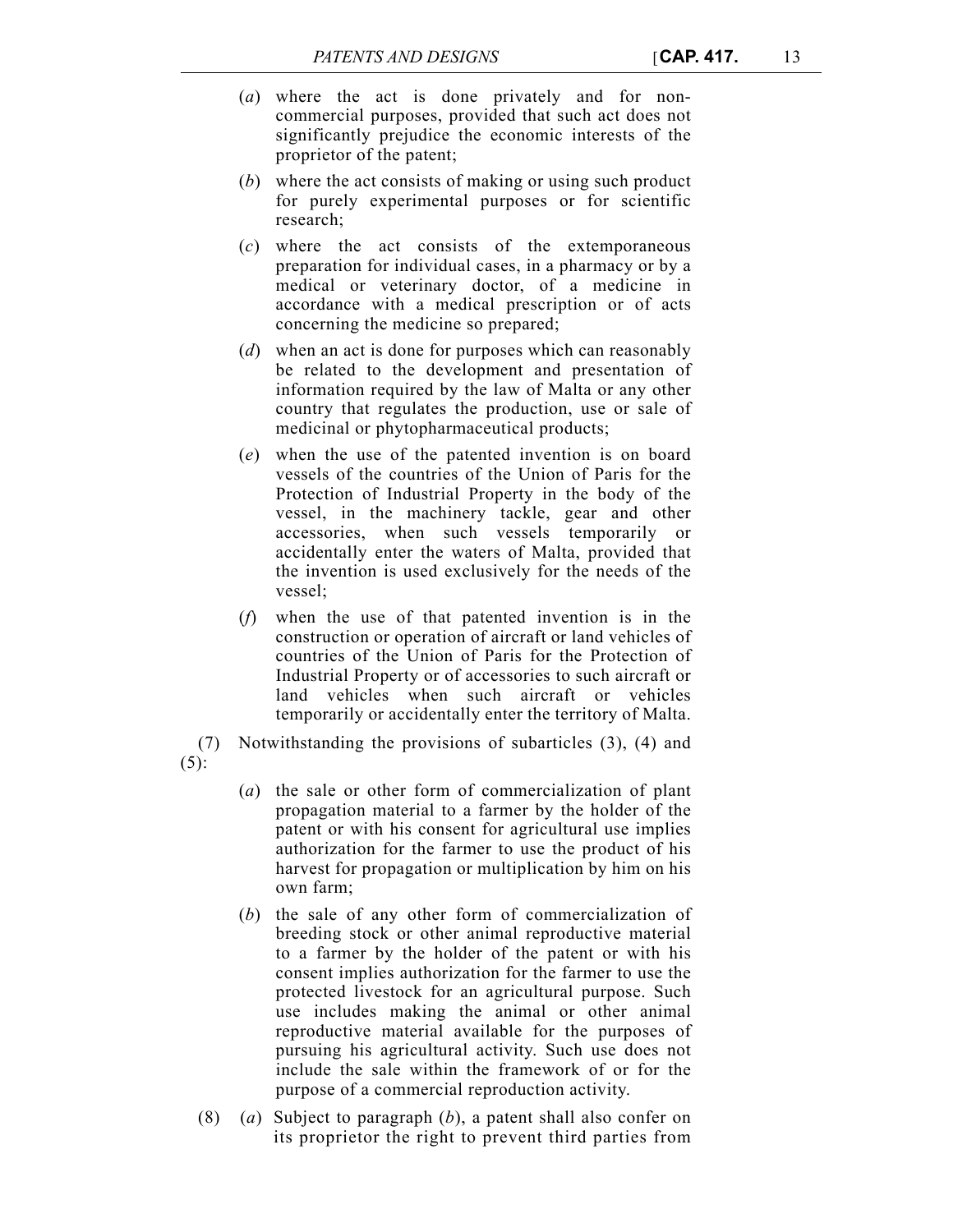supplying or offering to supply a person, other than a party entitled to exploit the patented invention, with means, relating to an element of that invention, essential for carrying out the invention, when the third party knows, or ought to know in the circumstances, that those means are suitable and intended for carrying out that invention. The provision of this paragraph shall not apply where such means are staple commercial products and the circumstances of the supply of such products do not constitute inducement to infringe the patent.

- (*b*) Persons performing any acts referred to in subarticle  $(6)(b)$ ,  $(c)$ ,  $(d)$ ,  $(e)$ ,  $(f)$  and  $(g)$  of shall not be considered to be parties entitled to exploit the invention within the meaning of the preceding paragraph.
- (9) (*a*) The propagation of a patent shall have no right to prevent third parties from performing acts referred to in subarticles  $(1)(b)$  and  $(2)(b)$  where the act concerns a product which has been put on the market by the proprietor of the patent, or with his express consent, insofar as such as act is performed after that product has been so put on the market.
	- (*b*) The protection referred to in subarticles (3), (4) and (5) shall not extend to biological material obtained form the propagation or multiplication of biological material placed on the market by the holder of a patent or with his consent where the multiplication or propagation necessarily results from the application for which the biological material was marketed:

 Provided that the material obtained is not subsequently u sed for other propagation or multiplication.

(*c*) For the purposes of this subarticle "market" means the market in Malta and from 1st May, 2004, the European Union.

(10) The Minister may make regulations giving effect to any international agreement or obligation entered into by Malta with regard to matters covered by this article and may by such regulations regulate the above rights and limitations to reflect the provisions of any such agreement or obligation.

**28.** (1) A patent application shall, where published under article 23, provisionally confer upon the applicant from the date of such publication the same rights in respect of the subject matter of the application as are conferred by article 27 in respect of the subject-matter of a patent.

(2) A patent application shall be deemed never to have had the effects set out in subarticle (1) if it is withdrawn, or deemed to be withdrawn or finally refused.

Rights conferred by a patent application after publication. *Amended by: XXX. 2014.10.*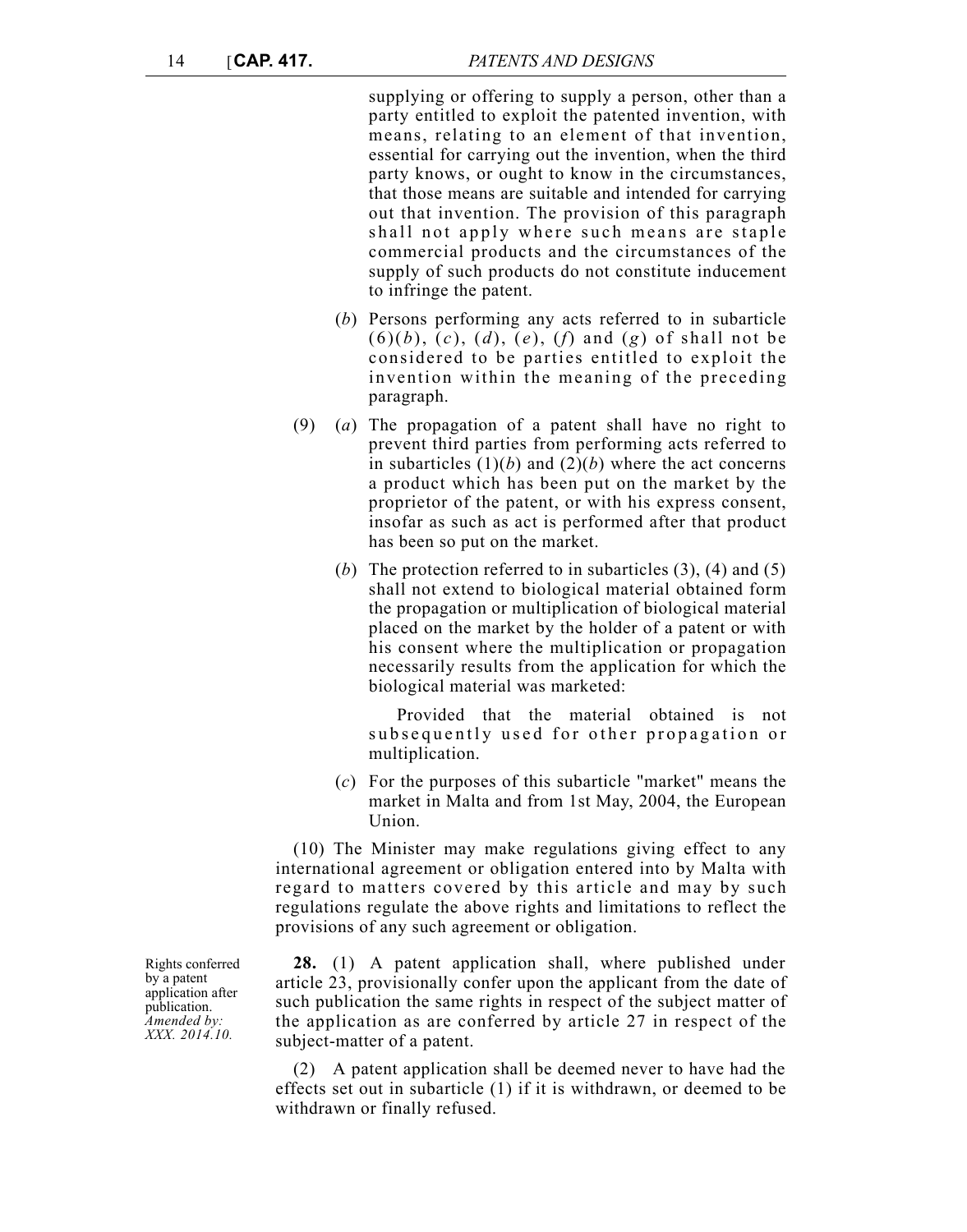**29.** (1) A patent shall have no effect against any person who in Prior user. good faith, for the purposes of his enterprise or business, before the filing date, or, where priority is claimed, before the priority date of the application on which the patent is granted, and within Malta was using the invention or was making effective and serious preparations for such use. Any such person shall have the right, for the purposes of his enterprise or business, to continue such use or to use the invention as envisaged in such preparations.

(2) The right of the prior user may only be transferred or may only devolve together with his enterprise or business, or with that part of his enterprise or business in which the use or preparations for use have been made.

**30.** (1) The extent of the protection conferred by the patent shall be determined by the claims, which are to be interpreted in the light of the description and drawings so as to combine fair protection for the proprietor of the patent with a reasonable degree of certainty for third parties.

(2) For the purposes of determining the extent of protection and in accordance with such regulations as may be prescribed, due account shall be taken of elements which at the time of any alleged infringement are equivalent to the elements as expressed in the claims.

(3) For the period up to the grant of the patent, the extent of the protection conferred by a patent application shall be determined by the latest filed claims contained in the publication under article 25. However, the patent as granted or as amended in invalidation proceedings shall determine retroactively the protection conferred by the patent application, in so far as such protection is not thereby extended.

(4) In determining the extent of protection, due account shall be taken of any statement unambiguously limiting the scope of the claims made by the applicant or the proprietor of the patent during procedures concerning the grant or the validity of the patent.

(5) If the patent contains examples of the embodiment of the invention or examples of the functions or results of the invention, the claims shall not be interpreted as limited to those examples.

### **PART IX ASSIGNMENT OF PATENTS**

**31.** (1) Any contract assigning a patent application or a patent shall, on pain of nullity, be made in writing and shall be signed by the parties to the contract.

(2) Any change in the ownership of a patent application or a patent shall be recorded in the patent register on payment of the prescribed fee. The new proprietor of the application or patent shall be entitled to institute any legal proceedings concerning the patent only if he has been recorded in the patent register as the new proprietor.

The transfer or assignment of a patent application or patent shall not affect rights acquired by third parties before the date of Change in ownership of patent applications or patents.

Extent of protection.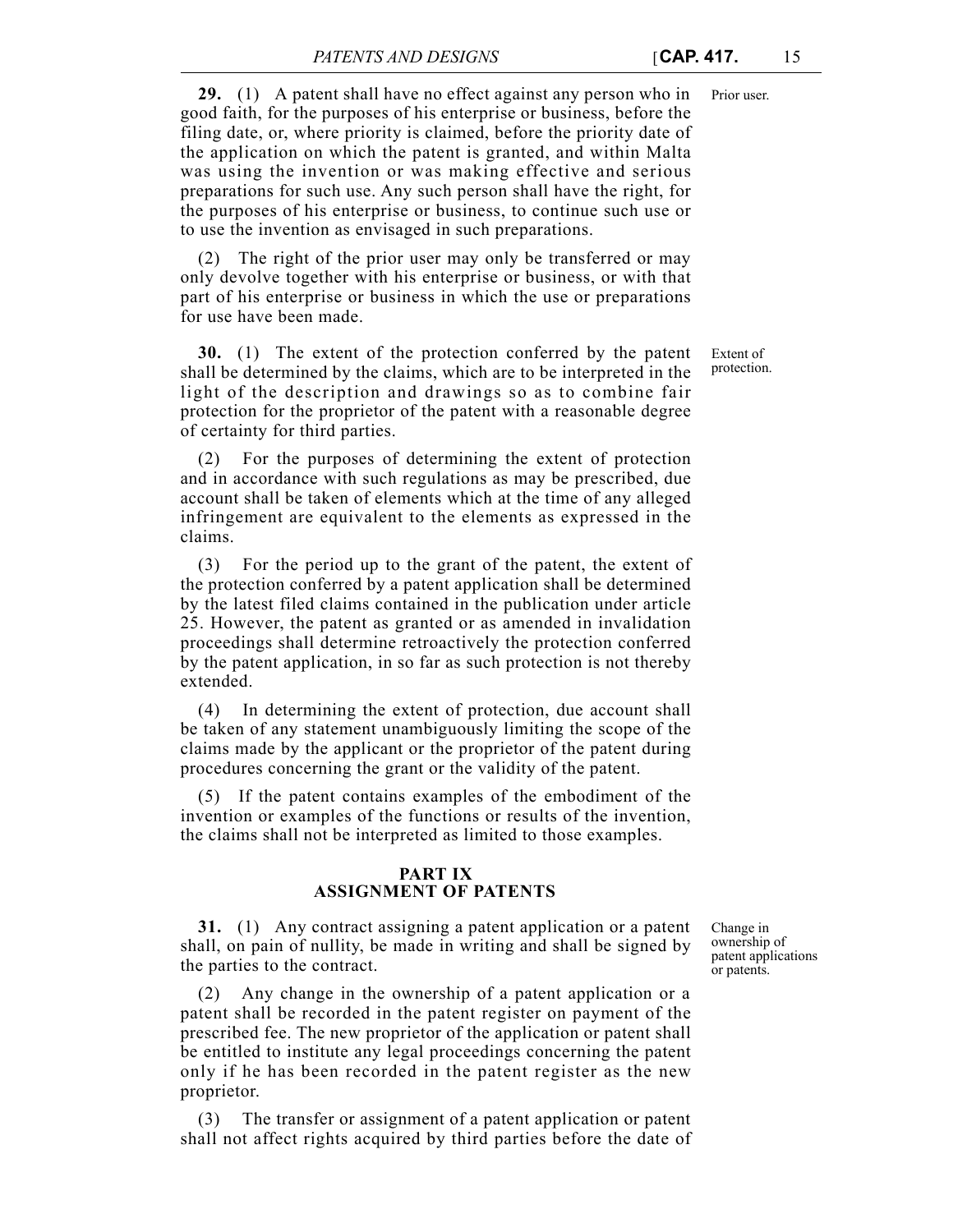such transfer or assignment and shall have effect *vis-à-vis* third parties only after entry thereof is made in the patent register, unless such third parties having acquired rights after the date of the transfer or assignment but before its entry into the register knew of the transfer or assignment at the date on which such rights were acquired:

Provided that where there is a judicial assignment of a patent by order of the Court under article 32 all licences and other rights shall lapse upon the registration of the person entitled to the patent in the patent register except where the former proprietor of the patent or his licensee, before the institution of the legal proceedings, acting in good faith, had used the invention or made effective and serious preparations to do so in which case the former proprietor of the patent or his licensee may continue to use the invention provided he requests within the prescribed time a nonexclusive licence of the patent from the new proprietor whose name is entered in the patent register.

The non-exclusive licence referred to above shall be granted for a reasonable period and upon reasonable terms.

**32.** If a patent application is filed or a patent is granted to a person who is not entitled to the patent under article 10 or 11, the person entitled to it may request the Civil Court, First Hall, within two years from the date of publication of such application or patent to order the assignment to him of the patent application or patent:

Provided that if the person who is not entitled to a patent knew at the time when the patent application was filed or granted to him that he was not entitled to the patent, such period of limitation shall not apply in his regard.

**33.** (1) Where there are joint applicants of a patent application, each of them may with or without the agreement of the others separately assign or transfer by succession his share of the application, but the joint applicants may only act jointly to withdraw the application or conclude licence contracts with third parties under the application.

(2) Where there are joint proprietors of a patent, each of them may with or without the agreement of the others separately assign or transfer by succession his share of the patent or institute court proceedings for an infringement of the patent, but the joint owners may only act jointly to surrender the patent or conclude licence contracts with third parties under the patent.

(3) The provisions of this article shall be applicable only in the absence of an agreement to the contrary between the joint applicants or owners.

Patent register. **34.** (1) The Comptroller shall maintain a patent register in which patent applications and patents granted shall be recorded.

> The patent register shall include such matters constituting or relating to the patent application or patent as may be prescribed and entries of all corrections, amendments, change in ownership or other matters that he is empowered or required by or under this Act

Judicial assignment of patent application or patent.

Joint ownership of patent application or patent.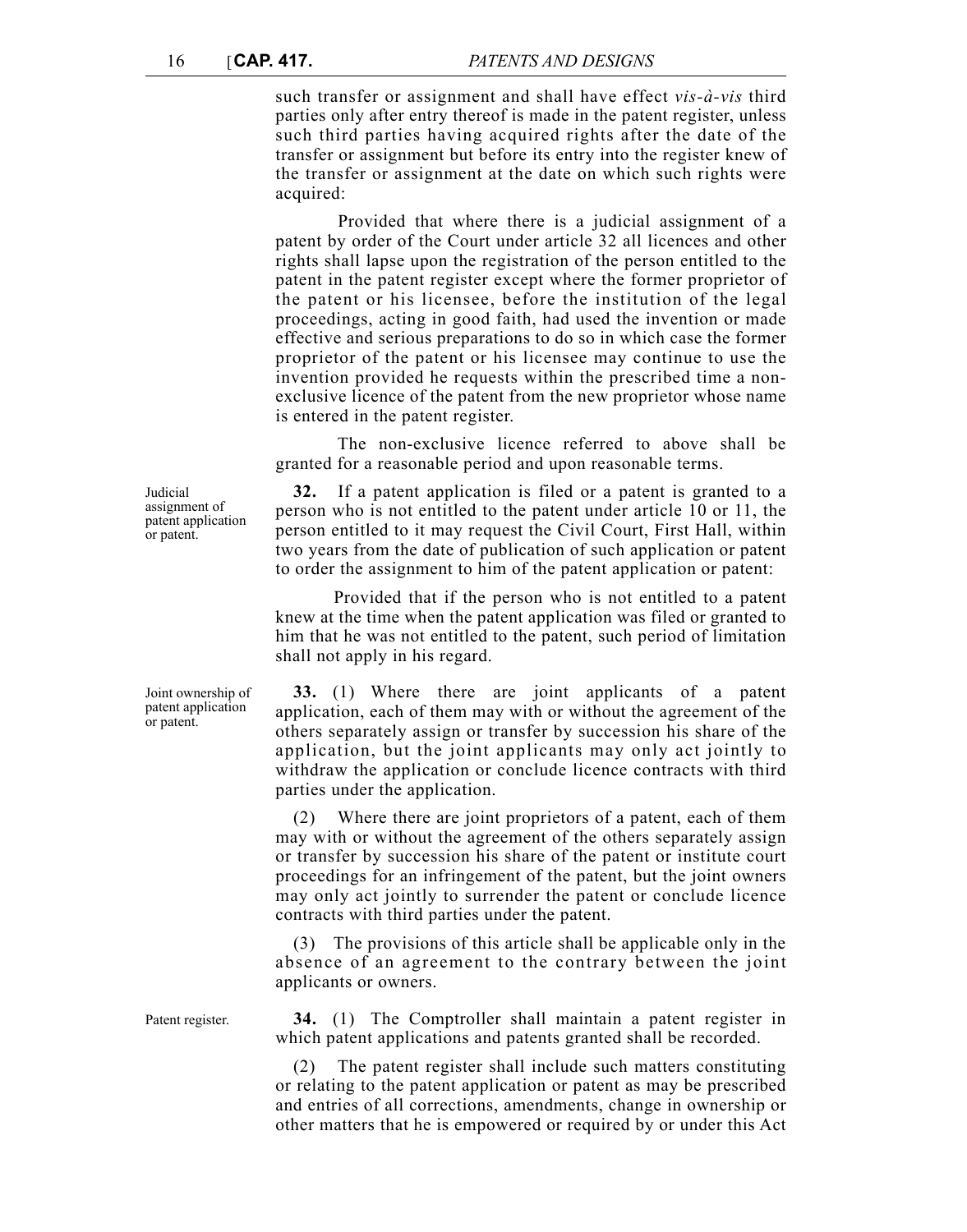to record. No entry shall be made in the register prior to the publication of the application.

(3) The patent register shall be *prima facie* evidence of all matters directed or authorised by or under this law to be entered therein.

(4) The patent register shall, subject to such regulations as may be prescribed, be open to public inspection.

### **PART X**

# **CONTRACTUAL LICENCES AND LICENCES OF RIGHT**

**35.** (1) A patent application or patent may be licensed in Licence contract. whole or in part for the whole or part of Malta. A licence may be exclusive or non-exclusive.

(2) A licence contract shall in pain of nullity be made in writing and shall be signed by the parties to the contract. For the purposes of this law, "licence contract" means any contract by which a party ("the licensor") allows the other party ("the licensee") to perform any of the acts referred to in article 27 in respect of an invention claimed in a patent or a patent application.

(3) A licence may be recorded in the patent register on payment of the prescribed fee. Article 31(3) shall apply *mutatis mutandis* to the grant or transfer of a licence.

**36.** (1) In the absence of any provision to the contrary in the Rights of licensee. licence contract, the agreement given by the licensor to the licensee shall extend to the performance in respect of the invention of all the acts referred to in article 27 without limitation as to time, in the entire territory of Malta, and through any application of the invention.

(2) In the absence of any provisions to the contrary in the licence contract, the licensee may not allow a third person to perform in respect of the invention any of the acts referred to in article 27.

**37.** (1) In the absence of any provision to the contrary in the Rights of licensor. licence contract, the licensor may allow a third person to perform in respect of the invention any of the acts referred to in article 27 and shall not be prevented from performing them himself.

(2) If the licence contract provides that the licence is exclusive, and unless it is expressly provided otherwise in the licence contract, the licensor may neither allow a third party to perform nor perform himself in respect of the invention any of the acts referred to in article 27 which are covered by the said contract.

**38.** (1) Where the proprietor of a patent files a written Licences of right. statement with the Office of the Comptroller that he is prepared to allow any person to use the invention as a licensee in return for appropriate compensation, the maintenance fees which fall due after receipt of the statement shall be reduced as may by regulations be prescribed.

(2) If no one has informed the proprietor of the patent of his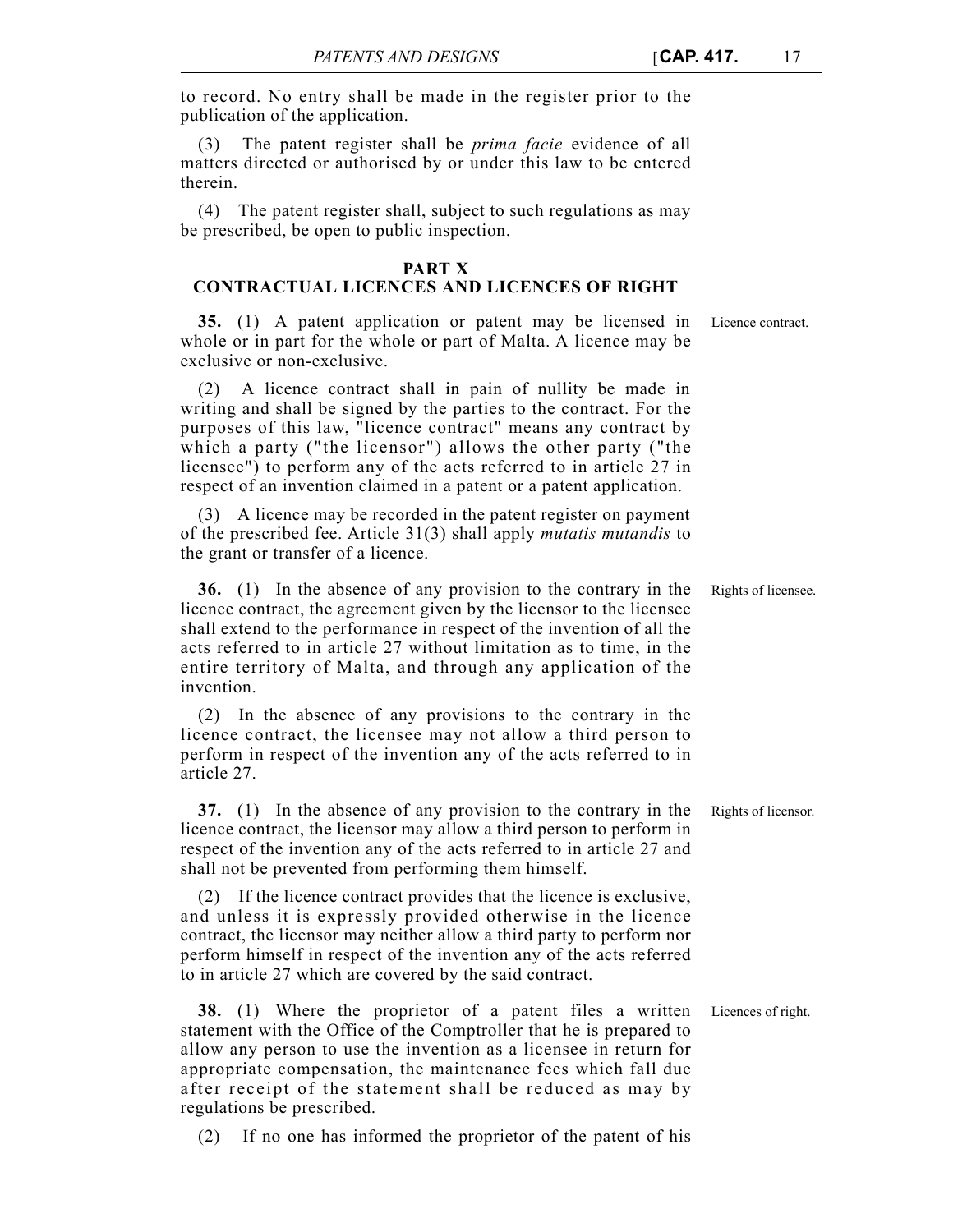intention to use the invention, the statement may be withdrawn at any time upon written notification to this effect to the Office of the Comptroller:

Provided that the statement shall be deemed to be withdrawn when following a judicial assignment of a patent by order of the Court under article 32 the name of the person entitled to the patent is entered in the patent register.

The statement may not be filed as long as an exclusive licence is recorded in the patent register.

(4) On the basis of the statement, any person shall be entitled to use the invention as a licensee under such conditions as may by regulations be laid down. Any licence so obtained shall be treated as a contractual licence.

(5) No request for recording an exclusive licence in the patent register shall be admissible after the statement has been filed, unless the said statement is withdrawn or be deemed to be withdrawn.

### **PART XI NON-VOLUNTARY LICENCES AND GOVERNMENT EXPLOITATION**

**39.** (1) The Civil Court, First Hall, may, on a sworn application filed by any person who proves his ability to work the patented invention in Malta, made after the expiration of a period of four years from the date of filing the application for the patent or three years from the grant of the patent, whichever is later, direct the Comptroller to grant a non-exclusive, non-voluntary licence if the patented invention is not worked or is insufficiently worked in Malta.

(2) The grant of the non-voluntary licence shall be subject to the payment of such equitable remuneration to the proprietor of the patent as may be determined by the Civil Court, First Hall, and may be permitted if, prior to the institution of such proceedings, the proposed user has made efforts to obtain authorization from the right holder on reasonable commercial terms and conditions and if such efforts have not been successful within a reasonable period of time.

(3) Notwithstanding subarticle (1), a non-voluntary licence shall not be granted if the Court is convinced that circumstances exist which justify the non-working or insufficient working of the patented invention in Malta.

(4) In deciding whether to grant a non-voluntary licence, the Court shall give both the proprietor of the patent and the person requesting the non-voluntary licence an adequate opportunity to present arguments according to the provisions of the [Code of](http://www.justiceservices.gov.mt/DownloadDocument.aspx?app=lom&itemid=8577&l=1) [Organization and Civil Procedure](http://www.justiceservices.gov.mt/DownloadDocument.aspx?app=lom&itemid=8577&l=1).

(5) Any non-voluntary licence shall be revoked when the circumstances which led to its granting cease to exist, taking into account the legitimate interests of the proprietor of the patent and of the licensee. The continued existence of these circumstances

Non-voluntary **licences** *Amended by: IX. 2003.113; L.N. 181 of 2006; L.N. 186 of 2006.*

Cap. 12.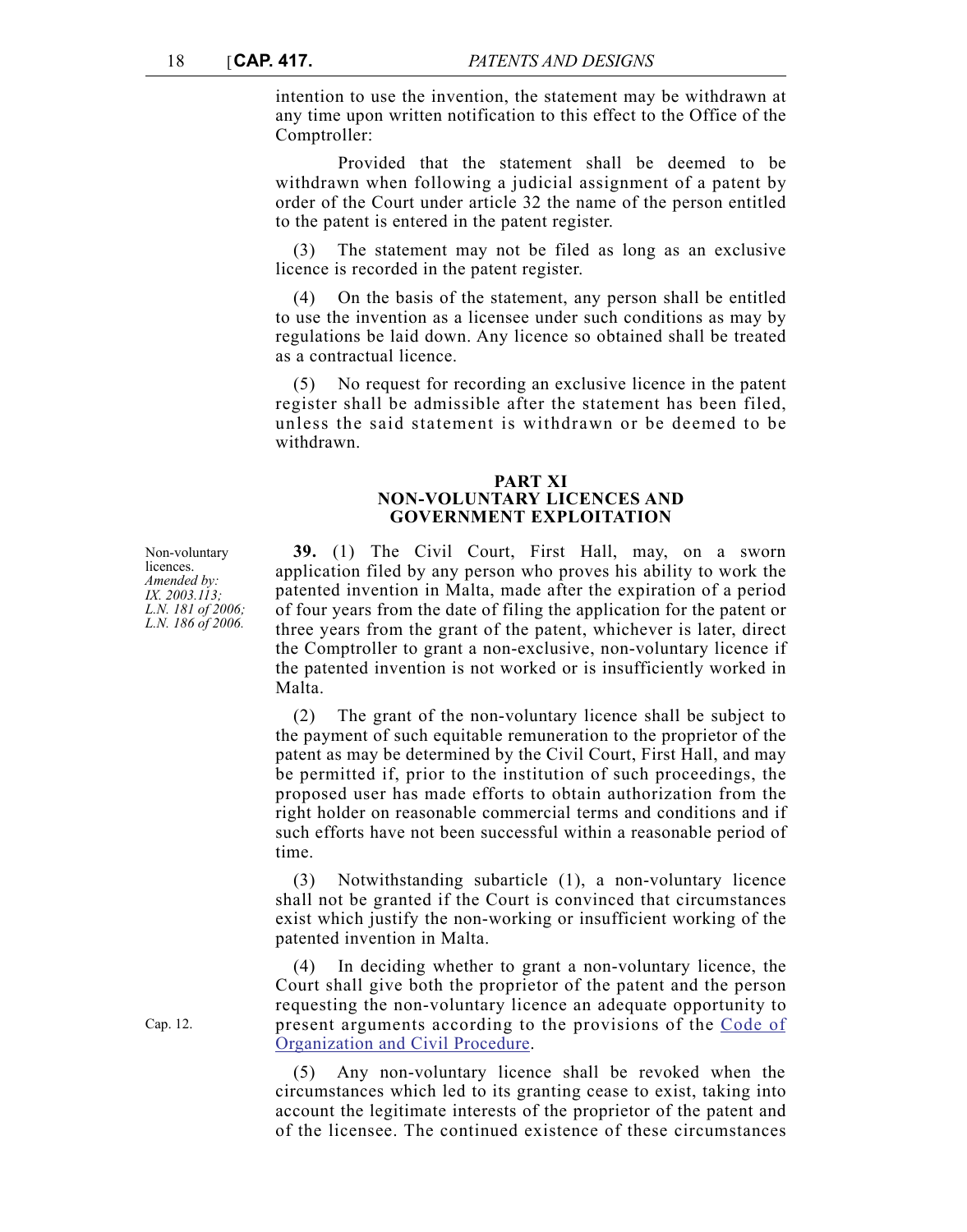shall be reviewed upon the request of the proprietor of the patent by sworn application before the Civil Court, First Hall.

(6) Article  $27(3)(a)$  of this Act shall be interpreted in the sense that if the patented product is put on the market by a licensee pursuant to a non-voluntary licence, it will not be deemed to have been put on the market with the express consent of the proprietor of the patent.

(7) The scope and duration of a non-voluntary licence shall be limited to the purpose for which it was authorised and shall be:

- (*a*) non-exclusive,
- (*b*) non-assignable, except with that part of the enterprise or goodwill which enjoys such authorisation,
- (*c*) terminated if and when the circumstances which led to it cease to exist, and
- (*d*) predominantly for the supply of the domestic market.

(8) The Civil Court, First Hall, may on a sworn application filed by the owner of a patent (the second patent) which cannot be exploited without infringing an earlier patent (the first patent), direct the Comptroller to grant a non-exclusive, non-voluntary licence provided that:

- (i) the invention claimed in the second patent shall involved an important technical advance of considerable economic significance in relation to the invention claimed in the first patent;
- (ii) the owner of the first patent shall be entitled to a cross-licence on reasonable terms to sue the invention claimed in the second patent; and
- (iii) the use authorised in respect of the first patent shall be non-assignable except with the assignment of the second patent.

(9) Where a breeder cannot acquire plant variety protection or exploit a plant variety without infringing a prior patent, he may apply to the Civil Court, First Hall, for a compulsory licence for non-exclusive use of the invention protected by the patent in so far as the licence is necessary for the exploitation of the plant variety to be protected, subject to payment of an appropriate royalty. Where such a licence is granted, the holder of the patent will be entitled to a cross-licence on reasonable terms to use the protected variety:

Provided that an applicant for a licence referred to in above shall demonstrate that:

- (*a*) he had applied unsuccessfully to the holder of the prior patent to obtain a contractual licence;
- (*b*) the plant variety constitutes significant technical progress of considerable economic interest compared with the invention claimed in the prior patent.

(10) Where the holder of a patent concerning a biotechnological invention cannot exploit it without infringing a prior plant variety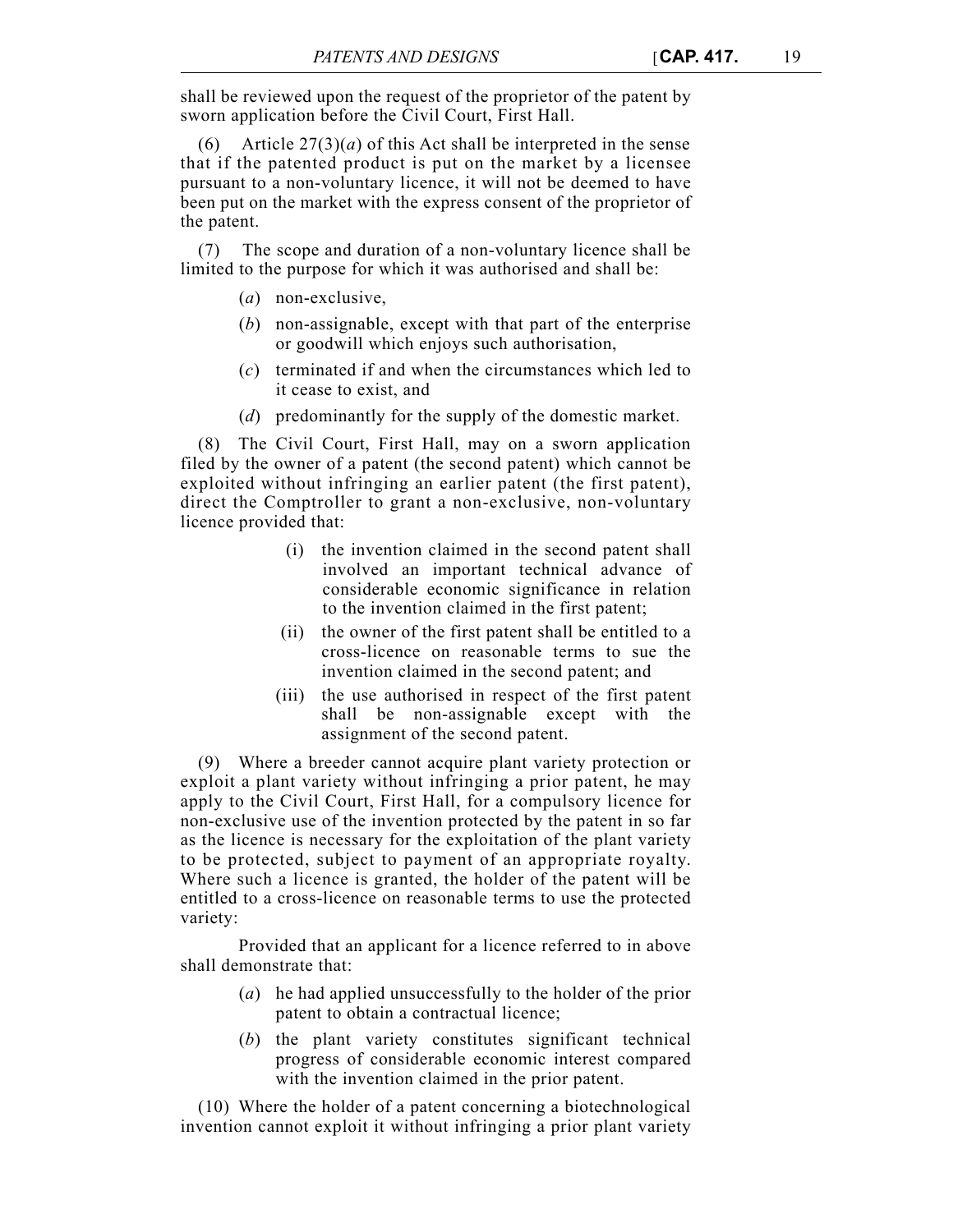right, he may apply for a compulsory licence for non-exclusive use of the plant variety protected by that right, subject to payment of an appropriate royalty. Where such a licence is granted, the holder of the variety right will be entitled to a cross-licence on reasonable terms to use the protected invention:

Provided that an applicant for a licence referred to in above shall demonstrate that:

- (*a*) he had applied unsuccessfully to the holder of the prior plant variety right to obtain a contractual licence;
- (*b*) the invention constitutes significant technical progress of considerable economic interest compared with the plant variety protected by the prior plant variety right.

(11) With regard to plant variety protection subarticles (9) and (10) shall only come into force when the relevant form of plant variety protection comes into force as provided in article 4(5)(*e*).

**40.** (1) Where the national security or public safety so requires, the Minister may authorise, even without the agreement of the proprietor of the patent or the patent application, by notice published in the prescribed form, a Government agency or a person designated in the said notice to make, use or sell an invention to which a patent or an application for a patent relates, subject to payment of equitable remuneration to the proprietor of the patent or the application for the patent.

The conditions set out in article  $39(7)$  and (8) shall also apply in respect of an authorisation issued by the Minister under this article.

(3) Any decision taken by the Minister under this article may be the subject of an appeal in an action by sworn application before the Civil Court, First Hall.

# **PART XII**

# **AMENDMENTS, SURRENDER AND INVALIDATION**

Changes in patents. **41.** (1) The proprietor of a patent shall, in accordance with such regulations as may be prescribed, have the right to request the Comptroller to make changes in the patent in order to limit the extent of the protection conferred by it.

> (2) The proprietor of a patent shall have the right to request the Comptroller to make changes in the patent in order to correct mistakes or clerical errors, made in good faith.

> (3) No such change in the patent may go beyond what has been disclosed in the application as filed.

> (4) Where the Comptroller makes changes in a patent he shall publish the changes and the extent thereof and shall record them in the patent register.

Surrender. **42.** (1) The proprietor of a patent may surrender the patent in its entirety by written declaration submitted to the Office of the Comptroller. Such surrender shall not have effect until it is entered in the patent register.

Exploitation by Government or by third parties authorised by Government. *Amended by: L.N. 181 of 2006; L.N. 186 of 2006.*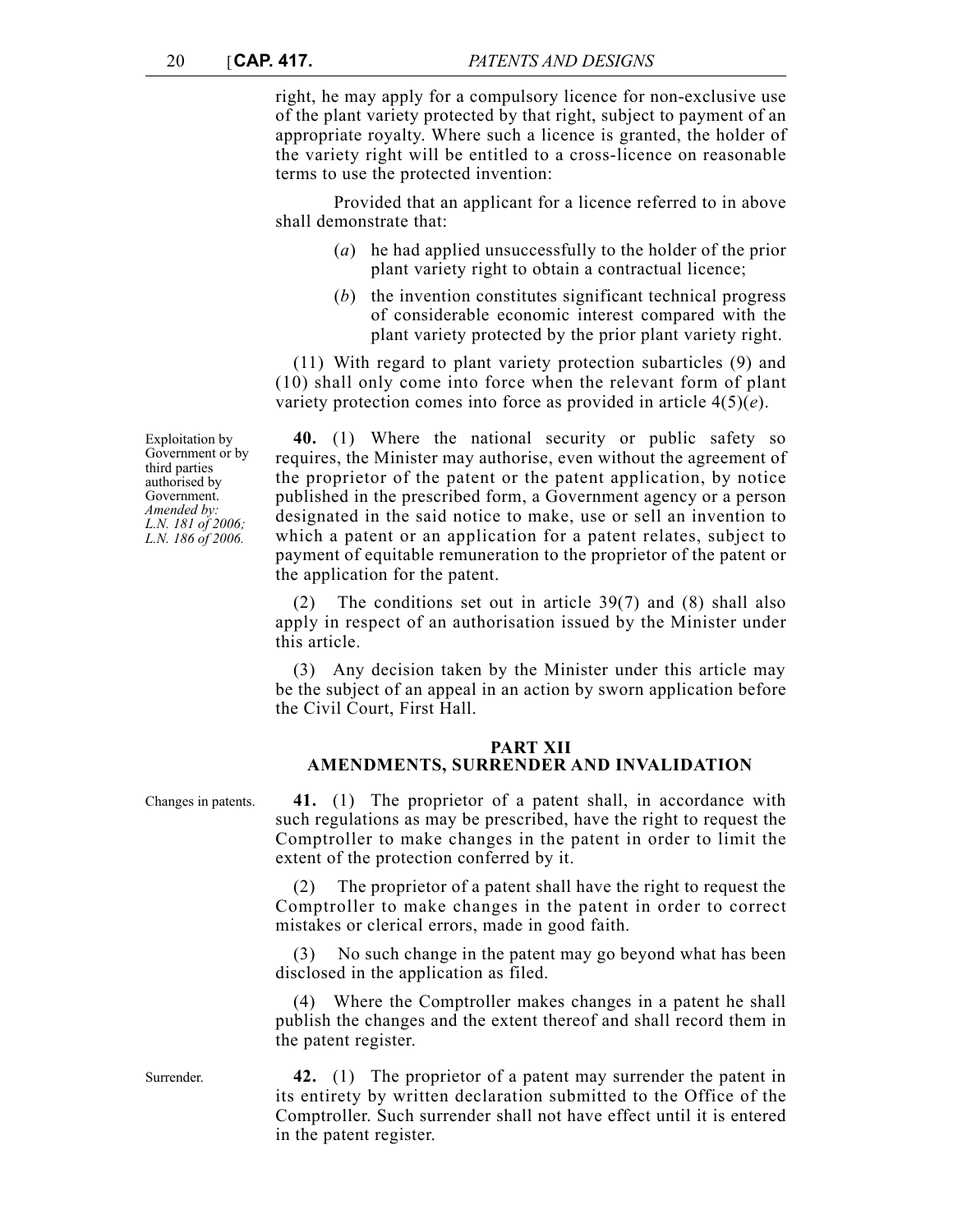(2) A surrender will be entered in the patent register only with the agreement of any third party who has a right in rem recorded in the register or has instituted proceedings under article 32. If a licence is recorded in the register such surrender will only be entered if the proprietor of the patent proves to the satisfaction of the Comptroller that he has previously informed the licensee of his intention to surrender.

**43.** (1) A patent shall lapse: Lapse.

- (*a*) at the end of the term laid down in article 26;
- (*b*) if the proprietor of the patent surrenders it, on the date when surrender takes effect;
- (*c*) if a maintenance fee and any surcharge have not been paid in due time, on the date when the maintenance fee was due;
- (*d*) if the extent of the protection has been limited under article 41, to the extent that the patent is not maintained, on the date when the limitation is entered in the patent register.

(2) The Office of the Comptroller shall record any lapse of the patent in the patent register.

**44.** (1) Any person who wishes that a patent be revoked may, after publication of the grant of the patent, file a notice for revocation either with the Comptroller or before the Patents Tribunal.

(2) A notice for revocation of a patent filed with the Comptroller may only be made:

- (*a*) where the patent concerns an invention in respect of which, before the filing date or, where priority is claimed, before the priority date of the application of said patent, there already exists a published patent; or
- (*b*) in respect of a patent where there is a priority claim, on the grounds that -
	- (i) the application for a patent on the basis of which priority was claimed was originally filed at another Patent Office more than one year before the filing date of the application of the patent in respect of which a notice for revocation has been filed with the Comptroller; and
	- (ii) the application on the basis of which priority was claimed or the resulting patent were published by the other Patent Office referred to in sub-paragraph (i) before the filing date of the application of the patent in respect of which a notice for revocation has been filed with the Comptroller:

Provided that both the grounds in sub-paragraph (i) and sub-paragraph (ii) are cited in the case of a notice for revocation filed under paragraph (*b*).

Revocation of a patent. *Amended by: L.N. 181 of 2006; L.N. 186 of 2006. Substituted by: XXX. 2014.11.*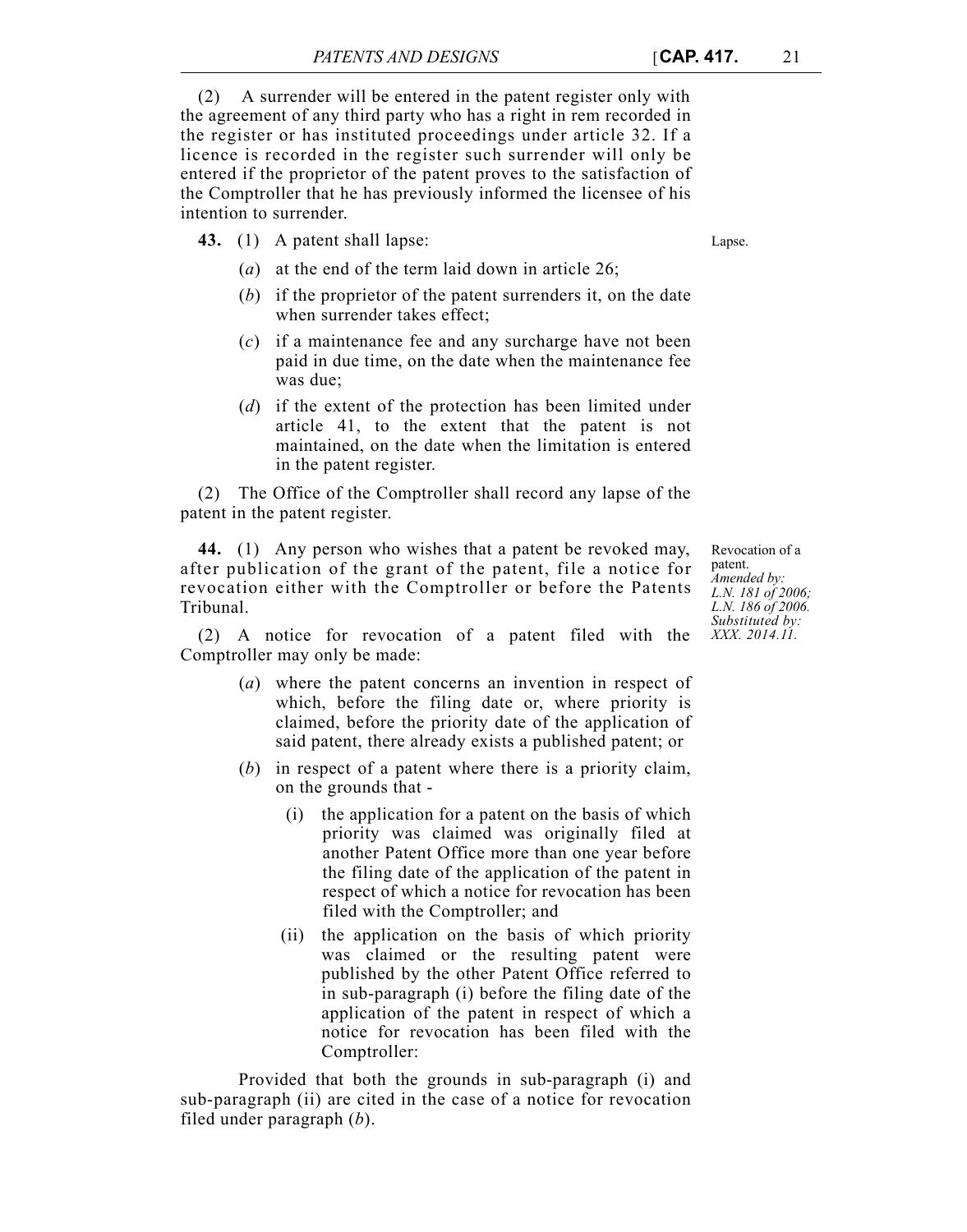(3) A notice for revocation on the above grounds may not be filed with the Patents Tribunal if it has already been filed before the Comptroller and vice versa.

(4) A notice for revocation filed directly before the Patents Tribunal may only be based on the following grounds:

- (*a*) that the subject matter of the patent is not patentable within the terms of articles 4 to 7;
- (*b*) that the patent does not disclose the invention in a manner sufficiently clear and complete for it to be carried out by a person skilled in the art as stipulated in article 15;
- (*c*) that the right to the patent does not belong to the person to whom the patent was granted within the terms of articles 10 and 11;
- (*d*) that the subject matter of the patent extends beyond the content of the application as filed or, if the patent was granted on a divisional application, beyond the content of the earlier application as filed subject to any action carried out under articles 20 and 41; and
- (*e*) that the protection conferred by the patent has been extended by an amendment which should not have been allowed.
- (5) A notice of revocation shall include:
	- (*a*) detailed grounds on the basis of which the revocation of the patent is being sought;
	- (*b*) a request for the patent to be revoked.

(6) A notice for revocation before the Comptroller or the Tribunal shall be accompanied by the prescribed fee where such a fee has been prescribed and -

- (*a*) in the case of a notice of revocation filed on the basis of sub-article  $(2)(a)$ , it shall also be accompanied by a certified copy of the published patent referred to in that paragraph;
- (*b*) in the case of a notice of revocation filed on the basis of sub-articles  $(2)(b)$  and  $(4)(a)$  to  $(e)$ , it is accompanied by certified copies of documentation substantiating the grounds referred to in the said paragraphs.

(7) Non-compliance with any of the above requirements shall render the notice for revocation inadmissible.

(8) If the grounds for revocation affect the patent only in part, any revocation pronounced shall be in the form of a corresponding limitation of the patent.

(9) A patent and the application on which it is based shall, to the extent that the patent has been revoked, be deemed to have been invalidated and never to have had the effects referred to in articles 27 and  $28$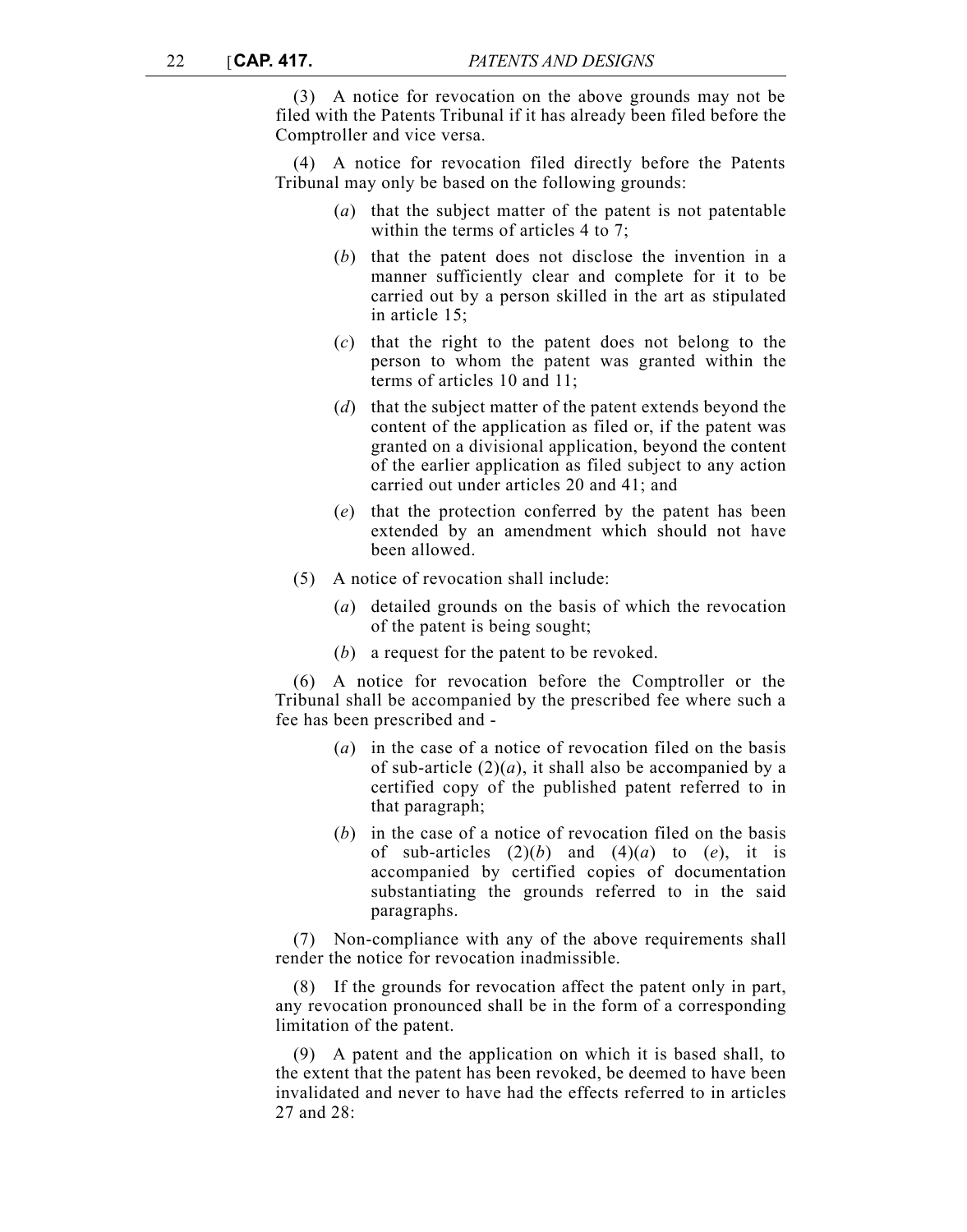Provided that this shall not affect:

- (*a*) any decision on infringement which has become final and has been enforced prior to the decision of revocation; or
- (*b*) any contract concluded prior to the decision of revocation, in so far as it has been performed before that decision, subject to the right on grounds of equity of repayment to an extent justified by the circumstances, of sums paid under the relevant contract.

**44A.** (1) In the case of a notice of revocation filed with the Comptroller, the latter shall as soon as possible on receipt of said notice and the prescribed fee, if such fee is applicable, forward the notice to the owner of the patent in question at the address of service in Malta and shall inform him that within ninety days from the date of service to him of the notice of revocation he is to file a reply indicating clearly whether he accepts that his patent be revoked:

Provided that, if it appears that the owner of the patent upon whom such a notice of revocation is to be served, is abroad, or that access to his place of service in Malta cannot be obtained, or that his place of service in Malta is not known, the Comptroller may cause without delay a summary of the notice of revocation to be published as may be prescribed. Service shall be deemed to have been made on the third working day after the date of publication. The Comptroller may also adopt such other measures as he may deem fit to serve the owner of the patent with the notice of revocation.

(2) The reply to the Comptroller shall include:

- (*a*) a clear indication of whether or not the owner of the patent is in agreement with the notice for revocation;
- (*b*) if the owner of the patent is not in agreement with the notice for revocation, detailed grounds upon which he is basing his disagreement accompanied by certified copies of documentation to which reference is being made.

(3) Non-compliance with the deadline given by the Comptroller or the above requirements shall render the reply inadmissible.

(4) The Comptroller shall initiate proceedings before an arbiter to determine the case brought before him after ninety days from the date of service by him of the notice for revocation to the owner of the patent:

Provided that if the owner of the patent informs the Comptroller in writing that he accepts the notice for revocation, the Comptroller shall revoke the application for the patent:

Provided further that where proceedings are initiated before an arbiter, the arbiter shall give his decision within six months from the date of initiation of the said proceedings before him, and in the

Procedure following receipt of notice of revocation. *Added by: XXX. 2014.12.*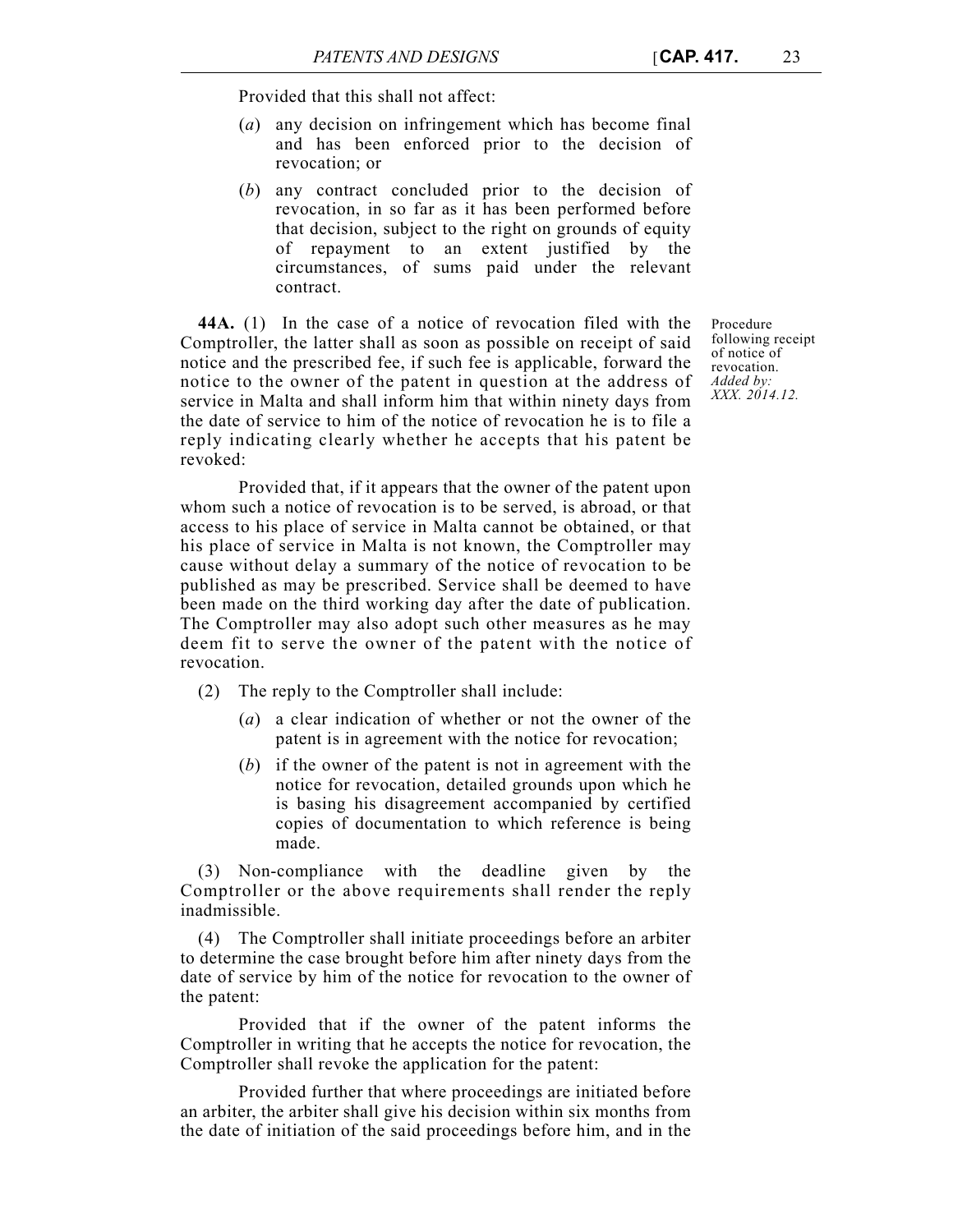event that the arbiter does not conclude the said proceedings within the said time limit of six months the applicant who shall have made the demand for the revocation of the patent shall have a right to demand that the proceedings be transferred to the Patents Tribunal.

(5) On the arbiter reaching a decision the Comptroller shall inform the party requesting the revocation and the patent owner accordingly.

- (6) (*a*) The Comptroller shall duly record the arbiter's decision and shall as soon as possible publish notice of the said decision as may be prescribed.
	- (*b*) Any party entering an appeal from the decision of the arbiter shall within ten days from the filing of the said appeal inform the arbiter of that fact.
	- (*c*) The notice referred to in paragraph (*a*) shall be without prejudice to any right of appeal from the decision of the arbiter. Upon a final decision at appeal modifying or revoking the arbiter's decision, the Comptroller shall duly record such decision and publish it as may be prescribed.

**44B.** (1) In the case of a notice for revocation filed directly before the Patents Tribunal, the Tribunal shall, as soon as possible upon receiving a notice for revocation of a patent, notify the owner of the patent who shall within ninety days from the date of service file his reply.

(2) The Patents Tribunal shall hear and determine the case for revocation as far as possible within nine months from the date of the institution of the case.

(3) The Patents Tribunal shall regulate its own procedure.

**44C.** (1) Any person who wishes that a priority claim be revoked may, after publication of the grant of the patent, file a notice for revocation with the Comptroller.

(2) A notice of revocation of a priority claim may only be filed on the basis that the application for a patent on whose account priority was claimed, was originally filed more than one year before the filing date of the application of the patent in respect of which a notice for revocation has been filed with the Comptroller:

Provided that a notice of revocation of a priority claim may only be filed before the Comptroller.

- (3) A notice for revocation of a priority claim shall include:
	- (*a*) detailed grounds on the basis of which the revocation of the priority claim is being sought, incorporating references to relevant documentation; and
	- (*b*) a request for the priority claim to be refused.

(4) A notice for revocation of a priority claim shall be accompanied by the prescribed fee, where such a fee has been prescribed, and certified copies of any documentation to which reference has been made pursuant to sub-article (3)(*a*).

Revocation of a priority claim. *Added by: XXX. 2014.12.*

Procedure to be adopted by the Patents Tribunal. *Added by: XXX. 2014.12.*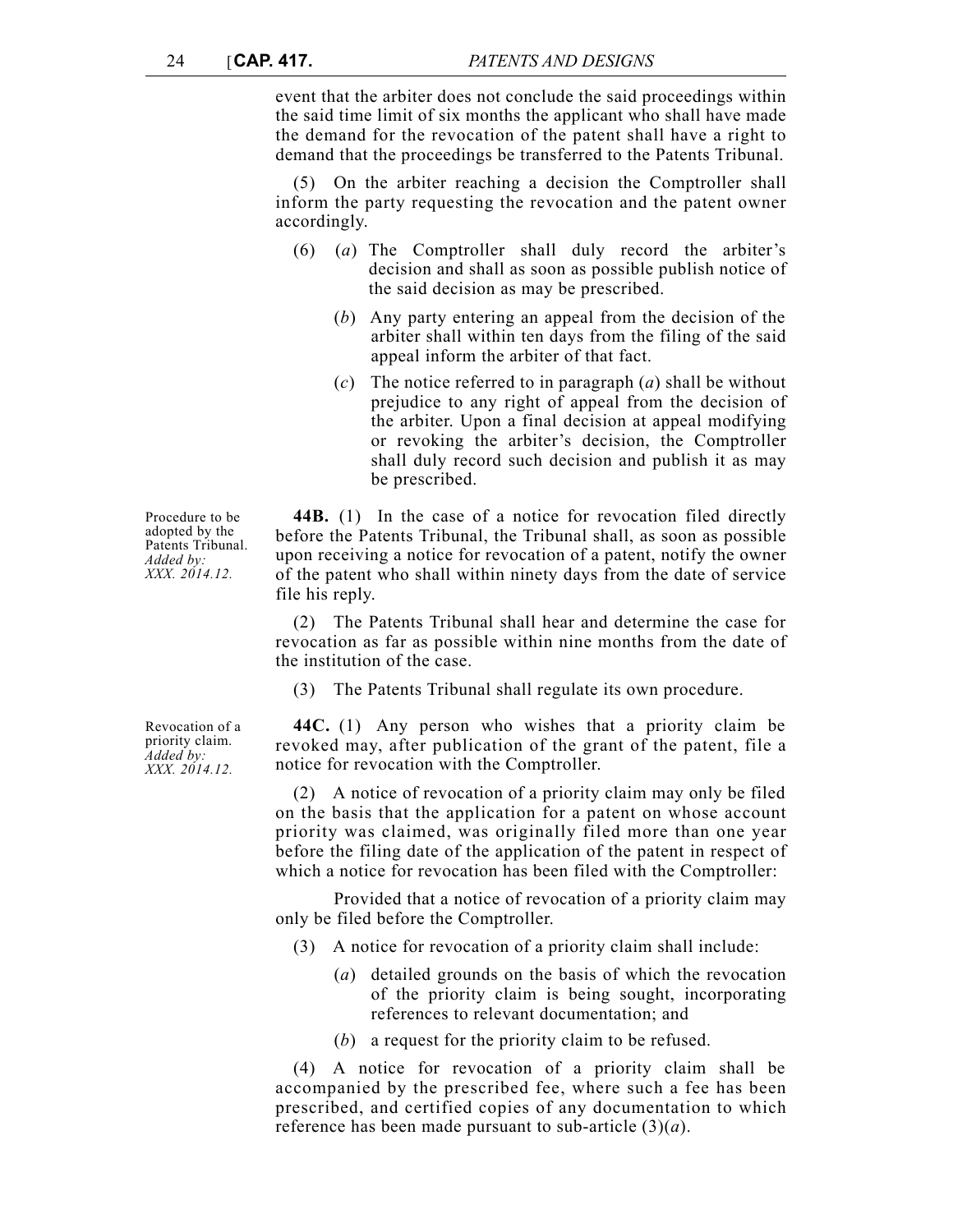(5) Non-compliance with any of the above requirements shall render the notice for revocation of a priority claim inadmissible.

**44D.** (1) On receipt of a notice for revocation of a priority claim the Comptroller shall, as soon as possible on receipt of the said notice and, if applicable, the prescribed fee, forward the notice to the proprietor of the patent in question at his address of service in Malta and shall inform him that within ninety days from the date of service to him of the notice for revocation of a priority claim he may file a reply indicating clearly whether or not he accepts that the priority claim in question be revoked:

Provided that if it appears that the proprietor of the patent upon whom such a notice for revocation of a priority claim is to be served is abroad, or that access to his place of service in Malta cannot be obtained, or his place of service in Malta is not known, the Comptroller may cause without any delay a summary of the notice for revocation of a priority claim to be published as may be prescribed. In such cases, service shall be deemed to have been made on the third working day after publication. The Comptroller may also adopt such other measures as he may deem fit to serve the proprietor of the patent with the notice for revocation of a priority claim.

(2) The reply to the Comptroller shall include:

- (*a*) a clear indication of whether or not the owner of the patent is in agreement with the notice for revocation;
- (*b*) if the proprietor is not in agreement with the notice for revocation, detailed grounds upon which he is basing his disagreement accompanied by certified copies of documentation to which reference is being made.

(3) Non-compliance with the deadline given by the Comptroller, or with the above requirements, shall render the reply inadmissible.

(4) The Comptroller shall initiate proceedings before an arbiter to determine the case brought before him after ninety days from the date of service by him of the notice for revocation of a priority claim to the owner of the patent:

Provided that if the proprietor informs the Comptroller in writing that he accepts the notice of revocation, the Comptroller shall refuse the priority claim:

Provided further that where proceedings are initiated before an arbiter, the arbiter shall give his decision within six months from the date of initiation of the said proceedings before him, and in the event that the arbiter does not conclude the said proceedings within the said time limit of six months the applicant who shall have made the demand for the revocation of the claim for priority shall have a right to demand that the proceedings be transferred to the Patents Tribunal.

(5) On reaching a decision the Comptroller shall inform the person who submitted the notice of revocation, and the owner of the patent accordingly.

Duties of the Comptroller after receiving notice. *Added by: XXX. 2014.12.*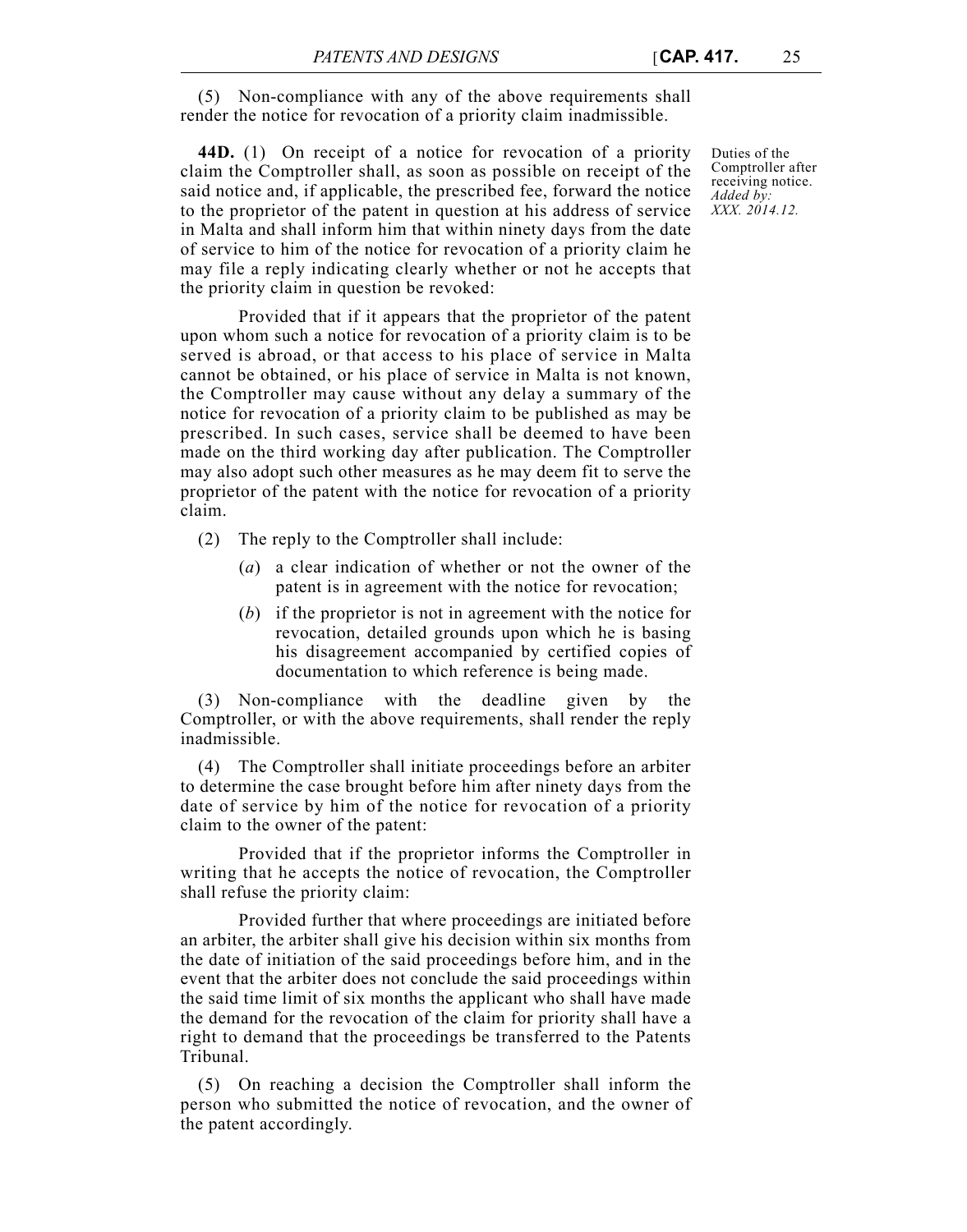- (6) (*a*) The Comptroller shall duly record the arbiter's decision and shall as soon as possible publish notice of the said decision as may be prescribed.
	- (*b*) Any party entering an appeal from the decision of the arbiter shall within ten days from the filing of the said appeal inform the Comptroller of that fact.
	- (*c*) The notice referred to in paragraph (*a*) shall be without prejudice to any right of appeal from the decision of the arbiter. Upon a final decision at appeal modifying or revoking the arbiter's decision, the Comptroller shall duly record such decision and publish it as may be prescribed.

**45.** (1) An action to revoke a patent may be taken even if the patent has lapsed.

(2) When a decision to revoke a patent, in whole or in part, becomes final before the Patents Tribunal, the Tribunal shall notify the office of the Comptroller which shall as soon as possible record the decision in the patent register and publish such decision as may be prescribed.

(3) When a decision to revoke a patent, in whole or in part, is taken by the arbiter, the Comptroller shall as soon as possible record the decision in the patent register and publish such decision as may be prescribed.

### **PART XIII RE-ESTABLISHMENT OF RIGHTS**

**46.** (1) The applicant for or proprietor of a patent who, notwithstanding having taken all due care required by the circumstances, was unable to observe a time limit set by the Comptroller shall, upon his request, have his rights re-established if the non-observance in question has the direct consequence of causing the refusal of the patent application, or the refusal of a request, or the lapse of the patent, or the loss of any other right or means of redress.

(2) The request shall be filed in writing within two months from the removal of the cause of non-compliance with the time limit or within the year immediately following the expiry of the unobserved time limit, whichever is the earlier, after the omitted Act has been completed. In the case of non-payment of a maintenance fee, the period specified in article 26(3) shall be deducted from the period of one year.

(3) The request shall state the grounds on which it is based, and shall set out the facts on which it relies. It shall not be deemed to have been filed until after the prescribed fee for the reestablishment of the rights in question has been paid.

This article shall not apply to the time limits referred to in subarticle (2) of this article and in article 22.

(5) The decision to re-establish any rights under subarticle (1) shall be recorded in the patent register.

Proceedings. *Substituted by: XXX. 2014.13.*

*Rerstitutio in intergrum.*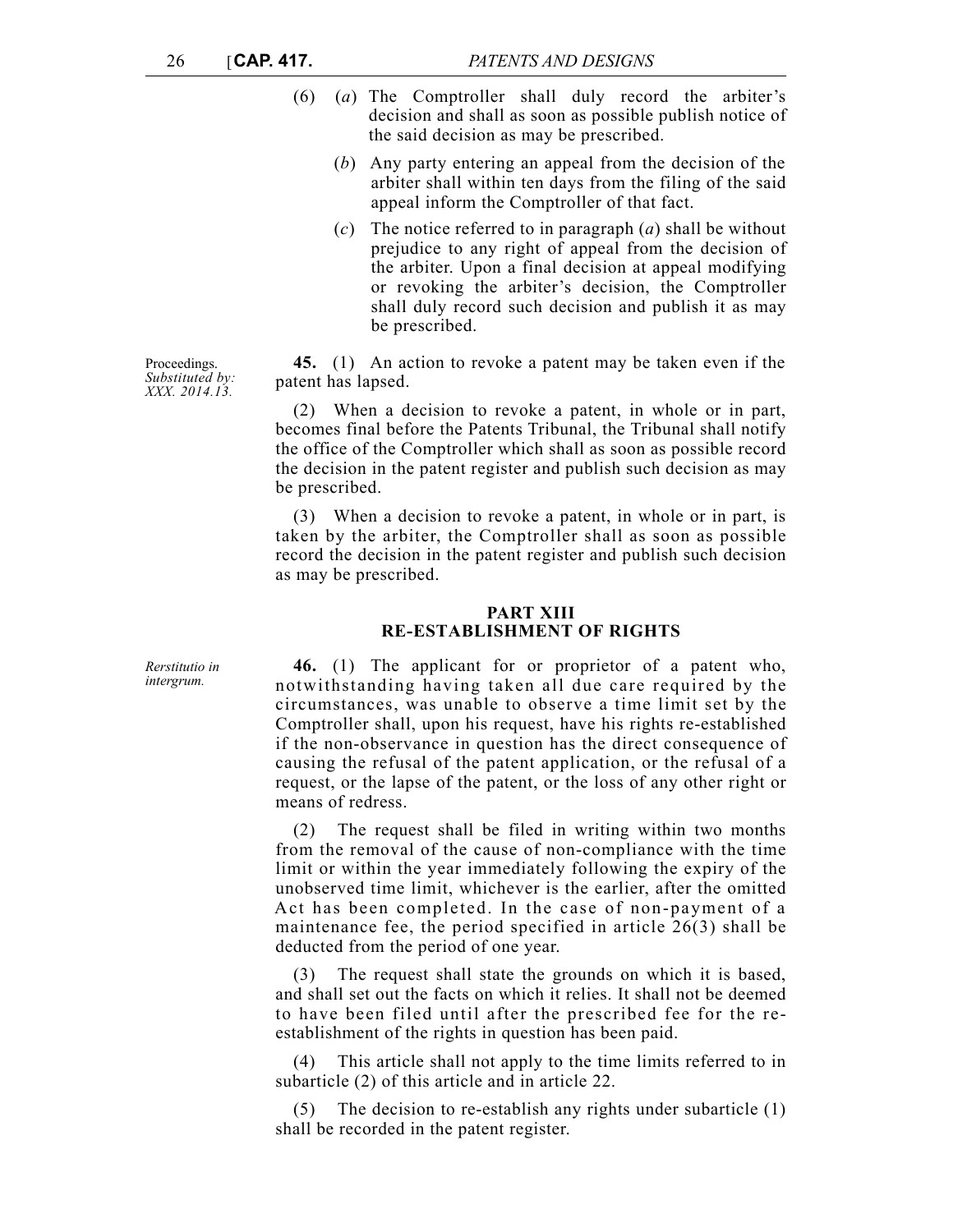(6) Any person who in good faith has used or made effective and serious preparations for using an invention which is the subject of a published patent application or a patent in the course of the period between the loss of rights referred to in subarticle (1) and the publication of the decision to re-establish such rights, may without payment continue such use in the course of his business or for the needs thereof.

#### **PART XIV INFRINGEMENT - CIVIL ACTIONS**

**47.** (1) Any person who in contravention to article 27 exploits an invention which is the subject-matter of a patent or patent application shall be liable in damages towards the proprietor of the patent or of a patent application or the licensee.

The application to sue for damages under sub-article  $(1)$ may be made before the Patents Tribunal without prejudice to the right of such person to apply for the issue of any precautionary warrant as provided in the [Code of Organization and Civil](http://www.justiceservices.gov.mt/DownloadDocument.aspx?app=lom&itemid=8577&l=1) [Procedure](http://www.justiceservices.gov.mt/DownloadDocument.aspx?app=lom&itemid=8577&l=1) to protect his rights.

(3) The Patents Tribunal may, moreover, on the demand of the plaintiff, order that the machinery or other industrial means or contrivances used in contravention of the patent, the infringing articles, and the apparatus destined for their production, be forfeited, wholly or partially, and delivered up to the proprietor of the patent or of the patent application, without prejudice to the relief mentioned in this article.

**48.** (1) Infringement proceedings shall be brought before the Patents Tribunal and may not be instituted after five years from the date when the injured party has obtained knowledge of the infringement and of the identity of the alleged infringer.

(2) Where the subject-matter of the patent or the patent application is a process for obtaining a new product, the same product when produced by any other party shall, in the absence of proof to the contrary, be deemed to have been obtained by the patented process or the process contained in the patent application. In the assessment of any proof to the contrary by the defendant, the legitimate interests of the defendant in protecting his manufacturing and business secrets shall be taken into account by the Patents Tribunal.

(3) The Patents Tribunal shall stay any proceedings for infringement in respect of -

- (*a*) a patent application filed with the Comptroller until after a final decision has been made by the Comptroller to grant or refuse a patent on the application;
- (*b*) a patent application filed at the EPO until after a final decision has been made by the EPO to grant or refuse a patent on the application.

(4) The defendant in any proceedings referred to in this article may, in the same proceedings, request the revocation of the patent Act of infringement sanctions. *Amended by: XXX. 2014.14.*

Cap. 12.

Infringement proceedings. *Substituted by: XXX. 2014.15.*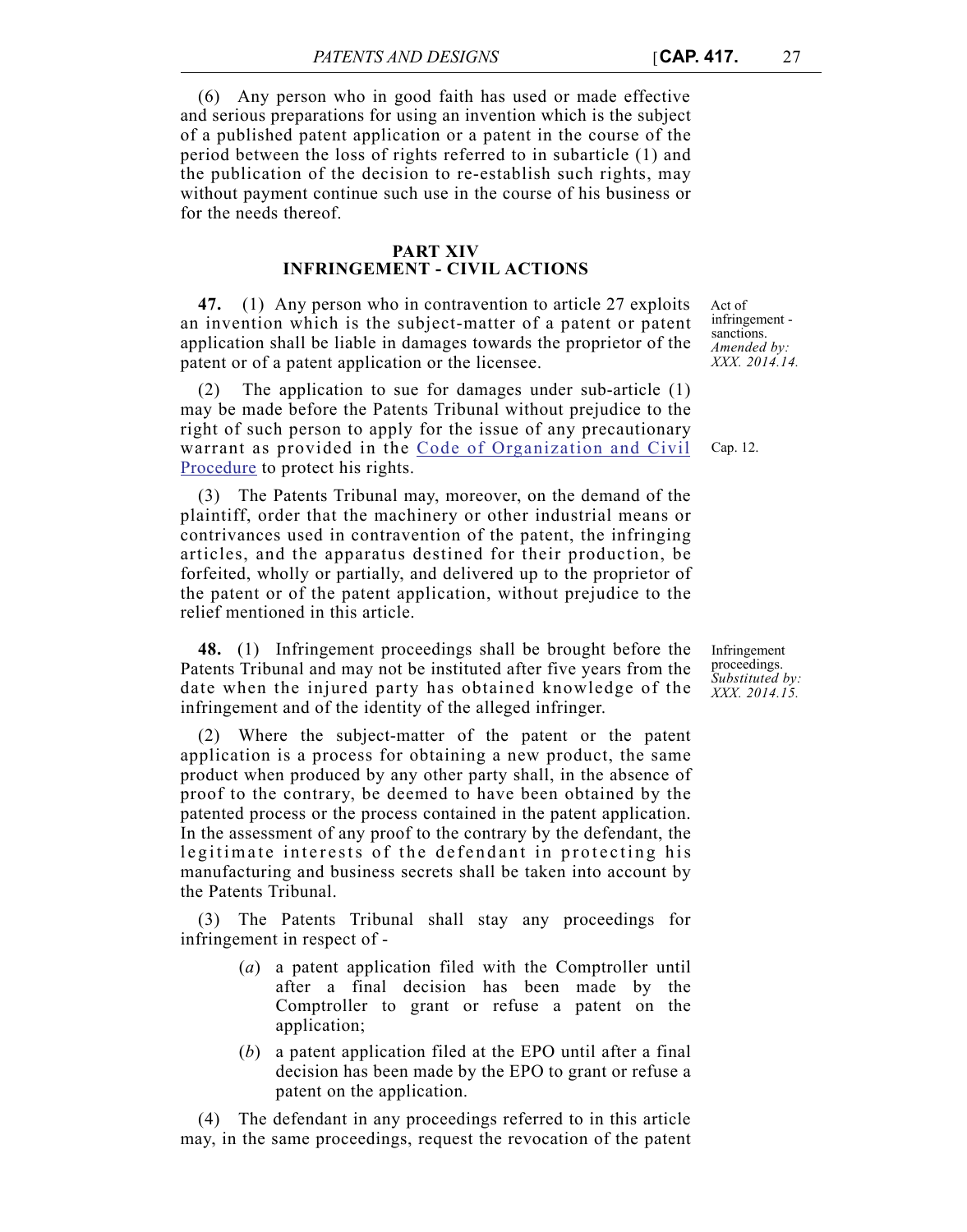infringement. *Amended by: XXX. 2014.16.* on any of the grounds referred to in article 44. In any such case, the Comptroller shall be made a party to the proceedings.

Declaration of non-**49.** (1) Subject to subarticle (4), any interested person shall have the right to request, by instituting proceedings against the proprietor of the patent or of the patent application, that the Patents Tribunal declare that the performance of a specific act does not constitute an infringement of the patent.

> (2) If the person making the request proves that the act in question does not constitute an infringement of the patent, the Tribunal shall grant a declaration of non-infringement.

> (3) The proprietor of the patent or of the patent application shall notify any licensees of the proceedings. The licensees shall have the right to join in the proceedings in the absence of any provision to the contrary in the licence contract.

> (4) If the act in question is already the subject of infringement proceedings, the defendant in the infringement proceedings may not institute proceedings for a declaration of non-infringement.

> (5) Save where revocation is requested under article 48(4), proceedings for a declaration of non-infringement may be instituted together with proceedings to revoke the patent.

## **PART XV INFRINGEMENTS - CRIMINAL ACTIONS**

**50.** (1) Whoever puts into circulation, or sells any article, falsely representing that it is a patented article shall, on conviction, be liable to a fine (*multa*) of not less than two hundred and thirtytwo euro and ninety-four cents (232.94) and not more than eleven thousand and six hundred and forty-six euro and eighty-seven cents (11,646.87).

(2) If any person puts into circulation or sells an article having stamped, engraved or impressed thereon or otherwise applied thereto the word "patent", "patented", or any other word expressing or implying that a patent has been obtained for the article, he shall be deemed for the purpose of this article to represent that the article is a patented article.

**51.** If the owner of any goods or things, which, if he were convicted of any of the offences referred to in this Part, would be liable to forfeiture, is unknown or cannot be found, any Magistrate if he is satisfied on information on oath that such goods or things by means of which an offence under this Part has been committed are in any house or premises, and that the offender is unknown or cannot be found, may by warrant under his hand direct any officer of the Executive Police to be named in the warrant, to enter any house, premises or place so named therein, and there to search for, seize and remove such goods or things.

**52.** The goods and things so seized shall be produced before the Court of Magistrates sitting as a Court of criminal judicature, and such Court shall determine whether they are liable to forfeiture under this Act.

**Offences** *Amended by: L.N. 426 of 2007.*

Where owner of goods is unknown.

Forfeiture of things seized.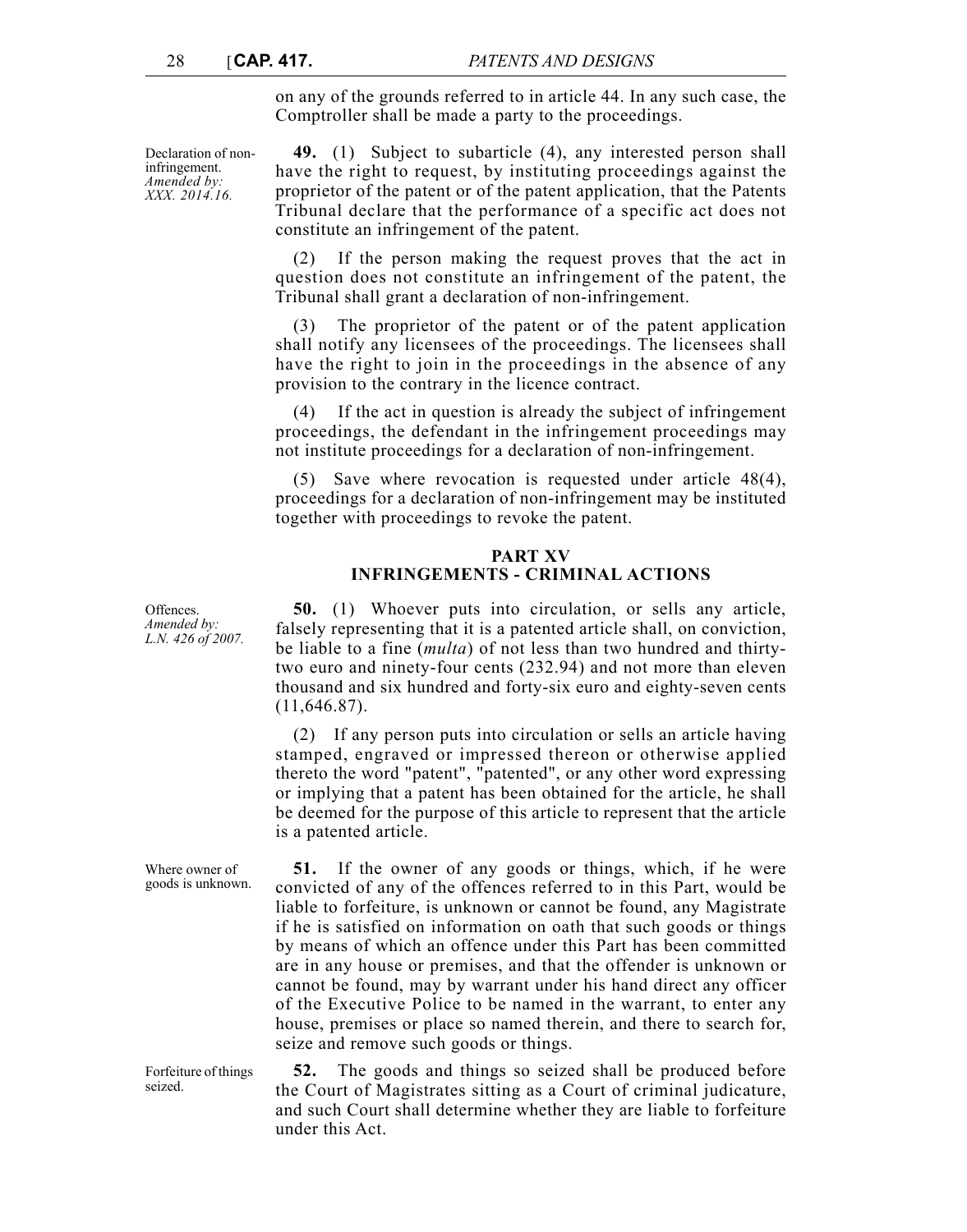**53.** (1) In the case referred to in article 51 the Court shall order the issue of banns which shall be published twice, with an interval for at least eight days, in the Government Gazette, and posted up at the entrance of the building wherein the court sits, and in any other place which the court may deem fit, stating that the goods or things seized shall be forfeited, unless at the time and place named in the banns the proprietor of such goods or things or other person interested in such goods or things attends before the court and shows cause to the contrary.

(2) If the owner or any person on his behalf, or other person interested in the said goods or things, fails to attend at the time and place named in the banns to show cause to the contrary, it shall be lawful for the Court to direct that such goods or things or any of them be forfeited.

**54.** The Court may direct that the goods or things so forfeited be destroyed or disposed of, and may also direct that, out of the net proceeds which may be realised by the disposal of such goods or things and up to the amount thereof, any persons who, being in good faith, were injured by the forfeiture, be awarded compensation for any loss caused to them.

**55.** Criminal actions under this Act shall be barred by the lapse of three years from the day on which the act constituting the offence was committed, if the person to whose prejudice the act was committed, had no previous knowledge thereof; in all other cases the period of limitation shall be one year from the day on which such person became aware of that act.

**56.** The provisions of article 50 to article 55 shall apply without prejudice to the payment of damages to persons entitled thereto.

**57.** No proceedings shall be instituted against any person in the service of another person, if, in good faith, he has acted in obedience to the instructions of his employer, and, on being questioned by Police, gives full information as to his employer and all other particulars of the case.

### **PART XVI RIGHT OF APPEAL**

**58.** (1) An appeal, which shall have suspensive effect, may be made from a decision of the Comptroller or the arbiter, as applicable, where the decision consists of:

- (*a*) a refusal of a patent, in which case the appeal may be made only by the applicant;
- (*b*) a refusal of a notice for revocation of a patent, in which case the appeal may be made only by the person filing the notice;
- (*c*) an acceptance of a notice for revocation of a patent, in which case the appeal may be made only by the proprietor of the patent;
- (*d*) a refusal of a notice of revocation of a priority claim,

Award of compensation to parties in good faith.

Limitation of criminal actions.

Right to damages not affected.

Employer and employee.

Right of appeal. *Substituted by: XXX. 2014.17.*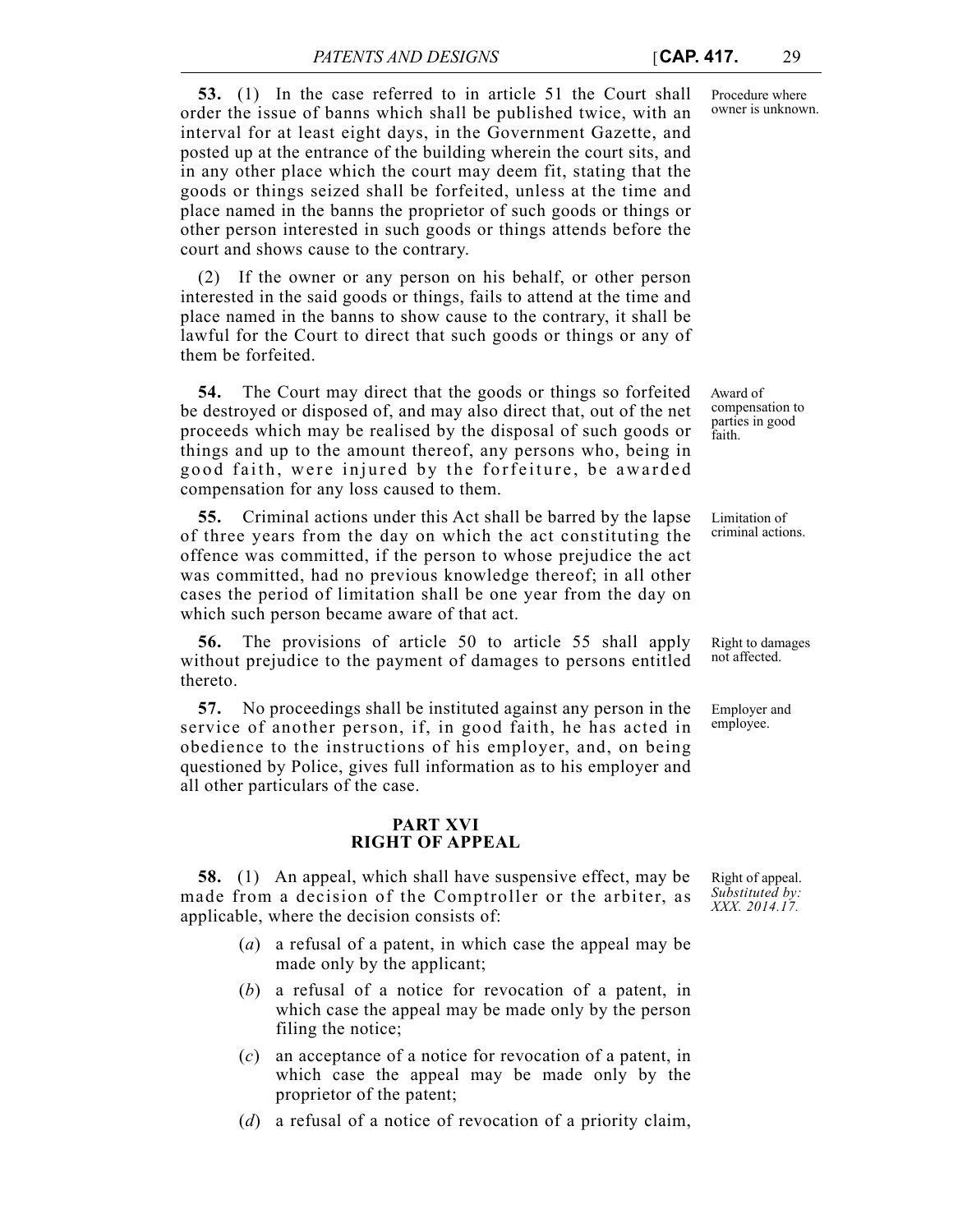in which case the appeal may be made only by the person filing the notice;

- (*e*) an acceptance of a notice of revocation of a priority claim, in which case the appeal may be made only by the proprietor of the patent;
- (*f*) a refusal of an application for the re-establishment of rights, in which case the appeal may be made only by the proprietor of the patent;
- (*g*) a refusal of any other request of the patent applicant or patent proprietor, in which case the appeal may be made only by the patent applicant or patent proprietor respectively.

(2) The appeal referred to in sub-article (1) may only be made in the Court of Appeal within thirty days of the date of service of the decision of the Comptroller.

(3) In the case of revocation proceedings initiated directly with the Patents Tribunal in accordance with article 44, any party to the proceedings that feels aggrieved by the decision of the Patents Tribunal may appeal to the Court of Appeal on points of law only by means of an application filed in the registry of that court within thirty days from the date of the decision of the Patents Tribunal.

(4) The Court of Appeal shall be constituted in accordance with article 41(6) of the [Code of Organization and Civil Procedure](http://www.justiceservices.gov.mt/DownloadDocument.aspx?app=lom&itemid=8577&l=1).

(5) The Rule-Making Board established under article 29 of the [Code of Organization and Civil Procedure](http://www.justiceservices.gov.mt/DownloadDocument.aspx?app=lom&itemid=8577&l=1) may make rules governing appeals to the Court of Appeal under this Act.

(6) The Court of Appeal may, in regard to costs, make an order in accordance with the provisions of article 223 of the [Code of](http://www.justiceservices.gov.mt/DownloadDocument.aspx?app=lom&itemid=8577&l=1) [Organization and Civil Procedure](http://www.justiceservices.gov.mt/DownloadDocument.aspx?app=lom&itemid=8577&l=1).

# **PART XVIA\* THE PATENTS TRIBUNAL**

**58A.** (1) There shall be a Tribunal to be known as the Patents Tribunal, which shall have jurisdiction to hear and determine claims concerning claims for the revocation of a patent, civil claims for infringement, applications for declarations of non-infringement and precautionary actions related to the above, provided that claims for damages arising from any infringement shall continue to be determined by the Civil Court, First Hall.

The Patents Tribunal shall be appointed by the Prime Minister and shall consist of a chairman, who shall be a Judge or a Magistrate, and two other members.

(3) Decisions of the Patents Tribunal shall be delivered by the chairman and shall be taken by simple majority so however that it shall be necessary that the chairman shall be part of that majority.

(4) The chairman and members of the Patents Tribunal shall be appointed for a term of three years and shall be eligible for re-

*Added by: XXX. 2014.18.*

Cap. 12.

The Patents Tribunal. *Added by: XXX. 2014.18.*

<sup>\*</sup>in the amendment introduced by Act XXX. 2014.18., this Part was erroneously introduced as Part XVIIA rather than Part XVIA.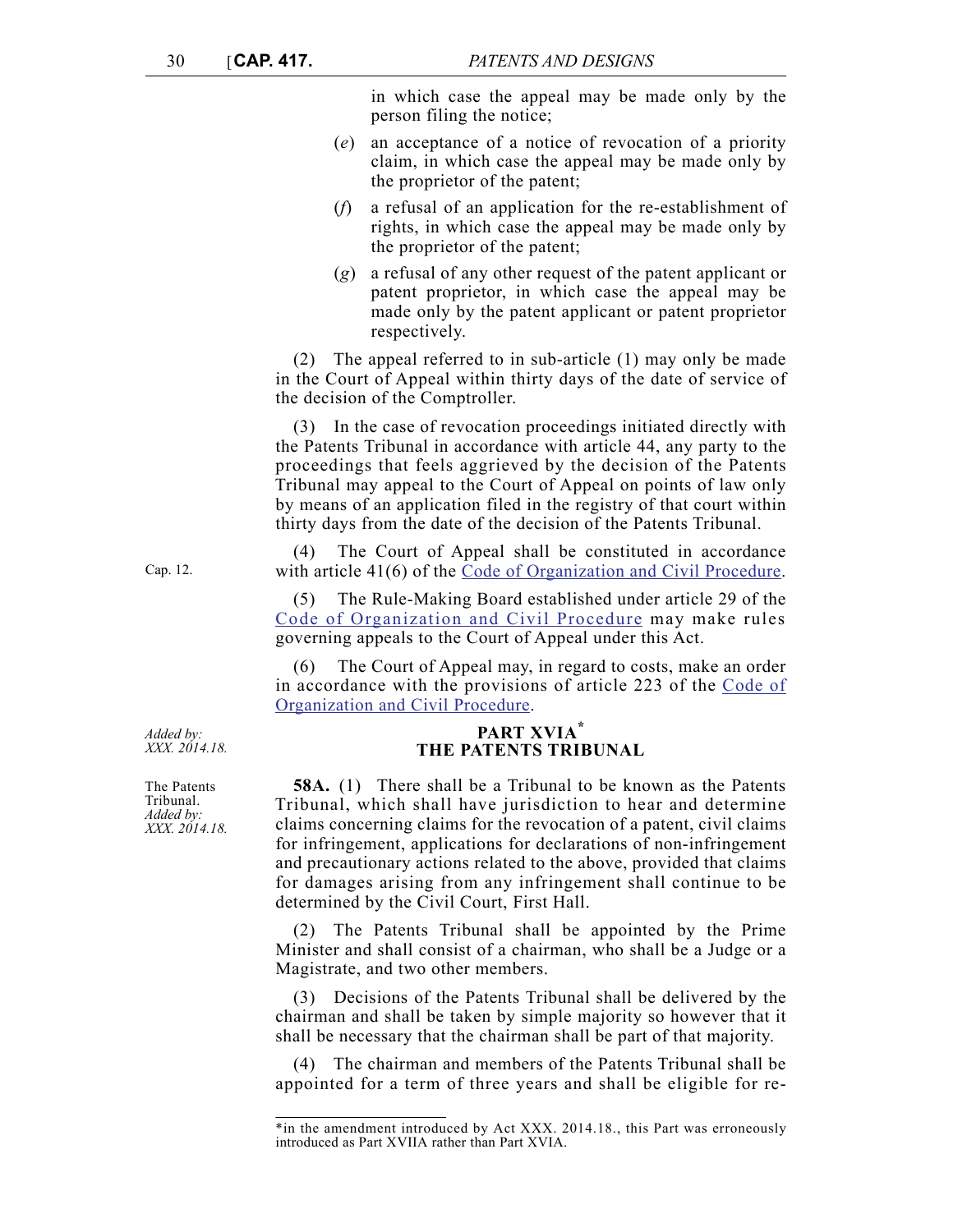appointment.

(5) The Patents Tribunal shall be independent and shall not act under the direction or control of any other person in the performance of its functions.

The Patents Tribunal shall for the purposes of conducting its proceedings have the same powers as are granted to the Civil Court, First Hall, by or under the Code of Organization and Civil Procedure. In determining any application filed before it, the Patents Tribunal shall give an opportunity to all parties concerned to put forward their evidence and submissions and it may also order the production of any additional expert evidence and secure expert opinion as it may consider necessary. In its decision, the Patents Tribunal shall also decide upon responsibility for the payment of any costs incurred in the proceedings, including the cost of expert evidence or searches or opinions.

(7) The chairman and members of the Patents Tribunal may be challenged or abstain for any of the reasons for which a judge may be challenged or may abstain in accordance with the Code of Organization and Civil Procedure. In such case, the Prime Minister shall appoint a person having the same qualifications as those of the chairman or member challenged or abstaining, to sit in substitution.

(8) A member of the House of Representatives, or of the European Parliament, or of a local council, shall be disqualified from being appointed or continuing to be a member of the Patents Tribunal for as long as such member holds that office.

(9) The chairman or member of the Patents Tribunal may only be removed from office by the Prime Minister on grounds of gross negligence, conflict of interest, incompetence, or acts or omissions unbecoming of a member of the Patents Tribunal. In doing so, the Prime Minister shall lay before the House of Representatives a statement giving the reasons for the removal of the said chairman or member.

(10) The chairman or a member of the Patents Tribunal shall, for a period of one year following the termination, for whatever reason, of his appointment, not engage in any activity which, because of conflict of interest, would have been incompatible with the exercise of his functions. Any person who acts in breach of the provisions of this sub-article shall be guilty of an offence against this Act and shall, on conviction, be liable to a fine (*multa*) of not more than two thousand and five hundred euro ( $\epsilon$ 2,500) and shall be barred from being appointed to any similar posts for a period of not less than ten years.

(11) The Prime Minister shall designate a person to serve as secretary to the Patents Tribunal, who shall serve in such capacity in accordance with the ethical standards appropriate to his position.

(12) The Prime Minister shall appoint an advocate or a legal procurator to assist the Patents Tribunal.

(13) The registry of the Civil Court, First Hall, shall be the registry of the Patents Tribunal.

Cap.12.

Cap.12.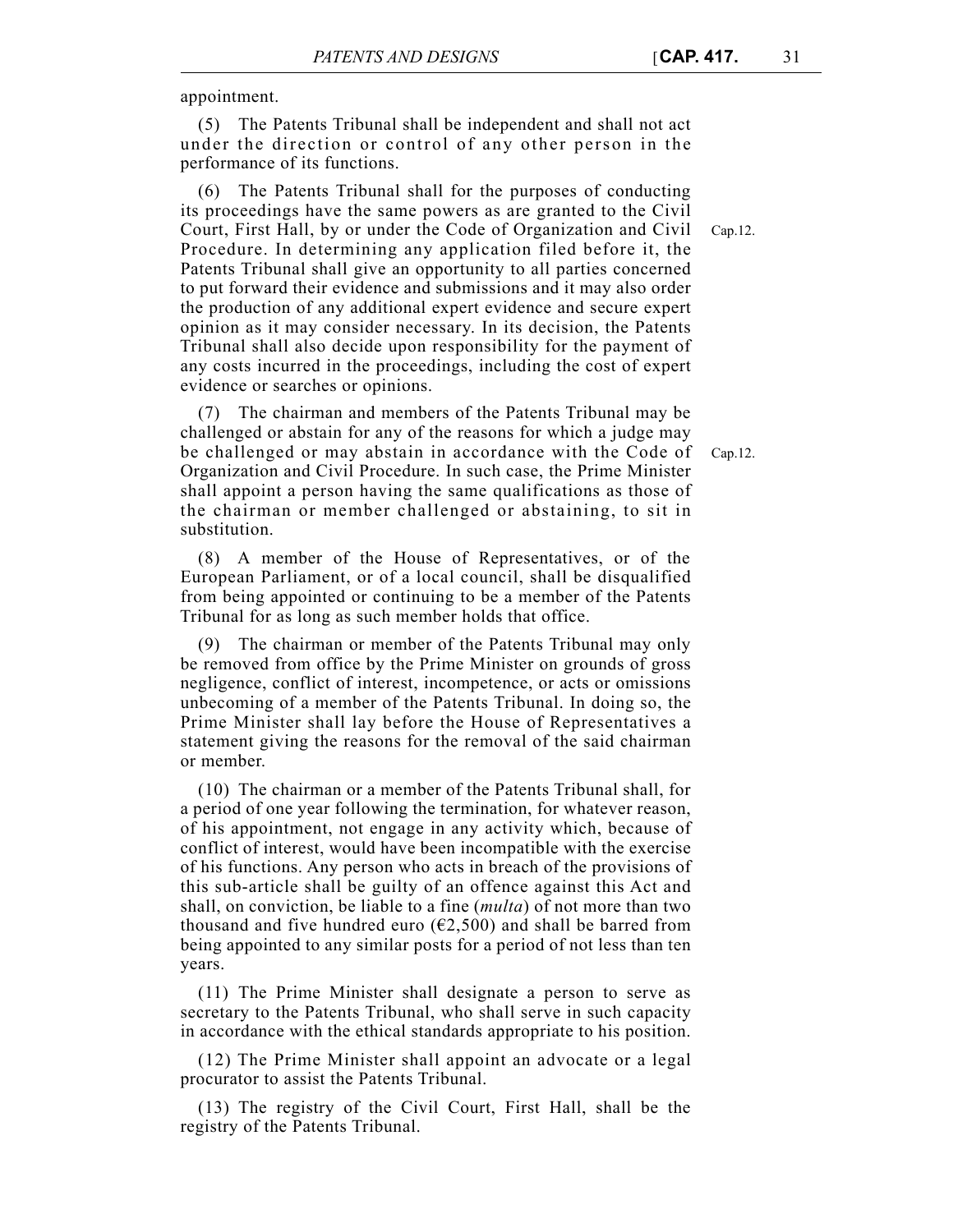(14) The Minister responsible for justice may, by regulations under this article, establish the fees payable in the registry of the court in relation to the filing of judicial acts in connection with proceedings under this article and article 23A:

Provided that until such fees are so established, the fees in Schedule A of the Code of Organization and Civil Procedure shall apply.

(15) The Board established under article 29 of the Code of Organization and Civil Procedure may make Rules of Court governing proceedings before the Patents Tribunal.

**58B.** (1) For the purposes of this Act, the Minister may appoint one or more persons to serve as arbiters in cases that may be referred to them from time to time, sohowever that:

- (*a*) in all cases the person so appointed shall have held a warrant to practise the profession of advocate in Malta for at least seven years; and
- (*b*) the appointment shall be for a period of three years and may be renewed.

(2) The arbiter shall, before entering upon his duties, take an oath of office before the Attorney General in the form approved by the Minister.

- (3) (*a*) The arbiter shall have the power to take expert advice when necessary, at his discretion, and to summon any person to appear before him to give evidence on oath and, or to produce documents; and for these purposes he shall have the powers which are conferred by law on the First Hall of the Civil Court.
	- (*b*) Every summons shall be signed by the arbiter and shall be served either personally or by registered post, and in the latter case, in proving service, it shall be sufficient to prove that the summons was properly addressed and posted.

(4) The Comptroller or his representative shall be entitled to appear and be heard in any proceedings before the arbiter.

(5) The arbiter shall abstain from taking cognizance of a case or may be challenged in any of the circumstances in which a judge would abstain or can be challenged in accordance with the provisions of article 734 of the Code of Organization and Civil Procedure and in every such case the provisions of Sub-Title II of Title II of Book Third of that Code shall apply so far as applicable.

(6) The arbiter shall have jurisdiction to hear and determine claims made in terms of article 44(2).

**58C.** The Comptroller, the arbiter and the chairman and members of the Patents Tribunal shall not be held liable for any act or omission done in good faith in the course of the exercise of their functions under this Act.

Cap. 12.

Liability. *Added by: XXX. 2014.18.*

The arbiter.

Cap. 12.

Cap. 12.

*Added by: XXX. 2014.18.*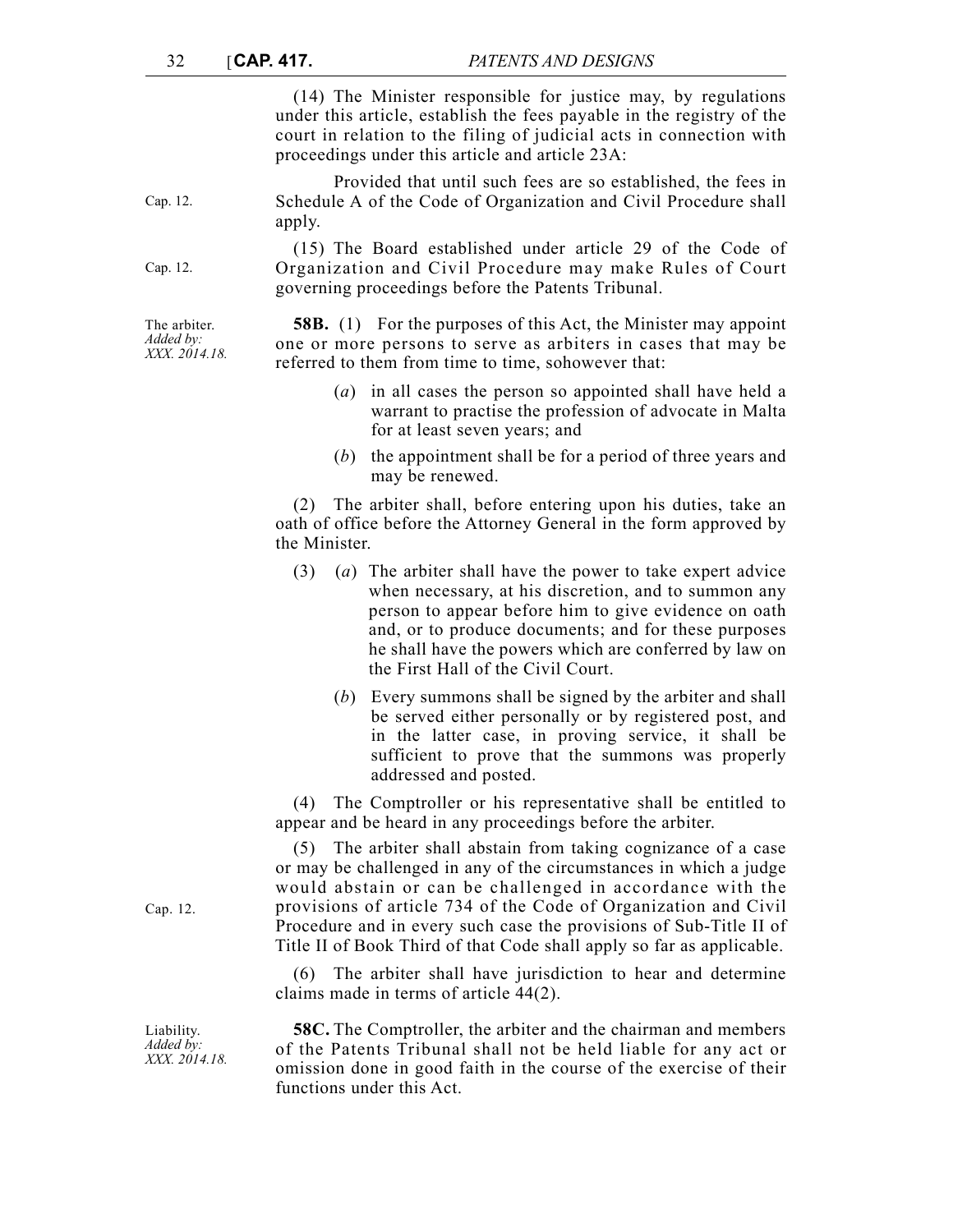# **PART XVII MISCELLANEOUS**

**59.** (1) The Minister may from time to time make regulations Regulations. not inconsistent with this Act prescribing all matters which by this Act are required or permitted to be prescribed or which are necessary or desirable to be prescribed for carrying out or giving effect to this Act, or for the conduct of any business relating to the Office of the Comptroller including the fees payable to the Government as may be prescribed under this Act.

(2) The Minister may also make regulations giving effect in Malta to the provisions of an international or regional patent registration instrument or any related agreements to which Malta becomes a party.

Fees. **60.** The Minister responsible for justice may by regulations establish fees payable in the registries of the Courts of Malta and Gozo for the filing of appeals before the Court of Appeal under this Act, and until such fees are established the tariff or registry fees annexed to the [Code of Organization and Civil Procedure](http://www.justiceservices.gov.mt/DownloadDocument.aspx?app=lom&itemid=8577&l=1) shall apply.

**61.** (1) Where by this Act any act has to be done by or to any person in connection with any proceeding or matter under this Act, the act may under and in accordance with the regulations be done by or to an agent of that person duly authorised in the prescribed manner.

(2) Where an applicant does not have his ordinary residence or principal place of business in Malta, he shall authorise in the prescribed manner an agent who has his ordinary residence or principal place of business in Malta, to represent him:

Provided that this subarticle shall not apply as from the 1st May 2003 in respect of an applicant who has his ordinary residence or principal place of business in any Member State.

**62.** (1) Part I of the Industrial Property (Protection) Ordinance (hereinafter in this article called "the repealed law") and every reference to patents in Part IV, Part V and Part VI thereof are hereby repealed:

Provided article 17 shall remain in force in respect of designs and trademarks until such time that the provisions contained in Part II and Part III are repealed.

(2) Any patent the term of which, upon the coming into force of this Act, has expired under the Industrial Property (Protection) Ordinance shall not be reactivated under or by virtue of the provisions of this Act.

(3) Where an application for the registration of a patent has been filed before the coming into force of the Act, the provisions of the Industrial Property (Protection) Ordinance shall, notwithstanding the repeal of the same by this Act, continue to apply thereto. Provided that upon the granting of any such patent the provisions of this Act shall apply thereto.

Repeal and transitional provisions. *Amended by: IX. 2003.115.* Cap. 29.

Cap. 12.

Agents. *Amended by: IX. 2003.114.*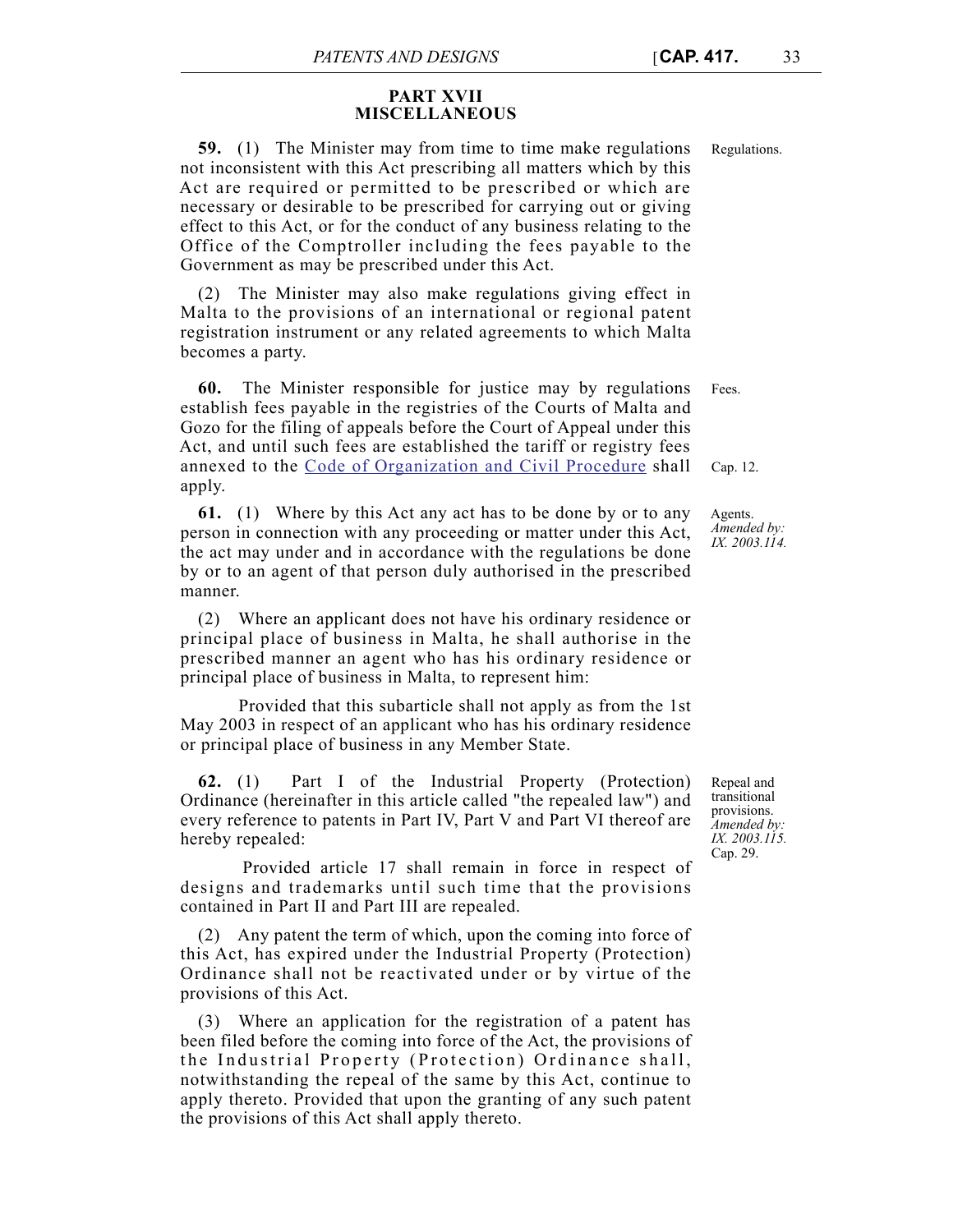(4) Where an application for the registration of a patent has been filed before the coming into force of this Act any registration of a patent granted pursuant to such an application shall, notwithstanding any other of the provisions of this Act, be subject to being deemed null or to being annulled only in accordance with the provisions of Title V of Part I of the Industrial Property (Protection) Ordinance as in force before the coming into force of the Act.

(5) Any patent registered under the Industrial Property (Protection) Ordinance before the coming into force of this Act, the term of which has not upon the coming into force of this Act, lapsed, shall enjoy the term of protection of the duration stipulated under this Act and shall benefit from any rights granted in respect of patents under this Act:

Provided that in the case of a patent which has been registered, by virtue of the Industrial Property (Protection) Ordinance, before the coming into force of this Act and which has been granted an extension of not more than five years in accordance with the provisions of Title II of Part I of the same Ordinance, that patent shall enjoy, from the date of the filing of application for the patent, the term of protection of the duration stipulated under this Act and shall benefit from any rights granted in respect of patents under this Act:

Provided further that in the case of a patent which has been registered, by virtue of the Industrial Property (Protection) Ordinance, before the coming into force of this Act and which has been granted an extension of not less than seven years and not more than fourteen years, in accordance with the provisions of Title II of Part I of the same Ordinance, that patent shall still benefit from the extension granted and shall benefit from any rights granted in respect of patents under this Act:

Provided further that in the case of a patent which has lapsed and which was granted under the Industrial Property (Protection) Ordinance:

- (i) that patent if restored shall, subject to the payment of the maintenance fees, enjoy the term of protection stipulated in this Act from the filing date of the patent application; and
- (ii) the provisions contained in article 46 shall apply when a request for a restoration is made.

(6) Any regulation, order, requirement, certificate, notice, decision, direction, authorisation, consent, application, request or thing made, issued, given or done under the repealed law shall, if in force at the commencement of this Act, insofar as they could have been made, issued, given or done under this Act, continue in force and have effect as if made, issued, given or done under the corresponding provision of this Act.

Cap. 29.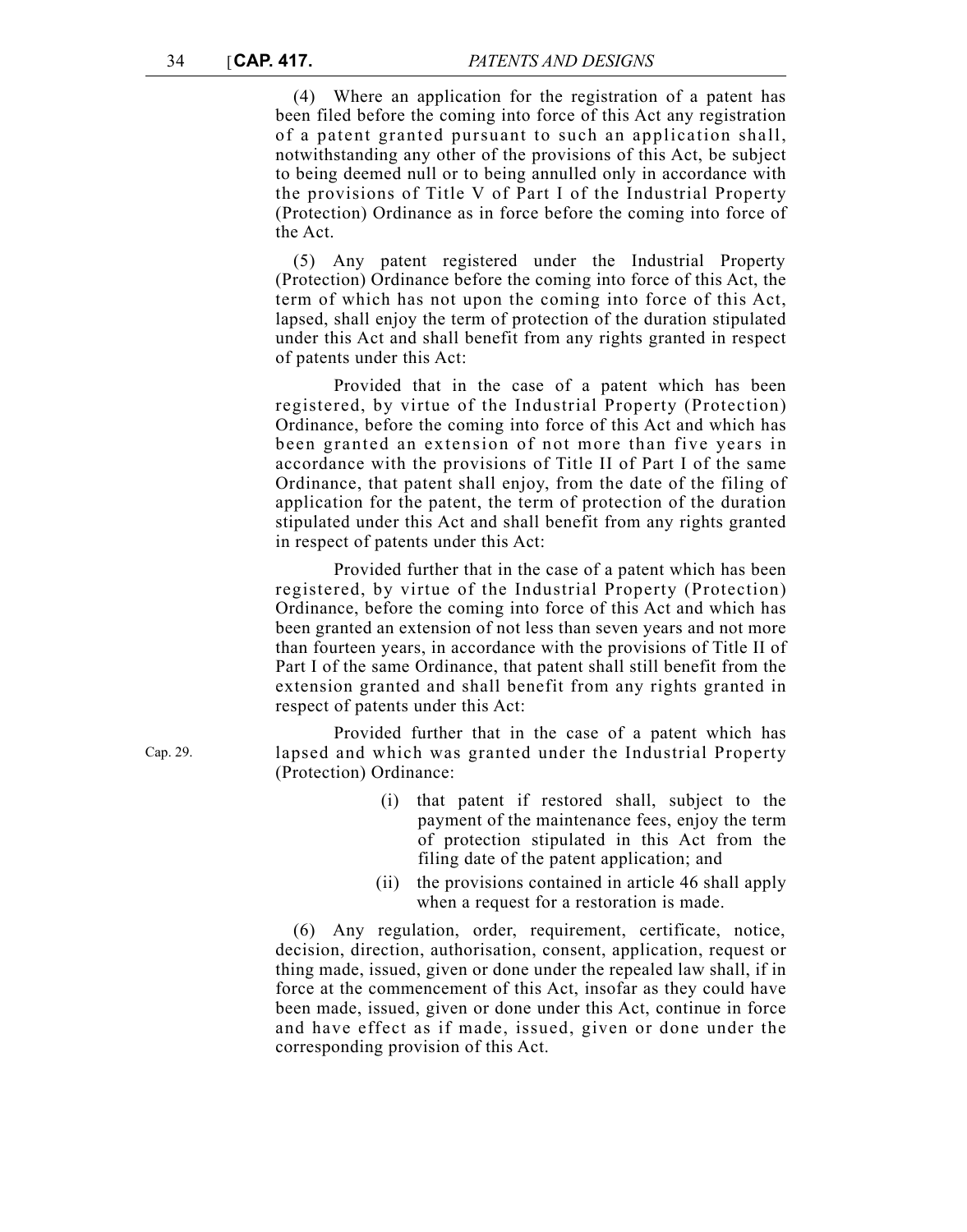## **PART XVIII INTERPRETATION**

**63.** (1) In Parts XVIII to XXIV of this Act, unless the context Interpretation. otherwise requires -

*Added by: IX. 2003.116.*

"complex product" means a product which is composed of multiple replaceable components permitting disassembly and reassembly of the product;

"Comptroller" means the Comptroller of Industrial Property and includes any other person appointed or assigned by the Comptroller to exercise all or any of the powers and perform all or any of the duties of the Comptroller;

"European Union" means the European Union referred to in the Treaty;

"designs" means the appearance of the whole or a part of a product resulting from the features of, in particular, the lines, contours, colours, shape, texture and, or materials of the product itself and, or its ornamentation;

"Office" means the office responsible for the registration of designs in Malta under the provisions of this Act;

"infringement proceedings" in relation to a registered design, includes proceedings under article 115;

"Locarno Classification" means the Classification contained in the Locarno Agreement establishing an International Classification for Industrial Designs, as revised or amended from time to time;

"made available to public" means made available to the public by the owner of the design or by any other party;

"Member State" means a state which is a member of the European Union;

"Minister" means the Minister responsible for the protection of industrial property;

"Paris Convention" means the Paris Convention for the Protection of Industrial Property of 20 March 1883, as revised or amended from time to time;

"prescribed" means prescribed by this Act or by any regulations made thereunder;

"product" means any industrial or handicraft item, other than a computer program, including *inter alia* intended to be assembled into a complex product, packaging, get-up, graphic symbols and typographic typefaces;

"publish" means make available to the public, and references to publication in relation to registration, are to publication under article  $95(4)$ ;

"register" means the register of designs kept under this Act and includes the register of designs kept under the Industrial Property (Protection) Ordinance;

Cap. 29.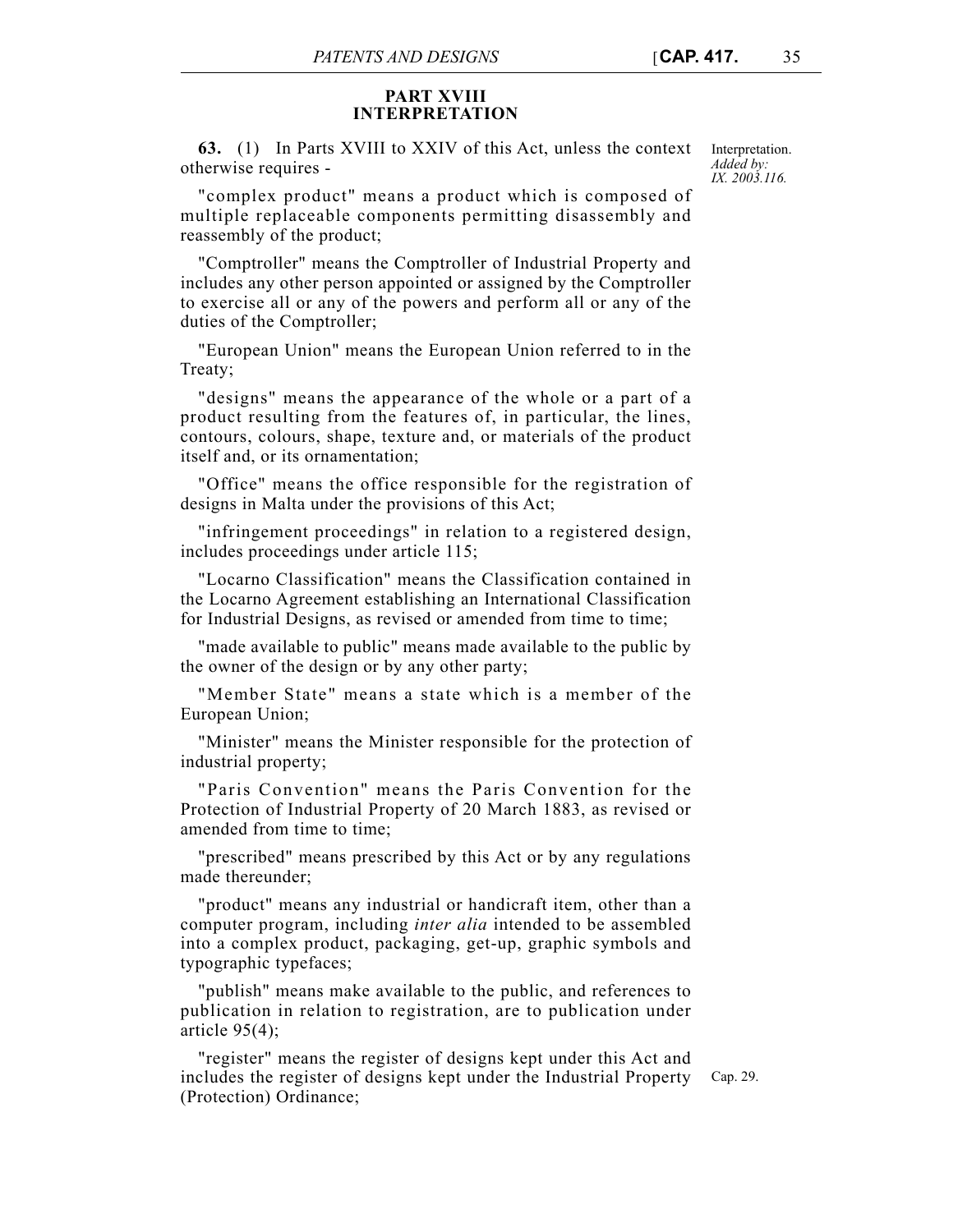Cap. 460.

"the Treaty" has the same meaning assigned to it by the [European](http://www.justiceservices.gov.mt/DownloadDocument.aspx?app=lom&itemid=8926&l=1) [Union Act.](http://www.justiceservices.gov.mt/DownloadDocument.aspx?app=lom&itemid=8926&l=1)

(2) The provisions of Parts II to XVII of this Act do not apply to designs which are regulated by Parts XVIII to XXIV of this Act exclusively.

## **PART XIX REGISTRABILITY**

Property right. *Added by: IX. 2003.116.*

Requirements for protection. *Added by: IX. 2003.116.*

registration of the design under this Act. The proprietor of a registered design has the rights and remedies provided by this Act. **65.** (1) Designs shall be protected by registration, and

**64.** A registered design is a property right obtained by the

exclusive rights shall be conferred upon their holders in accordance with the provisions of this Act.

(2) A design shall be protected by a design right to the extent that it is new and has individual character.

(3) A design applied to or incorporated in a product which constitutes a component part of a complex product shall only be considered to be new and to have individual character:

- (*a*) if the component part, once it has been incorporated into the complex product, remains visible during normal use of the latter, and
- (*b*) to the extent that those visible features of the component part fulfil in themselves the requirements as to novelty and individual character.

(4) The expression "normal use" within the meaning of subarticle  $(3)(a)$  means use by the end user, excluding maintenance, servicing or repair work.

**66.** A design shall be considered new if no identical design has been made available to the public before the date of filing of the application for registration or, if priority is claimed, the date of priority:

Provided that designs whose features differ only in immaterial details shall also be deemed to be identical.

**67.** (1) A design shall be considered to have individual character if the overall impression it produces on the informed user differs from the overall impression produced on such a user by any design which has been made available to the public before the date of filing of the application for registration or, if priority is claimed, the date of priority.

(2) In assessing individual character, the degree of freedom of the designer in developing the design shall be taken into consideration.

**68.** (1) For the purpose of applying articles 66 and 67, a design shall be deemed to have been made available to the public if it has been published following registration or otherwise, or exhibited, used in trade or otherwise disclosed, except where these

Novelty. *Added by: IX. 2003.116.*

Individual character. *Added by: IX. 2003.116.*

Disclosure. *Added by: IX. 2003.116.*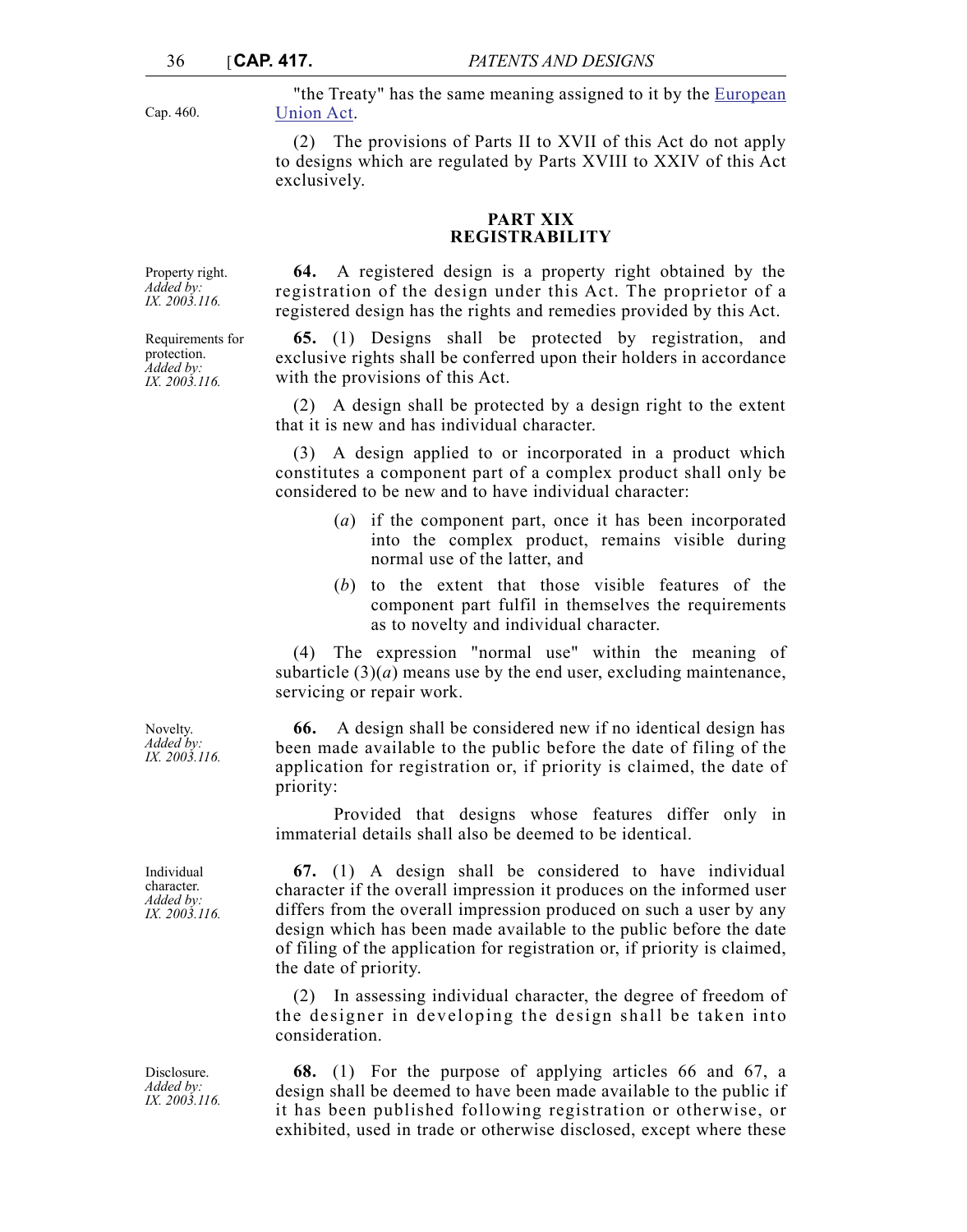events could not reasonably have become known in the normal course of business to the circles specialised in the sector concerned, and as from the 1st May, 2004, within the European Union before the date of filing of the application for registration or, if priority is claimed, the date of priority. The design shall not, however, be deemed to have been made available to the public because of the sole reason that it has been disclosed to a third party under explicit conditions of confidentiality.

(2) A disclosure shall not be taken into consideration for the purpose of applying articles 66 and 67 if a design for which protection is claimed has been made available to the public by the designer, his successor in title, or a third party as a result of information provided or action taken by the designer, or his successor in title and such disclosure took place during the twelvemonth period preceding the date of filing of the application or, if priority is claimed, the date of priority.

(3) Subarticle (2) shall also apply if the design had been made available to the public as a consequence of an abuse in relation to the designer or his successor in title.

**69.** (1) A right in a registered design shall not subsist in features of appearance of a product which are solely dictated by its technical function.

(2) A right in a registered design shall not subsist in features of appearance of a product which must necessarily be reproduced in their exact form and dimensions in order to permit the product in which the design is incorporated or to which it is applied to be mechanically connected to or placed in, around or against another product so that either product may perform its function.

(3) Notwithstanding subarticle (2), a right in a registered design shall, under the conditions set out in articles 66 and 67, subsist in a design serving the purpose of allowing multiple assembly or connection of mutually interchangeable products within a modular system.

**70.** A right in a registered design shall not subsist in a design which is contrary to public policy or to accepted principles of morality.

**71.** (1) The scope of the protection conferred by a right in a registered design shall include any design which does not produce on the informed user a different overall impression.

(2) In assessing the scope of protection, the degree of freedom of the designer in developing his design shall be taken into consideration.

**72.** (1) Upon registration, a design which meets the requirements of article 65(2) shall be protected by a design right for a period of five years from the date of filing of the application.

(2) The right holder may have the term of protection renewed in accordance with article 73 for one or more periods of five years each, up to a total term of twenty-five years form the date of filing.

Designs dictated by their technical function and designs of interconnections. *Added by: IX. 2003.116.*

Designs contrary to public policy or morality. *Added by: IX. 2003.116.*

Scope of protection. *Added by: IX. 2003.116.*

Term of protection. *Added by: IX. 2003.116.*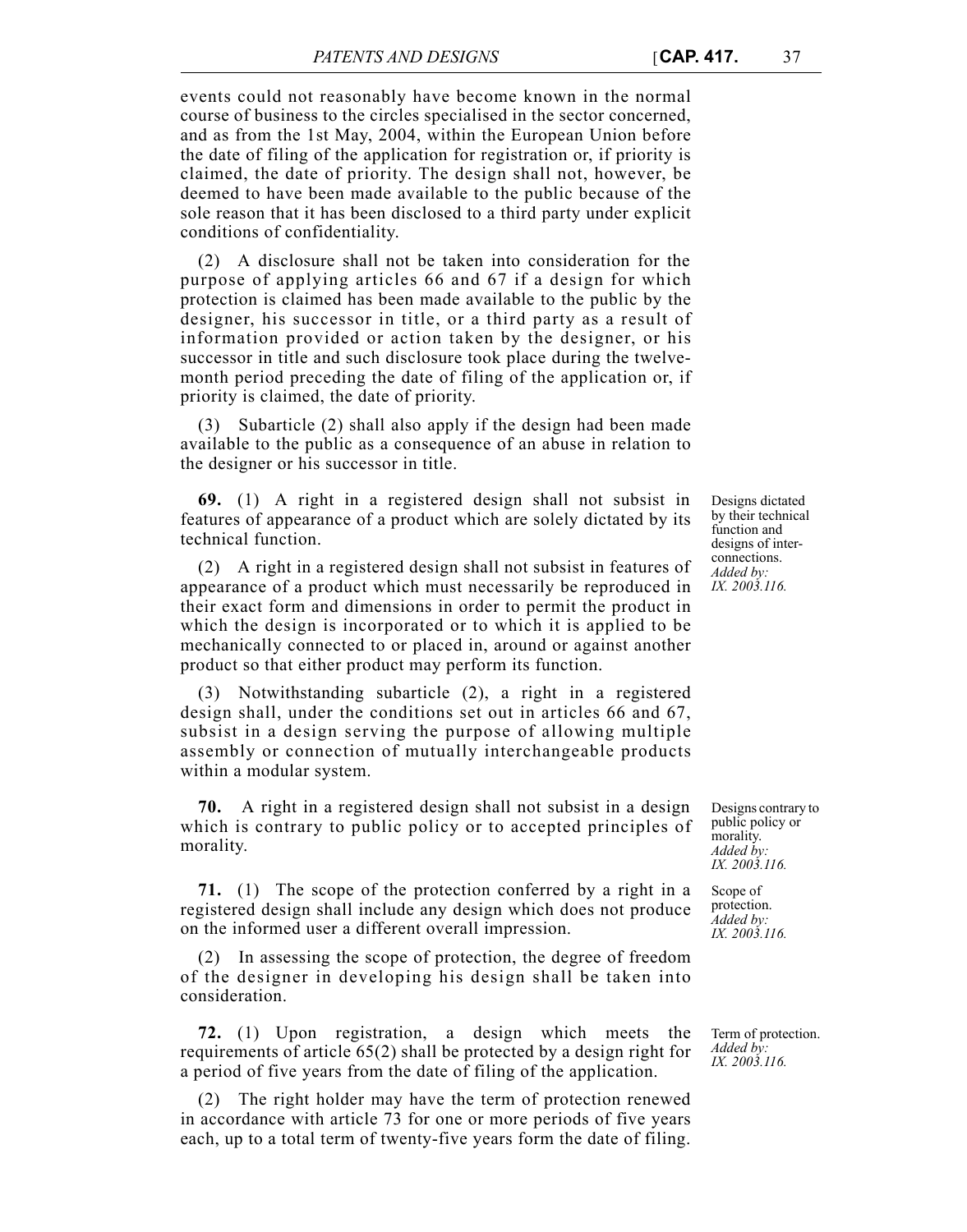Renewal of registration. *Added by: IX. 2003.116.*

**73.** (1) The registration of a design may by renewed at the request of the proprietor, subject to the payment of the prescribed renewal fee:

Provided that the request is made and the fee is paid before the date of expiry and such action be taken not more than six months before such date:

Provided that the request may be made and the fee paid up to six months after the date of expiry, in which case any additional renewal fee as may be prescribed is also paid within that period.

(2) Renewal shall take effect from the expiry of the previous registration.

(3) If the registration is not renewed in accordance with the above provisions, the Comptroller shall remove the design from the register.

**74.** A design shall be refused registration:

- (*a*) if the design does not fall within the definition of a design in article 63;
- (*b*) if it consists of or is significantly made up of the national flag of Malta;
- (*c*) if it contains a representation of the national flag of Malta and it appears to the Comptroller to be misleading or offensive;
- (*d*) if it consists of or contains:
	- (i) the arms, or any of the principal armorial bearings of the arms appertaining to the President or to the Roman Catholic Archbishop of Malta, or any insignia or device so nearly resembling such arms or any such armorial bearing as to be likely to be mistaken for them or it,
	- (ii) a representation of the Presidential or Episcopal flags,
	- (iii) a representation of the President or the Archbishop, or any colourable imitation thereof, or
	- (iv) words, letters or devices likely to lead persons to think that the applicant either has or recently has had Presidential or Episcopal patronage or authorisation,

unless it appears to the Comptroller that consent has been given by or on behalf of the President or the Archbishop;

- (*e*) if it is contrary to public policy or accepted principles of morality; or
- (*f*) if the applicant for the right in a registered design is not entitled to it under Maltese law.

Grounds for refusal of a registration. *Added by: IX. 2003.116.*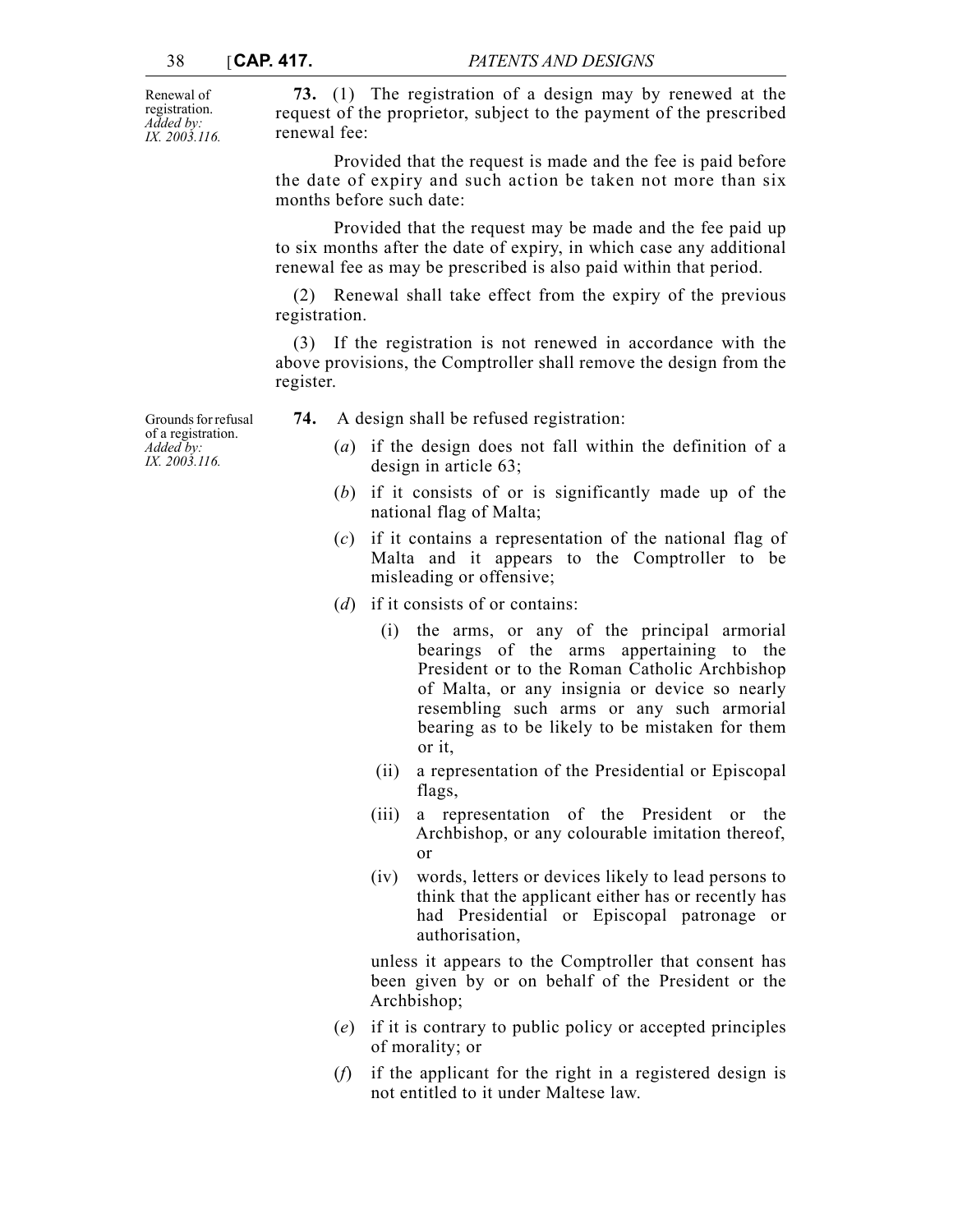**75.** (1) The registration of a design shall confer on its holder the exclusive right to use it and to prevent any third party not having his consent from using it. The aforementioned use shall cover, in particular, the making, offering, putting on the market, importation, export or use of a product in which the design is incorporated or to which it is applied, or stocking such a product for such purposes.

(2) Any reference in this Act to the infringement of a registered design shall be deemed to be a reference to any such infringement of the rights of the proprietor.

(3) The rights of the proprietor have effect from the date of registration reckoned in accordance with article 95(3):

Provided that -

- (*a*) no infringement proceedings may be begun before the date on which the design is in fact registered, and
- (*b*) no offence under article 117 shall be committed by anything done before the date of publication of the registration.

**76.** (1) The rights conferred by the design right upon registration shall not be exercised in respect of:

- (*a*) acts done privately and for non-commercial purposes, or
- (*b*) acts done for experimental purposes, or
- (*c*) acts of reproduction for the purposes of making citations or of teaching, provided that such acts are compatible with fair trade practice and do not unduly prejudice the normal exploitation of the design, and that mention is made of the source.

(2) In addition, the right conferred by a design right upon registration shall not be exercised in respect of:

- (*a*) the equipment on ships and aircraft registered in another country when these temporarily or accidentally enter the territory of Malta, or
- (*b*) the importation into Malta of spare parts and accessories for the purpose of repairing such craft, or
- (*c*) the execution of repairs on such craft.

Exhaustion of rights. *Added by: IX. 2003.116.* **77.** (1) A registered design shall not entitle the proprietor to prohibit the use of a product in which the design is incorporated or to which the design is applied when the product has been put on the market by the proprietor or with his consent:

(2) For the purposes of this article:

"the market" means the market in Malta and as from 1st May 2003, the market in another member state; and

"use" includes the offering, selling, buying or export of the product.

Limitation of the rights conferred by the design right. *Added by: IX. 2003.116.*

Exclusive rights conferred by the design right. *Added by: IX. 2003.116.*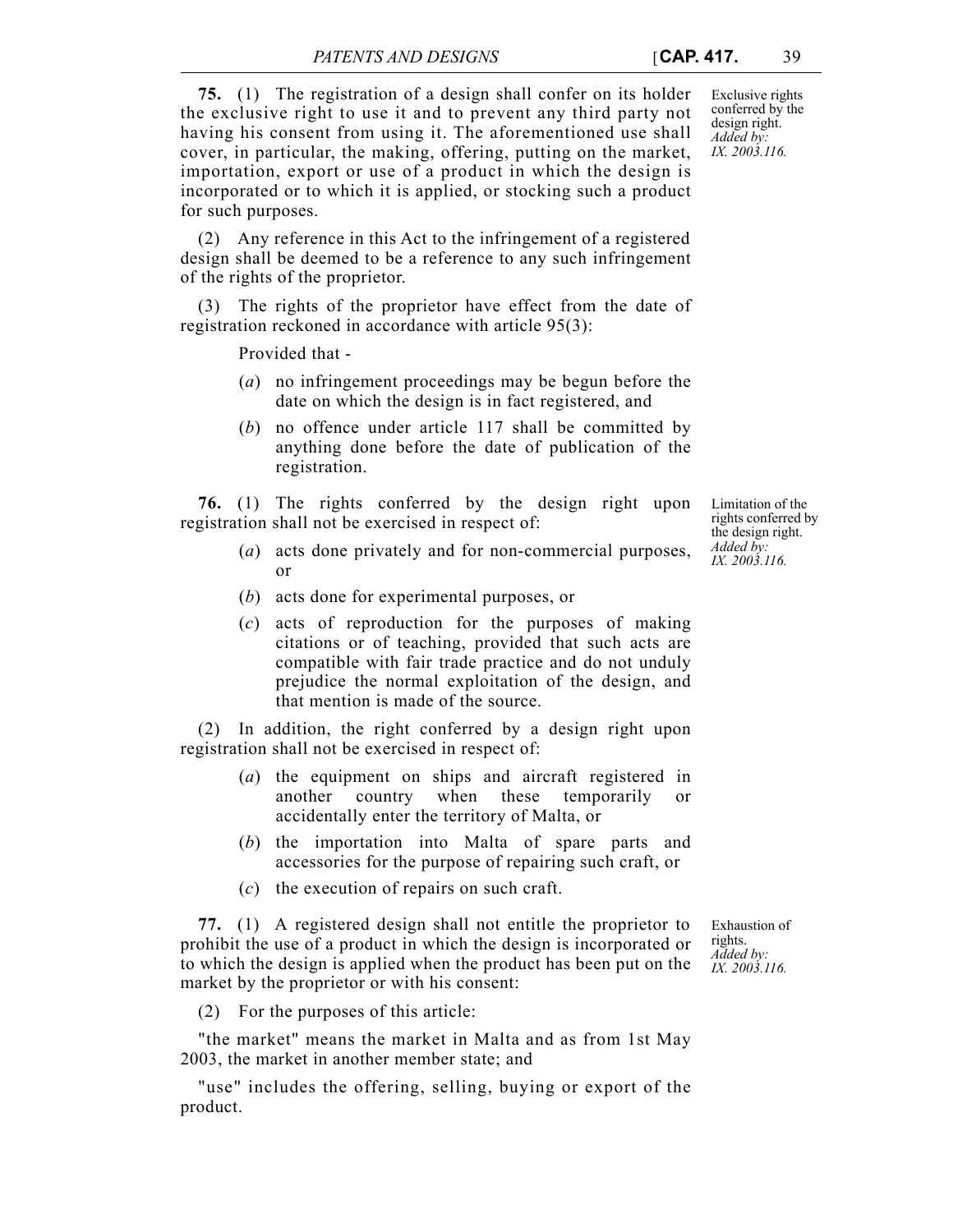Relationship to other forms of protection. *Added by: IX. 2003.116.*

**78.** (1) The provisions of Parts XVIII to XXIV of this Act shall be without prejudice to any other provisions of Maltese law relating to unregistered design rights, trade marks or other distinctive signs, patents and utility models, typefaces, civil liability or unfair competition.

(2) A design protected by a design right registered in accordance with this Act shall also be eligible for protection under the [Copyright Act](http://www.justiceservices.gov.mt/DownloadDocument.aspx?app=lom&itemid=8881&l=1), as from the date on which the design was created or fixed in any form.

**79.** A registered design is the personal property of its owner.

**80.** (1) Where a registered design is granted to two or more persons jointly, each of them is entitled, subject to any agreement to the contrary, to an equal undivided share in the registered design.

(2) The following provisions apply where two or more persons are co-proprietors of a registered design, by virtue of subarticle (1) or otherwise.

(3) Subject to any agreement to the contrary, each co-proprietor is entitled, personally or through his agents, to do for his own benefit and without the consent of or the need to account to any other co-proprietor, any act which would otherwise amount to an infringement of the registered design.

(4) Notwithstanding the provisions of subarticle (3), a coproprietor may not without the consent of the other or others -

- (*a*) grant a licence to use the registered design, or
- (*b*) assign or cede control of his share in the registered design.

(5) Infringement proceedings may be brought by any coproprietor, but a co-proprietor may not, with the leave of the Court, proceed with the action unless the other, or each of the other coproprietors, is joined in the suit.

A co-proprietor who is thus joined in the suit shall not be liable for any costs in the action.

Nothing in this subarticle affects the making of any precautionary warrant on the application of a single co-proprietor.

(6) Nothing in this article affects the rights and obligations of trustees or personal representatives, or their rights and obligations as such.

**81.** (1) A registered design is tranmissible by assignment, testmentary disposition or operation of law in the same way as other personal or moveable property.

It is so transmissible either in connection with the goodwill of a business or independently.

(2) An assignment or other transmission of a registered design may be partial and limited so as to apply in relation to the use of the design in a particular manner or a particular locality.

Transmission of a registered design. *Added by: IX. 2003.116.*

Nature of registered design. *Added by: IX. 2003.116.*

Cap. 415.

Co-ownership of a registered design. *Added by: IX. 2003.116.*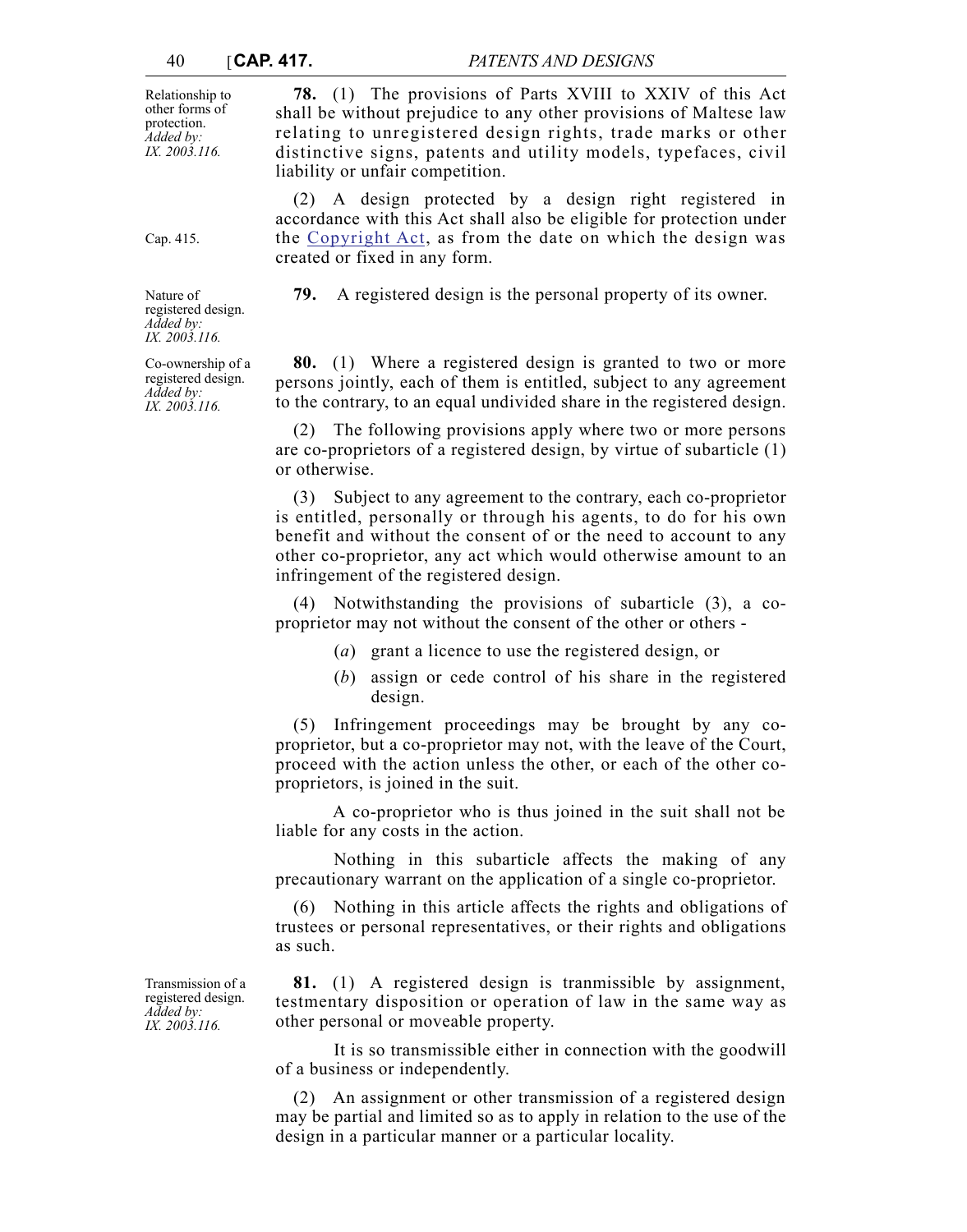(3) An assignment of a registered design is not effective unless it is in writing signed by or on behalf of the assignor or, as the case may be, his personal representative.

(4) Nothing in this Act shall be construed as affecting the assignment or other transmission of an unregistered design as part of the goodwill of a business.

**82.** (1) On application being made to the Comptroller by a person claiming to be entitled to an interest in or under a registered design by virtue of a registrable transaction, or any other person claiming to be affected by such a transaction, the relevant details of the transaction shall be entered in the register.

- (2) The following are registrable transactions:
	- (*a*) an assignment of a registered design or any right therein;
	- (*b*) the grant of a licence under a registered design;
	- (*c*) the transfer of a registered design by testamentary disposition;
	- (*d*) an order of a Court or other competent authority transferring a registered design or any right in or under it.

(3) Until an application has been made for registration of a registrable transaction -

- (*a*) the transaction is ineffective as against a person acquiring in good faith a conflicting interest in the registered design, and
- (*b*) articles 86 or 87 shall not apply in respect of a person claiming to be a licensee by virtue of the transaction.

(4) Where a person becomes the proprietor or a licensee of a registered design by virtue of a registrable transaction, he shall not be entitled to damages or an account of profits in respect of any infringement of the registered design occurring after the date of the registrable transaction and before the transaction is registered, unless:

- (*a*) an application for registration of the transaction is made before the end of the period of six months beginning with the date of the transaction, or
- (*b*) the Court is satisfied that it was not practicable for such an application to be made before the end of that period and that an application was made as soon as possible thereafter.

**83.** The provisions of articles 79 to 82 apply *mutatis mutandis* in relation to an application for the registration of a design in the same manner as they apply in relation to a registered design.

**84.** (1) A licence to use a registered design may be general or limited. A limited licence may, in particular, apply in relation to use of the design in a particular manner or a particular locality.

Application for registration of design as object of property. *Added by: IX. 2003.116.*

Licensing of a registered design. *Added by: IX. 2003.116.*

Registrations of transactions affecting a registered design. *Added by: IX. 2003.116.*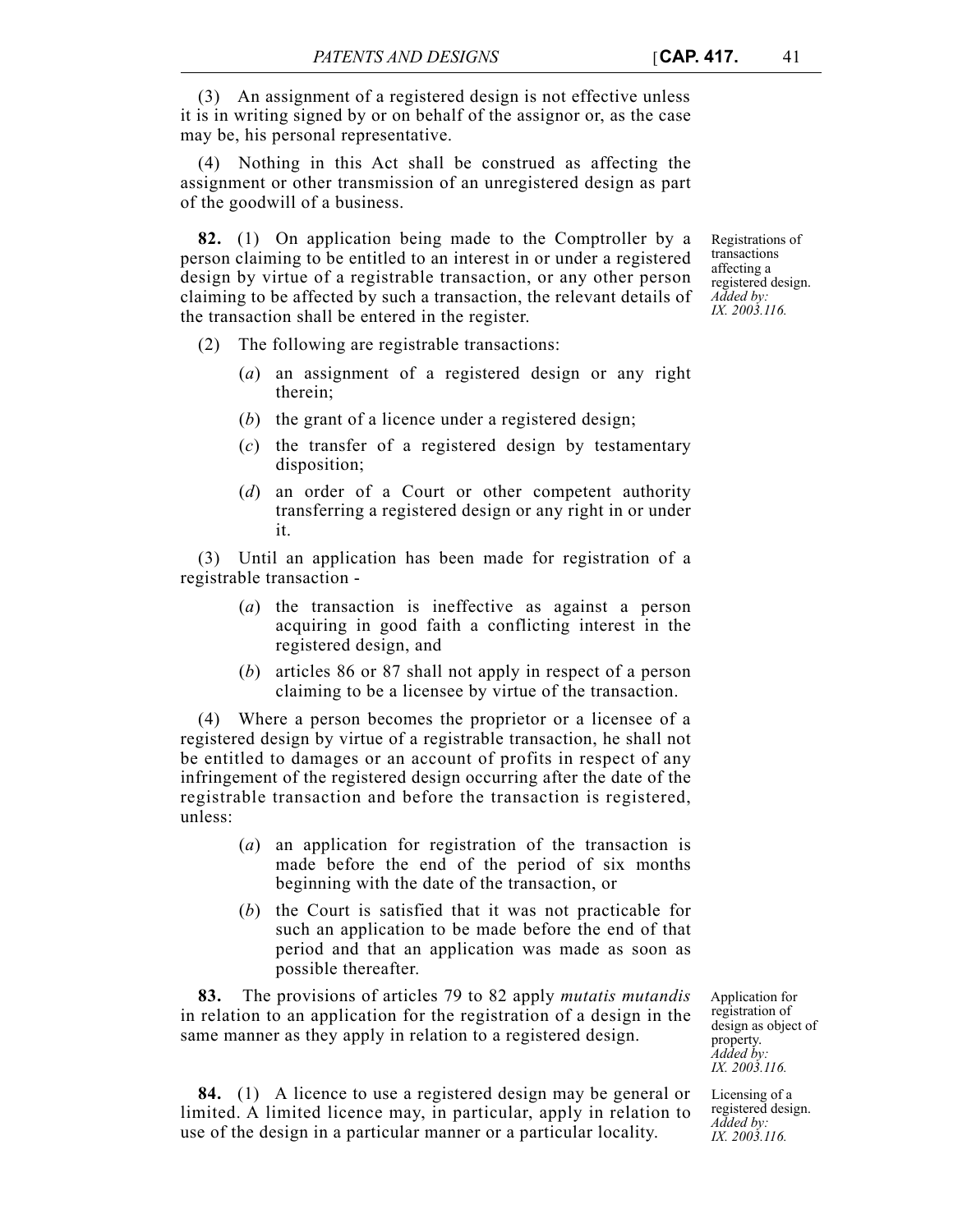(2) Unless the licence provides otherwise, it is binding on a successor in title to the grantor's interest, and references in this Act to doing anything with, or without, the consent of the proprietor of a registered design shall be construed accordingly.

(3) Where the licence so provides, a sub-licence may be granted by the licensee; and references in this Act to a licence or licensee include a sub-licence or sub-licensee.

**85.** (1) In Parts XVIII to XXIV of this Act an "exclusive licence" means a licence (whether general or limited) authorising the licensee to the exclusions of all other persons, including the person granting the licence, to use a registered design in the manner authorised by the licence.

(2) An exclusive licensee has the same rights against a successor in title who is bound by the licence as he has against the person granting the licence.

**86.** (1) The provisions of this article shall apply with respect to the rights of a licensee in relation to infringement of a registered design:

Provided that they shall not apply where or to the extent that, in accordance with article 87(1) an exclusive licensee has a right to bring proceedings in his own name.

(2) A licensee is entitled, unless his licence provides otherwise, to call on the proprietor of the registered design to take infringement proceedings in respect of any matter which affects his interests.

(3) If the proprietor refuses to do so, or fails to do so within two months after being called upon the licensee may bring proceedings in his own name as if he were the proprietor.

(4) Where infringement proceedings are brought by a licensee by virtue of this article, the proprietor shall be joined in the suit.

(5) In infringement proceedings brought by the proprietor of a registered design any loss suffered or likely to be suffered by licenses shall be taken into account by the Court which shall give such directions as it thinks fit with regard to the disposal and distribution of any sum awarded as a remedy for the infringement.

**87.** (1) An exclusive licence may provide that the licensee shall have, to such extent as may be provided by the licence, the same rights and remedies in respect or matters occurring after the grant of the licence as it the licence had been an assignment.

Where or to the extent that such provision is made, the licensee shall be entitled, subject to the provisions of the licence and to the following provisions of this article, to bring infringement proceedings in his own name against any person other than the proprietor.

(2) The rights and remedies of an exclusive licensee are concurrent with those of the proprietor of the registered design; and references in this Act to the proprietor of a registered design relating to infringement shall be construed accordingly.

General provisions as to the rights of licensees in case of infringement. *Added by: IX. 2003.116.*

Exclusive licences. *Added by: IX. 2003.116.*

Exclusive licensee having right and remedies of assignee. *Added by: IX. 2003.116.*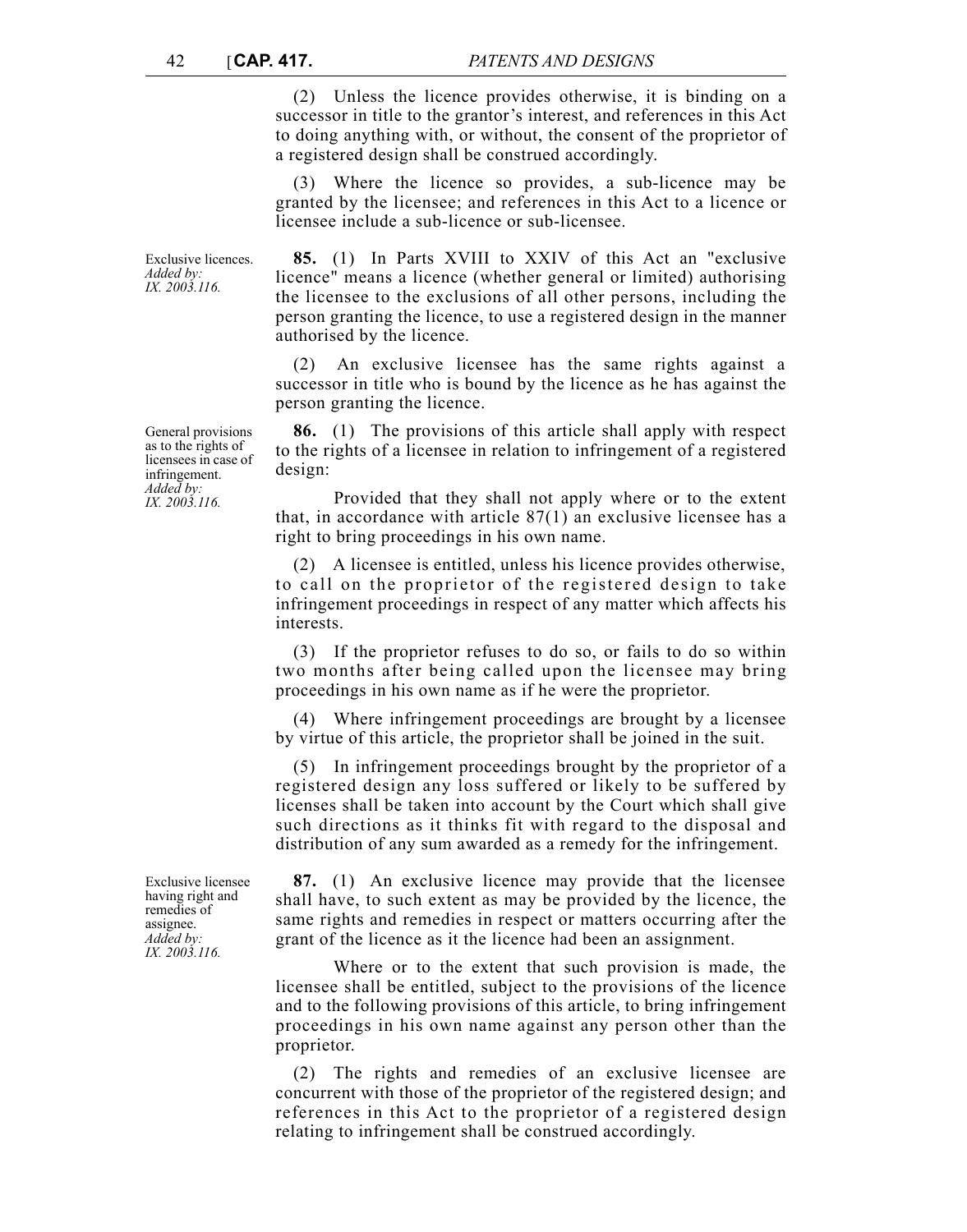(3) In an action brought by an exclusive licensee under this article a defendant may avail himself of any defence which would have been available to him if the action had been brought by the proprietor of the registered design.

(4) Where proceedings for infringement of registered design are brought by the proprietor or by the exclusive licensee relating to an infringement in respect of which they have concurrent right of action, the proprietor or, as the case may be, the exclusive licensee who are not the plaintiff shall be jointed in the suit.

- (5) (*a*) Where an action for infringement of a registered design relating to an infringement in respect of which the proprietor and an exclusive licensee have concurrent right of action is brought -
	- (i) the Court shall in assessing damages take into account the terms of the licence, and any pecuniary remedy already awarded or available to either of them in respect of the infringement;
	- (ii) no account of profits shall be ordered to be made if an award of damages has been made, or an account of profits has been ordered, in favour or either of them in respect of the infringement; and
	- (iii) the Court shall, if an account of profits has been ordered, apportion subject to any agreement between the proprietor and the exclusive licensee, the profits between them as the Court considers just.
	- (*b*) The provisions of this subarticle apply whether action is brought by the proprietor alone, or it is brought by the proprietor and the exclusive licensee; and if they are not both parties the Court may give such directions as it deems fit with regard to the disposal and distribution of any sum awarded as remedy for the infringement.

(6) The proprietor of a registered design shall notify any exclusive licensee who has a concurrent right of action before applying for an order under article 115; and the Court may on the application of the licensee make such order under that article as it thinks fit having regard to the terms of the licensee.

(7) The provisions of subarticles (4) to (6) shall be without prejudice to any agreement to the contrary between the exclusive licensee and the proprietor.

### **PART XX APPLICATIONS**

**88.** An application for registration of a design shall be filed with the Comptroller in the Maltese or English language and shall contain the following:

Application for registration. *Added by: IX. 2003.116.*

- (*a*) a request for registration of a design;
- (*b*) the name and address of the applicant;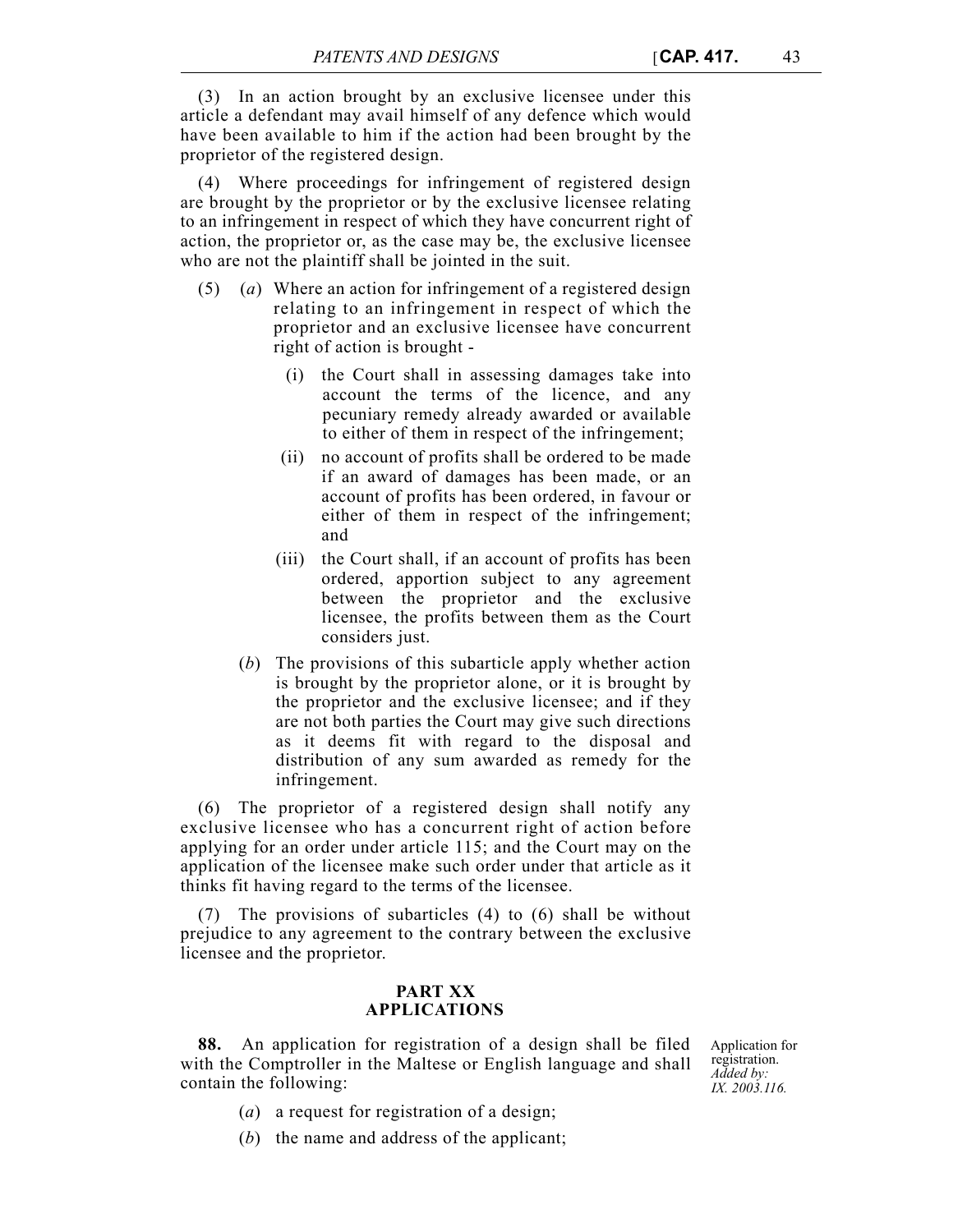- (*c*) the design which is the subject of the application;
- (*d*) the name and address of the agent or representative, in cases where one has been appointed; and
- (*e*) a declaration claiming priority in cases where the applicant wishes to take advantage of an earlier application.

The application shall be subject to the payment of a fee as may be prescribed.

**89.** (1) The date of filing of an application for registration of a design is the date on which the elements prescribed in article 88 are furnished to the Comptroller by the applicant:

Provided that where the elements are furnished on different days, the date of filing shall be the date on which the last element is so furnished.

(2) References in Parts XVIII to XXIV to the date of application for registration shall be construed as a reference to the date of filing of the application.

**90.** (1) Designs shall be classified for the purpose of the registration of designs according to the Locarno Classification.

(2) Any question arising as to the class within which any design falls shall be determined by the Comptroller, whose decision shall be final.

**91.** (1) A person who has duly filed an application for protection of a design in a state which is a member of the World Trade Organisation or a party to the Paris Convention, hereinafter in this Act referred to as a "Convention application", or his successor in title, has a right to priority, for the purposes of registering the same design under this Act for which such an application has been filed, for a period of six months from the date of filing of the first such application.

(2) If the application for registration under this Act is made within such six-month period:

- (*a*) the relevant date for the purposes of establishing which rights take precedence shall be the date of filing of the first Convention application, and
- (*b*) the registrability of the design shall not be affected by any use of the same in Malta in the period between that date and the date of the application under this Act.
- (3) (*a*) Any filing in a state member of the World Trade Organisation or party to the Paris Convention which is equivalent to a regular national filing under its domestic legislation, shall be treated as giving rise to the right of priority.
	- (*b*) For the purposes of this subarticle "regular national filing" means a filing which is adequate to establish the date on which the application was filed in that country, whatever may be the subsequent application.

Date of filing. *Added by: IX. 2003.116.*

Classification of designs. *Added by: IX. 2003.116.*

Claim to priority of Convention application. *Added by: IX. 2003.116.*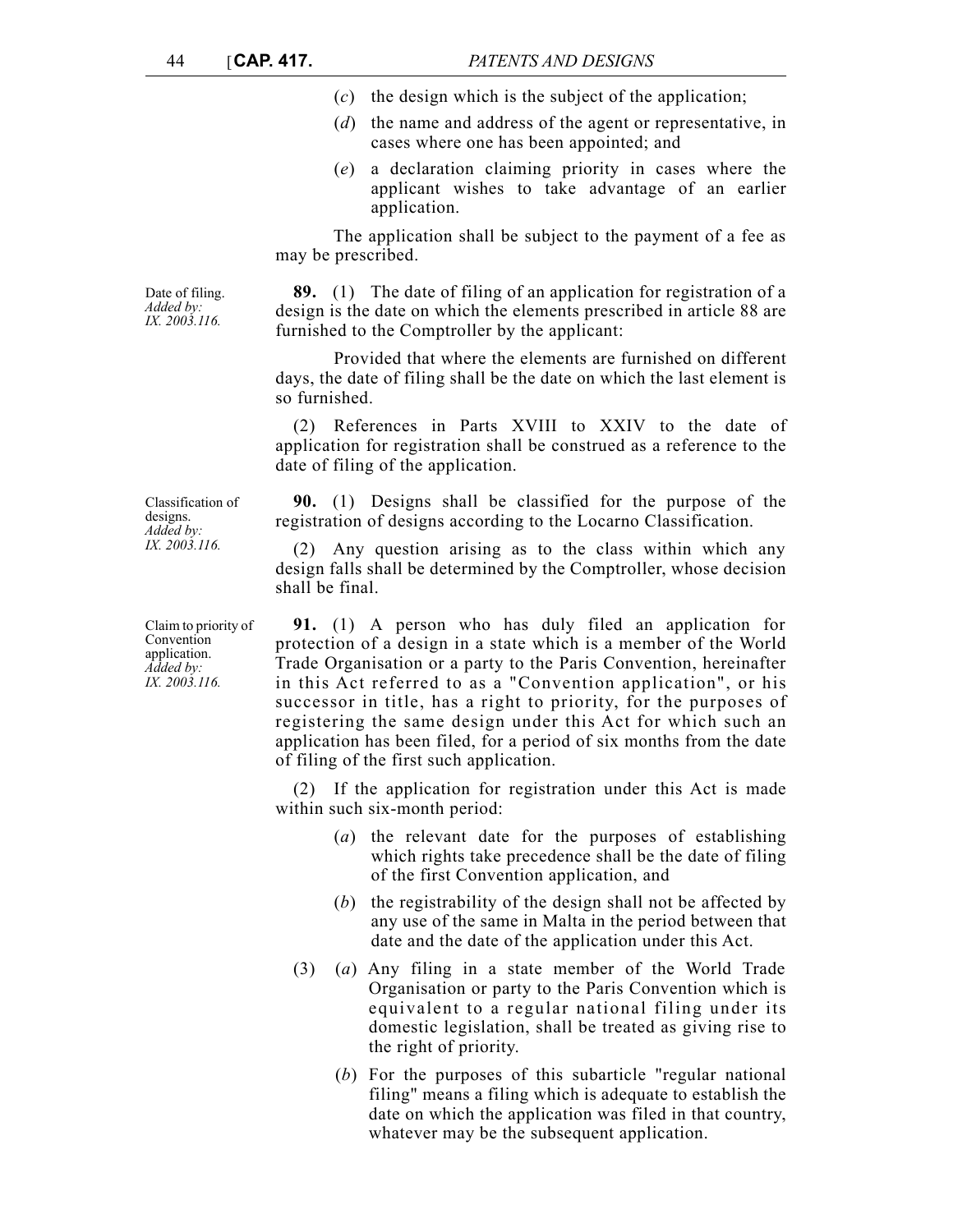(4) A subsequent application concerning the same design as the first Convention application, filed in the same Convention country, shall be considered the first Convention application (the filing date of which is the starting date of the period of priority), if at the time of the subsequent application:

- (*a*) the previous application has been withdrawn, abandoned or refused, without having been laid open to public inspection and without leaving any rights outstanding, and
- (*b*) it has not yet served as a basis for claiming right of priority, and the previous application may not thereafter serve as a basis for claiming a right of priority.

(5) Provisions may be made by regulations as to the manner of claiming a right to priority on the basis of a Convention application.

(6) A right to priority arising as a result of a Convention application may be assigned or otherwise transmitted, either with the application or independently.

**92.** (1) The Minister may make regulations conferring on a person who has duly filed an application for protection of a design in a country or territory in relation to which the Government of Malta is a party to a treaty, convention, arrangement or engagement for the reciprocal protection of designs, a right to priority, for the purpose of registering the same designs under this Act for any or all of the same goods or services, for a such period as may be specified in the regulations from the date of filing of that application.

(2) Such regulations may make provisions similar to those contained in article 91 in relation to Convention applications or such other provision as appears to the Minister to be appropriate for the purpose of giving effect to the treaty, convention arrangement or engagement.

**93.** (1) The Comptroller shall examine whether an application for registration of a design satisfies the requirements of this Act.

(2) If it appears to the Comptroller that the requirements for registration are not met, he shall inform the applicant and give him an opportunity to make representations or to amend the application within such period as the Comptroller may specify.

(3) If the applicant fails to satisfy the Comptroller that those requirements are met, or to amend the application so as to meet them, or fails to respond before the end of the specified period, the Comptroller shall refuse the application.

(4) If it appears to the Comptroller that the requirements for registration are met, he shall accept the application as eligible for registration.

from other relevant overseas applications. *Added by: IX. 2003.116.*

Claim to priority

Examination of application. *Added by: IX. 2003.116.*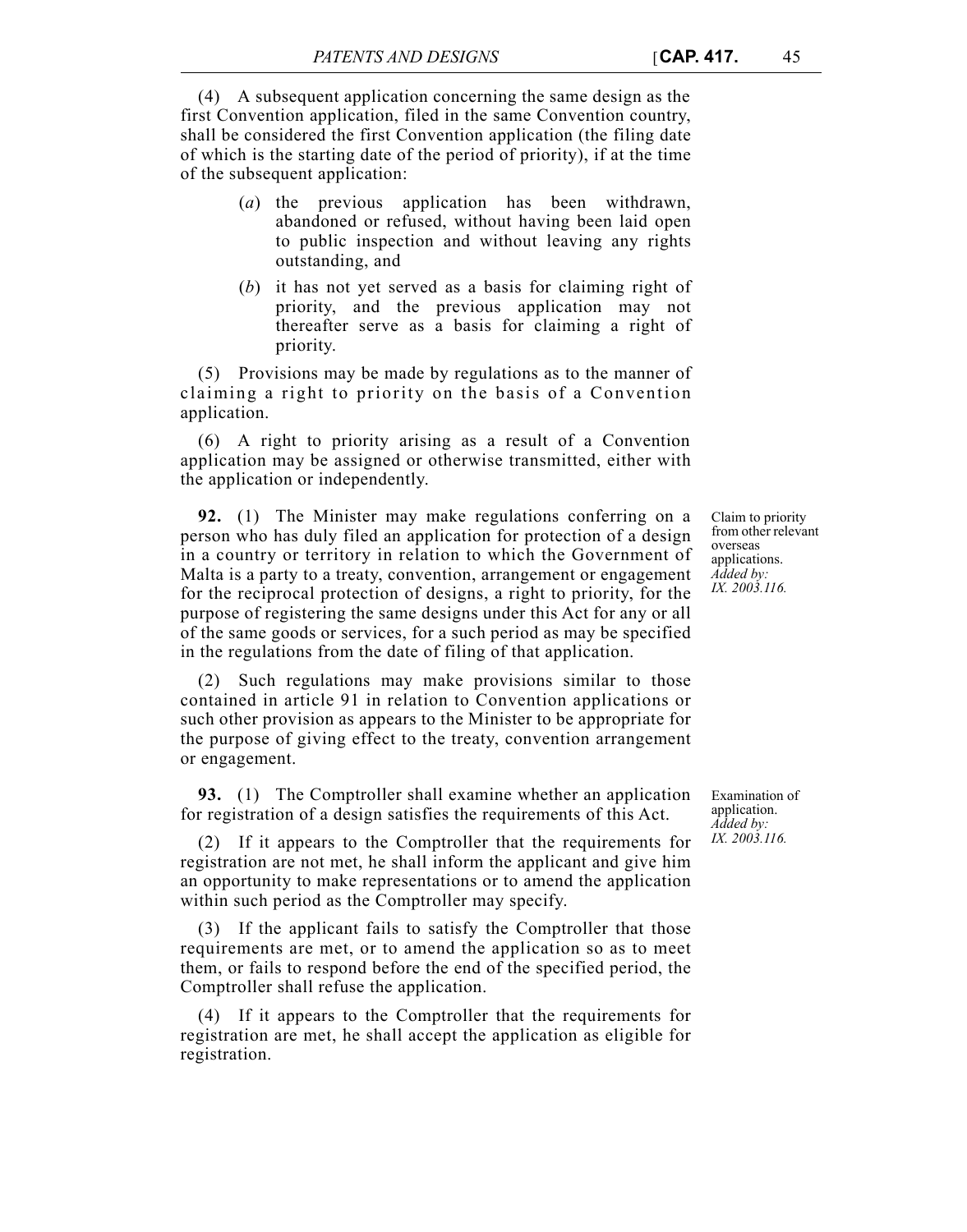Withdrawal, or amendment, of application. *Added by: IX. 2003.116.*

**94.** (1) The applicant may at any time withdraw his application.

(2) An application may be amended, at the request of the applicant, only by correcting -

- (*a*) the name or address of the applicant,
- (*b*) errors of wording or of copying, or
- (*c*) obvious mistakes,

and then only where the correction does not substantially affect the identity of the design.

**95.** (1) Where an application has been accepted as eligible for registration, the Comptroller shall register the design, unless it appears to him having regard to matters coming to his notice after he accepts the application that it was accepted in error.

(2) A design shall not be registered and the application shall be deemed to be withdrawn unless any fee prescribed is paid within thirty working days from the date of filing.

(3) A design when registered shall be registered as of the date of filing of the application for registration, and that date shall be deemed for the purposes of this Act to be the date of registration.

(4) On the registration of a design the Comptroller shall issue to the applicant a certificate of registration, and he shall publish in the Gazette the fact that the design has been registered and is available to be viewed by the public at the Office.

**96.** (1) A registered design shall not be altered in the register, during the period of registration or on renewal.

(2) Notwithstanding the provisions of subarticle (1), the Comptroller may, at the request of the proprietor, allow the alteration of a registered design where the design includes the proprietor's name or address and the alteration is limited to the alteration of that name or address and does not substantially affect the identity of the design.

(3) Provision shall be made by regulations prescribing the manner of publication of any such alteration and the making of objections by any person claiming to be affected thereby.

**97.** (1) A registered design may be surrendered by the proprietor by sending notice to the Comptroller including the name and address of any person having a contractual interest in the design, or any other interest under the Act. The proprietor shall also certify that any such person:

- (*a*) has been sent not less than ninety days' notice of the proprietor's intention to surrender the design, or
- (*b*) is not affected, or if affected consents thereto.

**98.** (1) The registration of design may be declared invalid on the following grounds:

> (*a*) if the provisions of article 74 have not been complied with;

Registration. *Added by: IX. 2003.116.*

Alteration of registered design. *Added by: IX. 2003.116.*

Surrender of a registered design. *Added by: IX. 2003.116.*

Grounds for invalidity of registration. *Added by: IX. 2003.116.*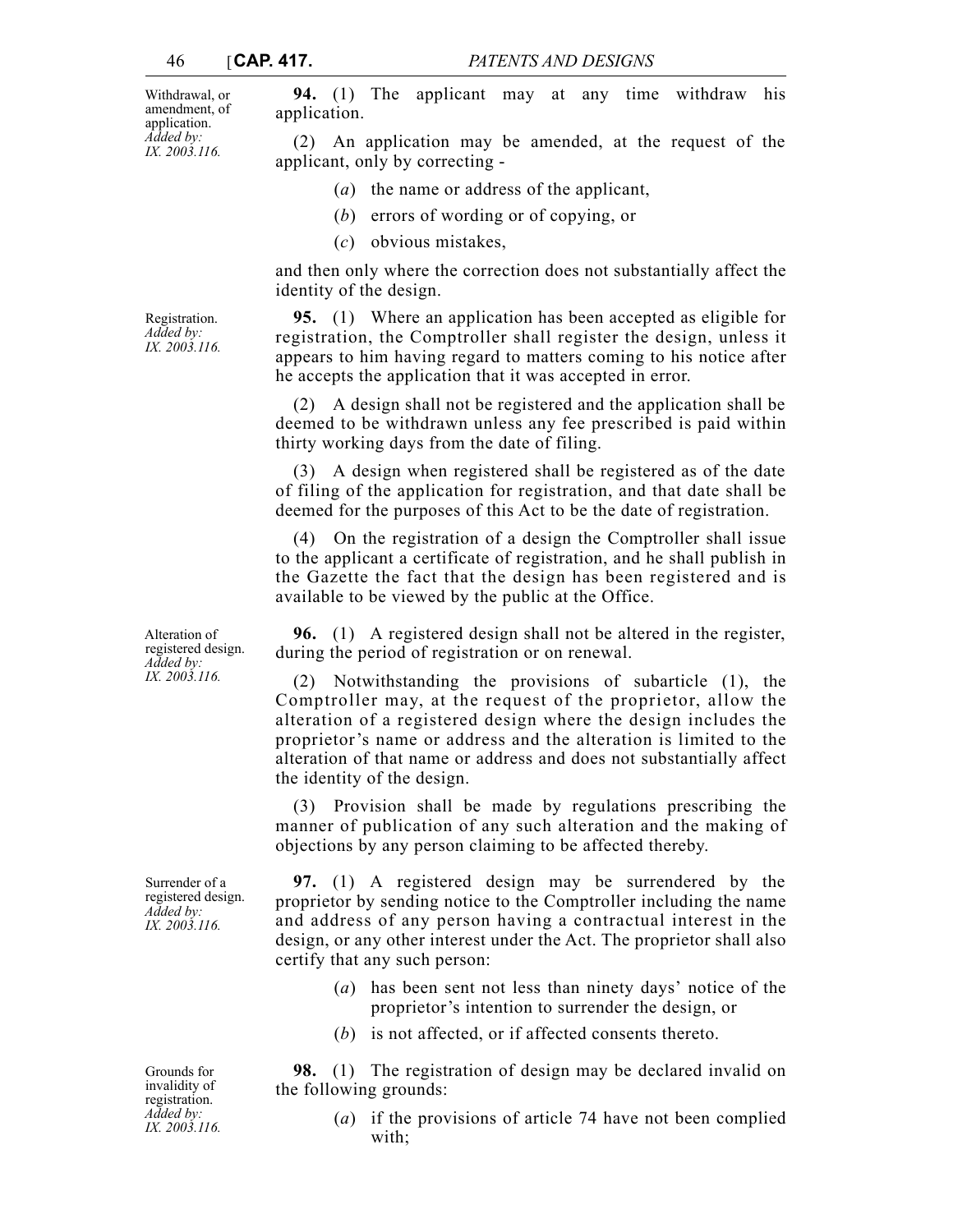- (*b*) if it does not fulfil the requirements of articles 65 to 70;
- (*c*) if the design is the same or similar to a prior design which has been made available to the public after the date of filing of the application or, if priority is claimed, after the date of priority, and which prior design is protected from a date prior to the said date by a registered design or an application for a registered design in a territory covered by an international agreement to which Malta is a party;
- (*d*) if a distinctive sign is used in a subsequent design and the rightholder of the sign has the right to prohibit such use;
- (*e*) if the design constitutes an unauthorised use of work protected under copyright;
- (*f*) if the design involved the use of:
	- (i) the armorial bearings, flags or other emblems, and
	- (ii) the abbreviations and names, of international intergovernmental organisations of which one or more Paris Convention countries are members.

(2) The grounds provided under article 74(*f*) may be invoked only by the person entitled to the right under Maltese law.

(3) The grounds in subarticles  $(1)(c)$ ,  $(1)(d)$  and  $(1)(e)$  may be invoked solely by the applicant for or the holder of the conflicting right.

(4) The grounds in subarticle  $(1)(f)$  may be invoked solely by the entity associated therewith.

(5) When a design has been refused registration pursuant to article 74, or a design right has been declared invalid pursuant to subarticle (1), the design may be registered or the design right maintained in an amended form, if in that form it complies with the requirements for protection and the identity of the design is retained. Registration or maintenance in an amended form may include registration accompanied by a partial disclaimer by the holder of the right in the registered design or entry in the design register of a court decision declaring the partial invalidity of the design right.

**99.** (1) The following provisions apply where an application for registration of a design is made by a person who is an agent or representative of a person who is the proprietor of the design in a Convention country.

Acts of agent or representative. *Added by: IX. 2003.116. Amended by: L.N. 181 of 2006; L.N. 186 of 2006.*

(2) The proprietor may by sworn application before the First Hall of the Civil Court:

- (*a*) demand a declaration of invalidity of the registration, or
- (*b*) demand the rectification of the register in order to substitute his name as the proprietor of the register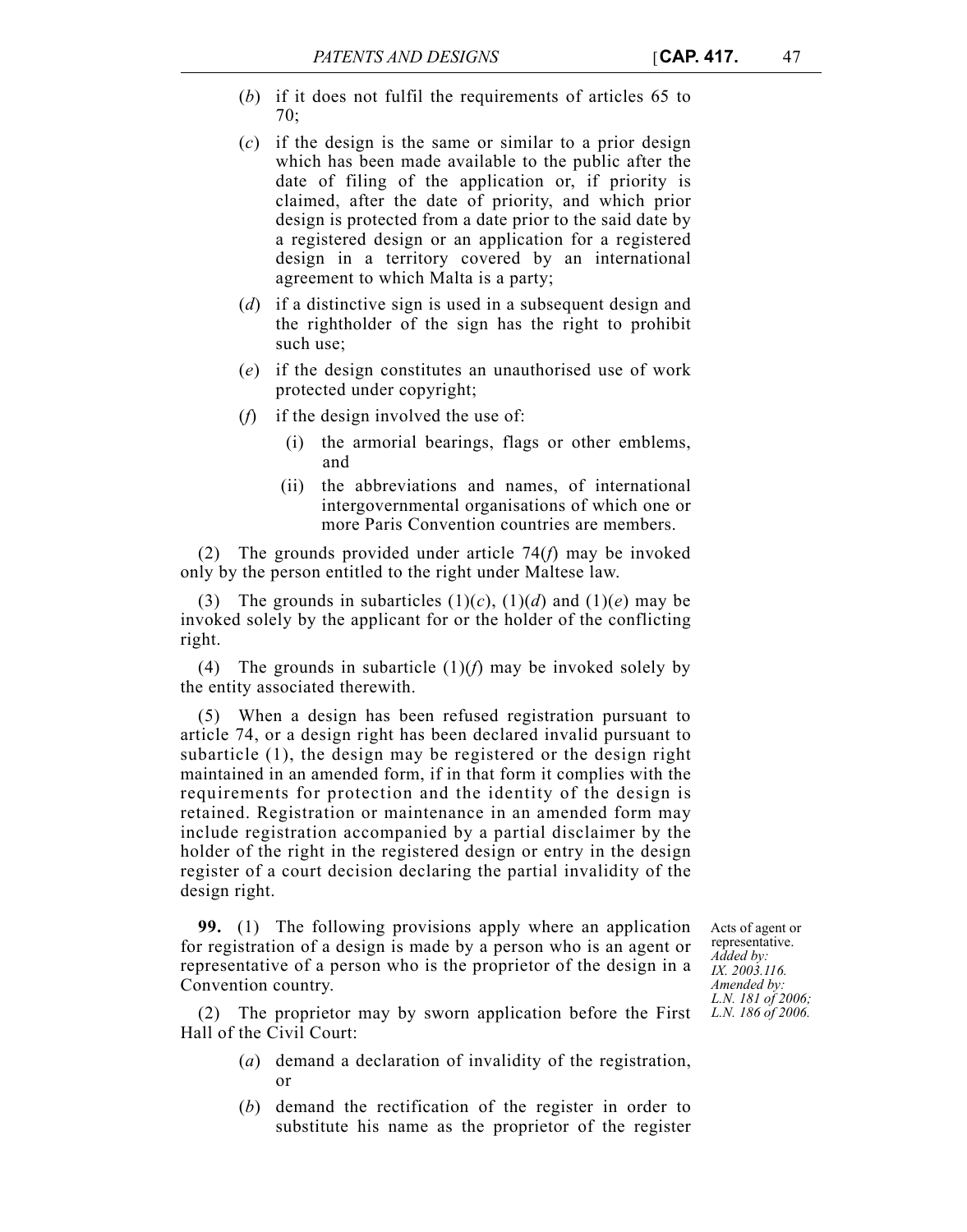design.

(3) The proprietor may restrain any use of the design in Malta which is not authorised by him.

(4) Subarticles (2) and (3) shall not apply if, or to the extent that, the agent or representative shows that his actions were authorised by the proprietor.

(5) An application under subarticle (2) must be made within three years of the proprietor becoming aware of the registration; and no order may be made under subarticle (3) in respect of a use in which the proprietor has not taken action for a continuous period of three years or more.

**100.** (1) An action for invalidity may not be initiated when the person bringing the action being aware of the use of a registered design in Malta has acquiesced for a continuous period of five years to such use.

(2) In the case referred to in subarticle (1), where the action is brought on the basis of an earlier registered design or an earlier acquired right the proprietor of the registered design is not entitled to oppose the use of the earlier design or, as the case may be, the exploitation of the earlier right, notwithstanding that the earlier design or right may no longer be invoked against his registered design.

# **PART XXI ADMINISTRATIVE AND SUPPLEMENTARY PROVISIONS**

**101.**(1)(*a*)The Comptroller shall maintain a register of designs.

(*b*) Reference in Parts XVIII to XXIV this Act to "the register" are to that register; and references to registration, in particular, in the expression "registered design", are, unless the context otherwise requires, to registration in that register.

(2) There shall be entered in the register in accordance with this Act:

- (*a*) registered designs;
- (*b*) the relevant particulars of registrable transactions affecting a registered design, including:
	- (i) the date of registration as determined in accordance with articles 89 and 95,
	- (ii) the priority date (if any) to be accorded pursuant to a claim to a right to priority made under article 91 or 92,
	- (iii) the name and address of the proprietor, and
- (*c*) in the case of an assignment of a registered design:
	- (i) the name and address of the assignee, and
	- (ii) the date of the assignment;
- (*d*) in the case of the grant of a licence under a registered design:

Effect of acquiescence. *Added by: IX. 2003.116.*

Maintenance and content of register. *Added by: IX. 2003.116.*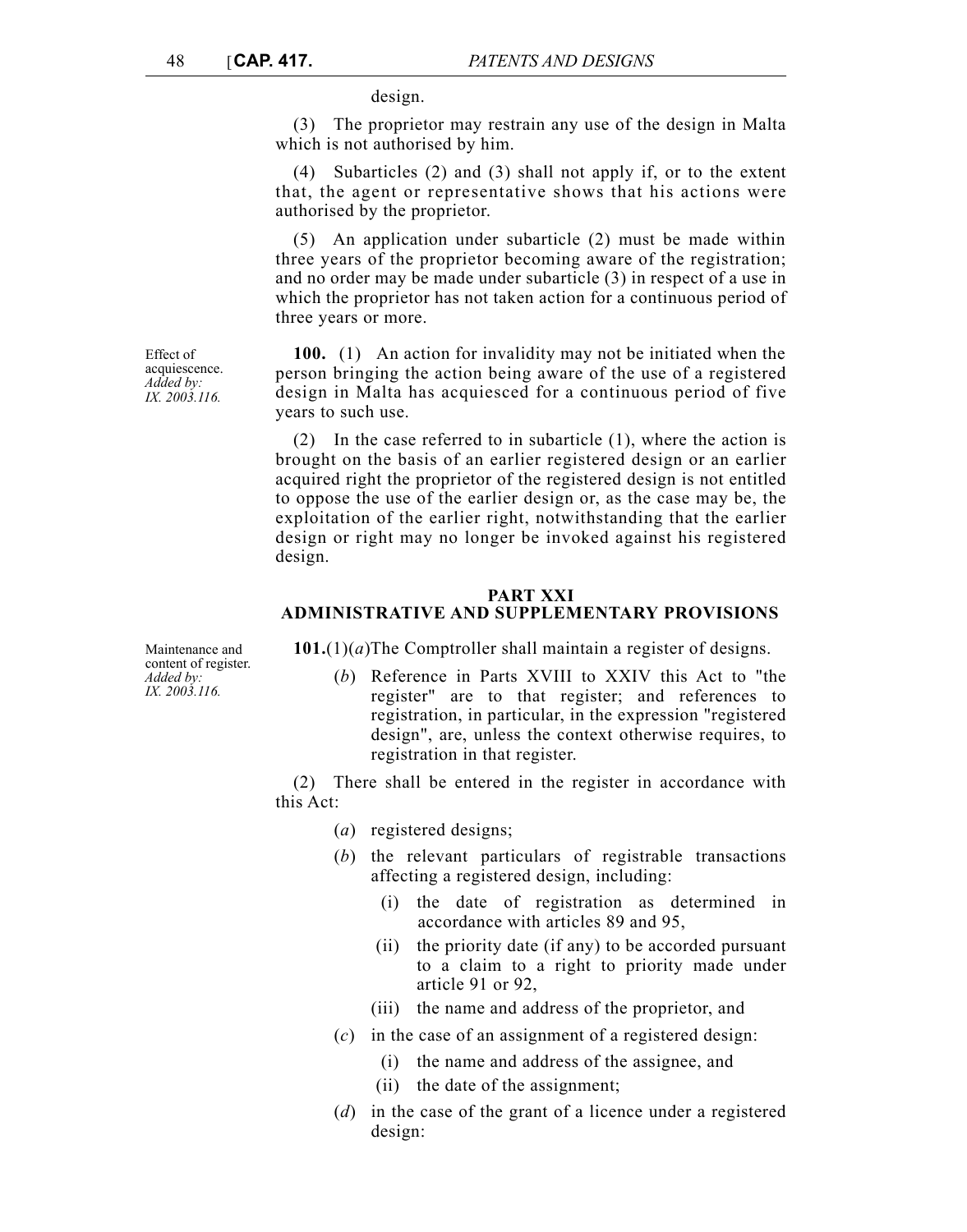- (i) the name and address of the licensee,
- (ii) where the licence is limited, a description of the limitation,
- (iii) where the licence is an exclusive licence, that fact,
- (iv) the duration of the licence if the same is or is ascertainable as a definite period, and
- (v) the date on which the entry is made;
- (*e*) in the case of a court or other competent authority transferring a registered design:
	- (i) the name and address of the transferee,
	- (ii) the date of the order, and
	- (iii) the date on which the entry is made;
- (*f*) in the case of a transfer of a registered design by testamentary disposition, or otherwise by inheritance:
	- (i) the name and address of the person in whose favour the testamentary disposition is made, or the inheritance devolves if any, and
	- (ii) the date of the testamentary disposition if any, and of the death of the previous holder;
- (*g*) in the case of merger, the requirements specified for the registration of an assignment; and
- (*h*) such other matters relating to registered designs as the Comptroller may deem necessary.

**102.** (1) Without prejudice to the provision of article 105, the register shall be open for public inspection at the Office during such hours as may be determined by the Office.

Public inspection of register. *Added by: IX. 2003.116.*

(2) A search in the register may be conducted in respect of a design or designs in one of the following manners:

- (*a*) an interested person may on payment of the prescribed fee call at the Office and conduct a search for a design or designs. If the person or persons conducting the search request copies of any related record, extracts from the register or copies of the design, whether certified or uncertified, these shall be provided on payment of the prescribed fee;
- (*b*) an interested person may on payment of the prescribed fee submit a request in writing to the Office for a search to be conducted in respect of a design or designs. If the person or persons requesting the search require copies of any related record, extracts from the register or copies of the design, whether certified or uncertified, these shall be provided on payment of the prescribed fee.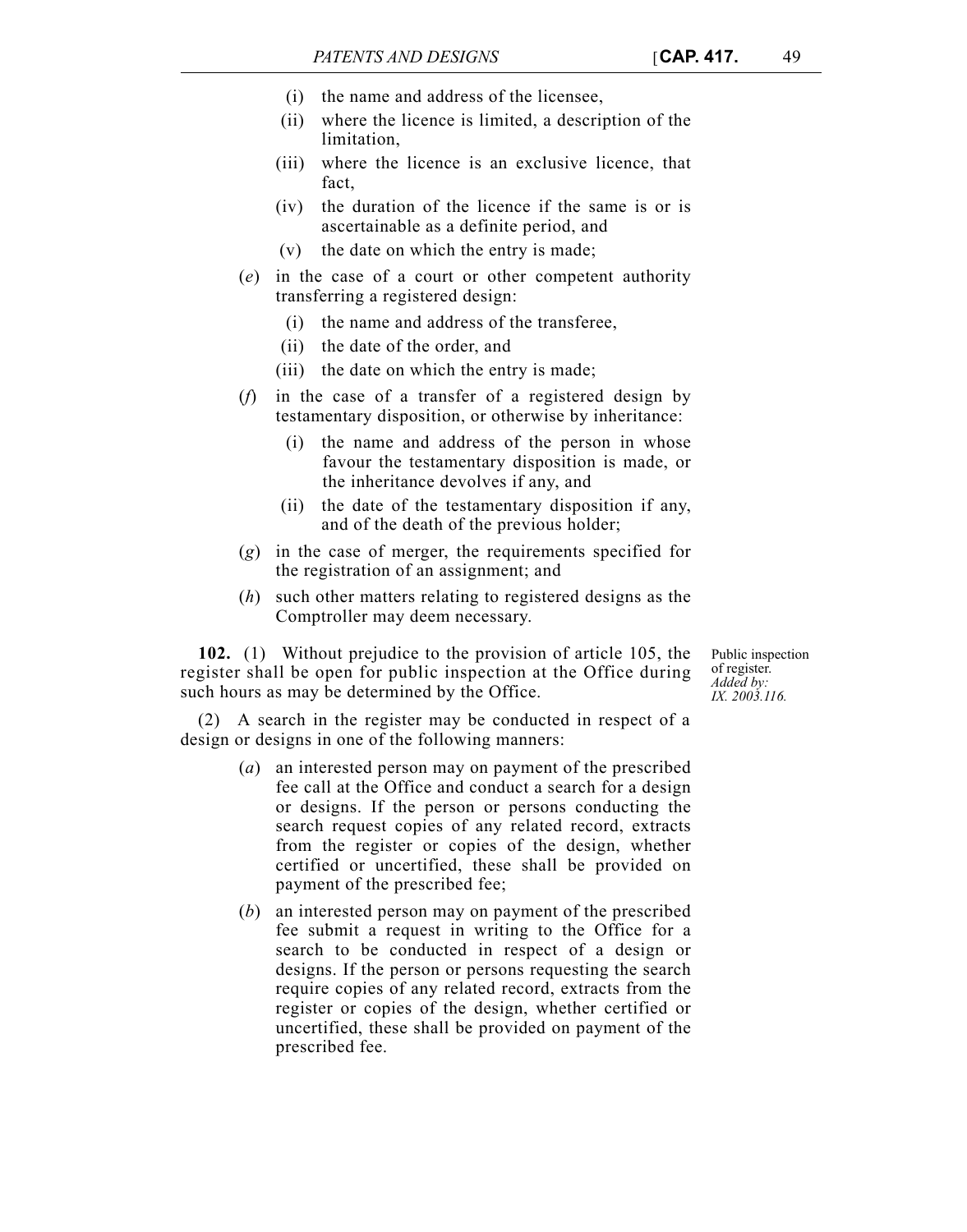Rectification or correction of the register. *Added by: IX. 2003.116. Amended by: L.N. 181 of 2006; L.N. 186 of 2006.*

**103.** (1) Any person having a sufficient interest may apply for the rectification of an error or omission in the register:

Provided that an application for rectification may not be made in respect of a matter affecting the validity of the registration of a design.

(2) Provided that an application for rectification may not be made either to the Comptroller or by sworn application against the Comptroller and any person interested before the Civil Court, First Hall:

Provided that if proceedings concerning the registration in question are pending before a Court:

- (*a*) the application must be made by application before Court in the acts of the proceedings; and
- (*b*) if the application is made to the Comptroller, he may at any stage of the proceedings direct the applicant to refer the matter to the Court in accordance with subarticle (2).

(3) Except where the Comptroller or the Court directs otherwise, the effect rectification of the register is that the error or omission in question shall be deemed never to have been made.

(4) The Comptroller may, on request by the proprietor of a registered design, or a licensee, enter any change in his name or address as recorded in the register.

(5) The Comptroller may remove from the register any matter appearing to him to have ceased to have effect.

**104.** The Comptroller may require the use of such forms as he may direct for any purpose relating to the registration of a design or any other proceeding before him under this Act.

**105.** (1) After publication of the registration of a design, the Comptroller shall on request provide a person with such information and permit him to inspect all documents filed or kept at the Office relating to the registered design, as maybe specified in the request.

Any such request must be accompanied by such fee as may be prescribed.

(2) Before publication of registration of a design, documents or information constituting or relating to the application shall not be published by the Comptroller or made available to the pubic except with the consent of the applicant.

(3) The Comptroller shall not be obliged to permit the inspection of any such document as is mentioned in subarticle (1) above until he has completed any procedure or the stage in the procedure which is relevant to the document in question, which he is required or permitted to carry out under the Act.

(4) The right of inspection under subarticle (1) does not apply to:

(*a*) any document until fourteen days after it has been filed

Power to require the use of forms. *Added by: IX. 2003.116.*

Information about applications and registered designs. *Added by: IX. 2003.116.*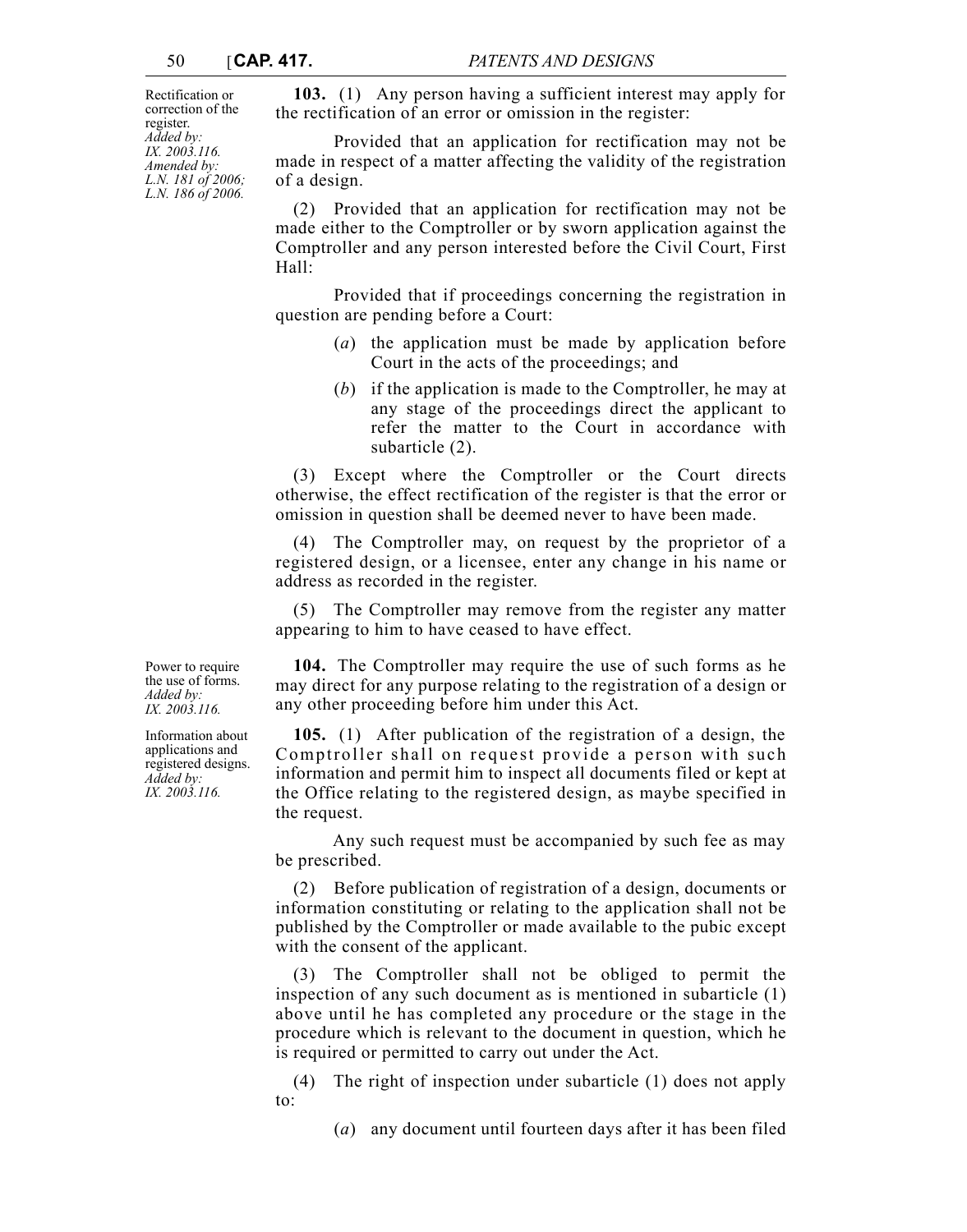at the Office;

- (*b*) any document prepared in the Office solely for use therein;
- (*c*) any document sent to the Office, whether at its request or otherwise, for inspection and subsequent return to the sender;
- (*d*) any request for information under this article;
- (*e*) any document issued or received by the Office which Comptroller considers should be treated confidential;
- (*f*) any document or part of a document which in the opinion of the Comptroller disparages any person in a way likely to damage him; or
- (*g*) any document filed with or sent to the Office before the enactment of the Act.

**106.** (1) Registration by the Comptroller shall not be deemed to be a warranty by him of the validity of the registration of a design under this Act or under any treaty, convention, arrangement or engagement to which Malta is a party.

(2) The Comptroller shall not be liable by reason of, or in connection with, any examination required or authorised by this Act, or any such treaty, convention, arrangement or engagement, or any report or other proceedings consequent to such examination.

(3) No action shall lie against an officer of the Comptroller in respect of any matter for which, by virtue of this article, the Comptroller is not liable.

**107.** In all legal proceedings relating to a registered design (including proceedings for rectification of the register) the registration of a person as proprietor of a design shall be prima facie evidence of the validity of the original registration and of any subsequent assignment or other transmission thereof.

**108.** If in proceedings before the Court the validity of the registration of a design is contested and it is found by the Court that the design is validly registered, the Court shall give judgement accordingly.

**109.** (1) In proceedings before the Court involving a demand for -

- (*a*) the revocation of the registration of a design,
- (*b*) a declaration of the invalidity of the registration of a design, or
- (*c*) the rectification of the register,

the Comptroller shall be notified with the proceedings and shall be entitled to intervene *in statu et terminis*.

(2) Unless otherwise directed by the Court, the Comptroller may, instead of intervening, file in the record of the case a statement in writing signed by him, giving particulars of:

Exclusion or liability in respect of official acts. *Added by: IX. 2003.116.*

Registration to be *prima facie* evidence of validity. *Added by: IX. 2003.116.*

Certification of validity of contested registration. *Added by: IX. 2003.116.*

Comptroller's appearance in proceedings involving the register. *Added by: IX. 2003.116.*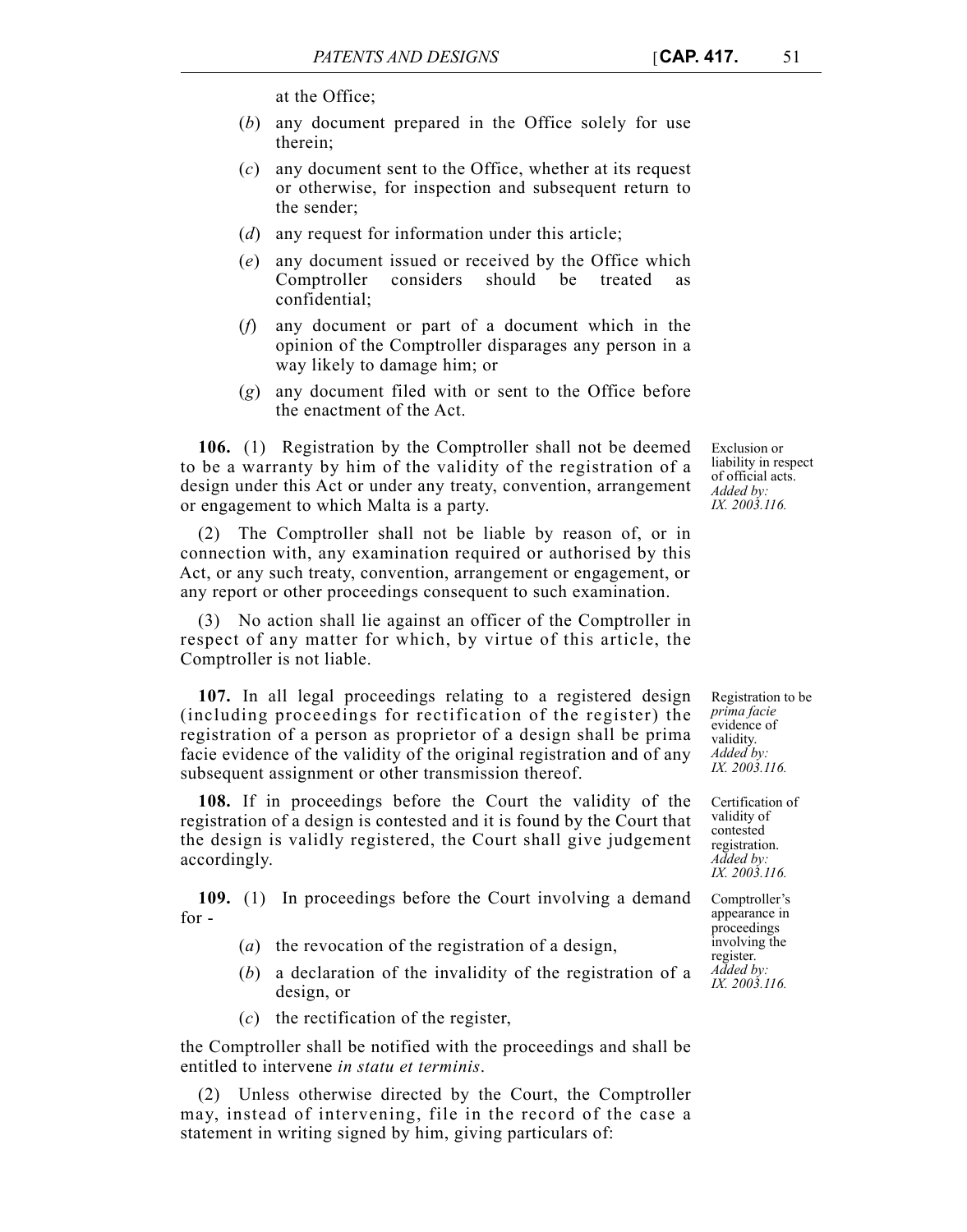- (*a*) any proceedings before him in relation to the matter in issue,
- (*b*) the grounds of any decision given by him affecting it,
- (*c*) the practice of the Office in like cases, or
- (*d*) such matters relevant to the issues and within his knowledge as he thinks fit,

and the statement shall be deemed to form part of the evidence in the proceedings.

**110.** (1) Any decision of the Comptroller under Parts XVIII to XXIV of this Act, may be appealed from, before the Court of Appeal composed in the manner provided in article 41(6) of the [Code of Organization and Civil Procedure](http://www.justiceservices.gov.mt/DownloadDocument.aspx?app=lom&itemid=8577&l=1) by application within fifteen days of service of the Comptroller's decision.

(2) For the purposes of subarticle (1) "decision" means any act, other than such acts as may by regulations be prescribed, done by the Comptroller in exercise of a discretion vested in him by or under this Act.

(3) The Minister with the concurrence of the Minister responsible for Justice may make rules governing appeals to the Court of Appeal under Parts XVIII to XXIV of this Act, and presenting a scale of costs and fees in relation to such appeals.

**111.** (1) The Comptroller may give directions specifying the hours of business of the Office for the purpose of the transaction by the public of business under this Act, and the days which are business days for that purpose.

(2) Business done on any business day after the specified hours of business, or on a day which is not a business day, shall be deemed to have been done on the next business day; and where the time for doing anything under this Act expires on a day which not a business day, that time shall be extended to the next business day.

(3) Directions under this article may make different provision for different classes of business and shall be published in the prescribed manner.

**112.** (1) Where by Parts XVIII to XXIV of this Act any act has to be done by or to any person in connection with any proceeding or matter under the said parts of this Act, the act may under and in accordance with the regulations be done by or to an agent of that person duly authorised in writing:

Provided that the Comptroller may in any particular case require the personal signature or presence of the agent or the person authorising him to act as an agent.

(2) If an applicant does not have his ordinary residence or principal place or business in Malta, he shall authorise an agent who has his ordinary residence or principal place of business in Malta to represent him in the manner as prescribed in subarticle (1):

Provided that this subarticle shall not apply as from the 1st

Appeals from the Comptroller's decision. *Added by: IX. 2003.116.* Cap. 12.

Business hours. *Added by: IX. 2003.116.*

Recognition of agents. *Added by: IX. 2003.116.*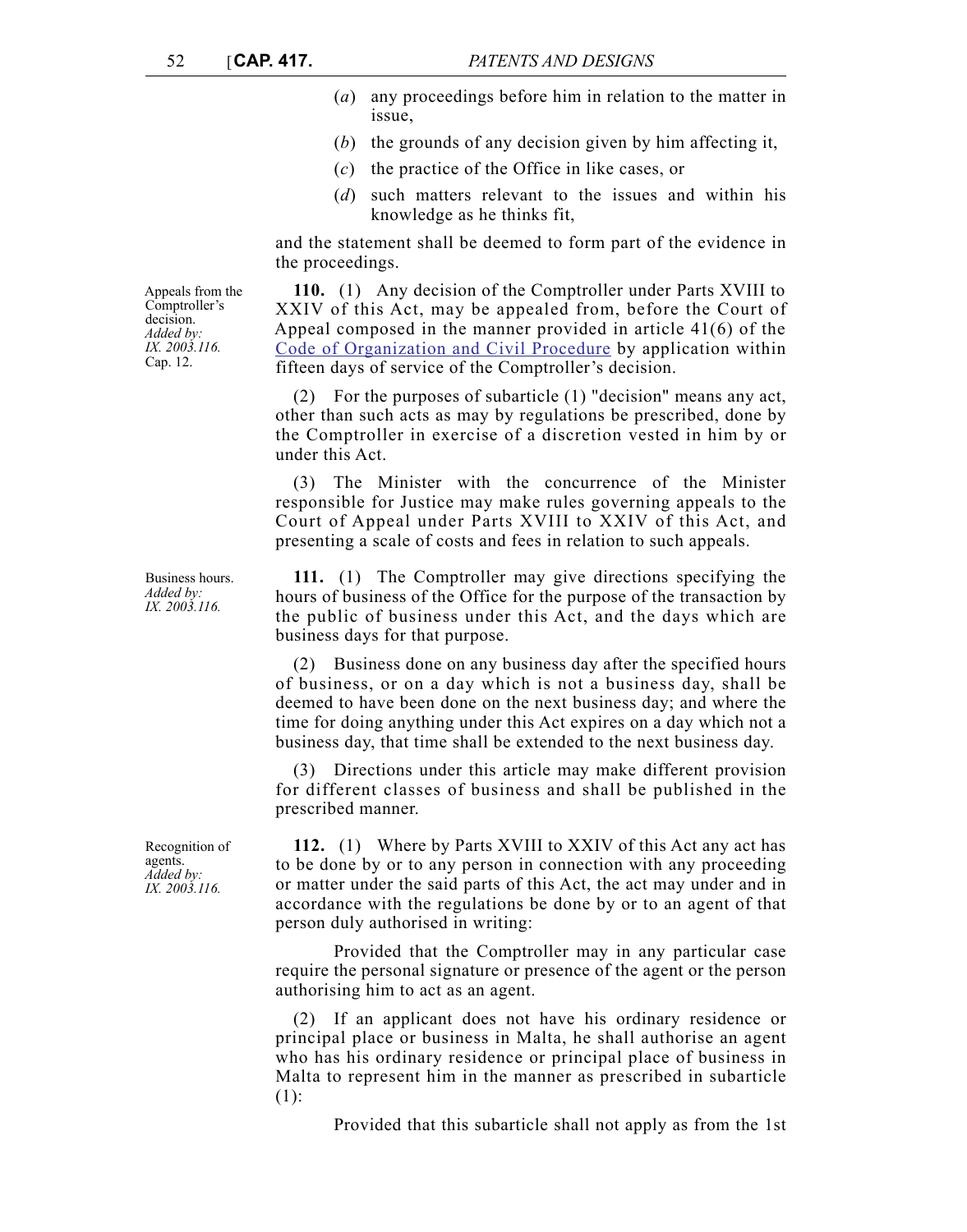May 2004 with regard to an applicant who has his ordinary residence or principal place of business in a Member State.

### **PART XXII INFRINGEMENT**

**113.** (1) Any person who in contravention to article 75 exploits a registered design shall be liable in damages towards the proprietor of the design right or the licensee.

(2) Infringement proceedings shall be brought before the Civil Court, First Hall, and may not be instituted after five years from the date when the injured party has obtained knowledge of the infringement and of the identity of the alleged infringer.

(3) In an action for infringement all such remedies as are in respect of the infringement of any other property right shall be available to the plaintiff.

**114.** (1) The Court may, moreover, on the demand of the plaintiff, order that the machinery or other industrial means or contrivances used in contravention of the design, the infringing products, and the apparatus destined for their production, be forfeited, wholly or partially, and delivered up to the proprietor of the design or such other person as the Court may direct, without prejudice to any other remedy.

(2) An action for an order under subarticle (1) may not be made after the end of the period of five years from the date on which the infringing products were made except as provided in the following subarticle.

(3) While during the whole or part of that period the proprietor of the registered design is prevented by fraud or concealment from discovering the facts entitling him to take action for an order, an application may be made at any time before the end of the period of five years from the date on which he could with reasonable diligence have discovered those facts.

**115.** (1) Where infringing goods, material or products have been delivered up in pursuance of an order under article 114, an action by sworn application against any person having an interest in the products may be brought before the Court by any party interested:

- (*a*) for an order that they be destroyed or forfeited to such person as the Court may deem fit, or
- (*b*) for a decision that no such order should be made.

(2) In considering its decision, the Court shall consider whether other remedies available in an action for infringement of the registered design would be adequate to compensate the proprietor and any licensee to protect their interests.

- (3) Any person having an interest shall be entitled:
	- (*a*) to appear in proceedings for an order under this article, whether or not he was served with a notice, and

Action for infringement. *Added by: IX. 2003.116.*

Order for delivery up of infringing machinery, products or material. *Added by: IX. 2003.116.*

Order as to disposal of infringing machinery, products or material. *Added by: IX. 2003.116. Amended by: L.N. 181 of 2006; L.N. 186 of 2006.*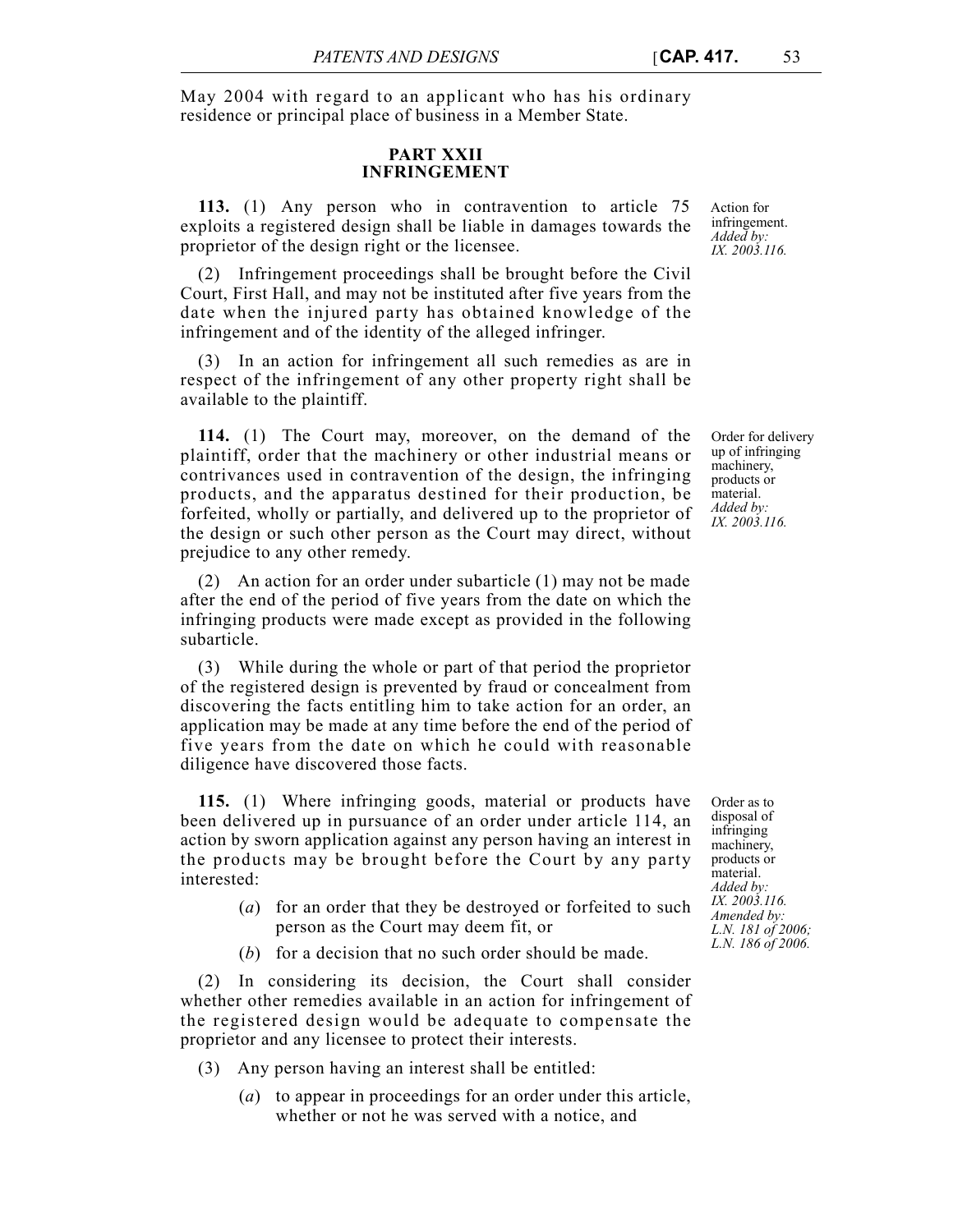(*b*) to appeal against any order made, whether or not he appeared at first instance, and any such order shall not take effect until the end of the period within which an appeal may be filed or, if before the end of that period an appeal is so filed, until the final determination or abandonment of the proceedings on the appeal.

(4) Where there is more than one person interested in the products, the Court shall make such order as it thinks fit.

(5) If the Court decides that no order should be made under this article, the person in whose possession, custody or control the products were before being delivered up shall be entitled to their return.

**116.** (1) Where a person threatens another with proceedings for infringement of a registered design other than those provided for in this Act, any person aggrieved may bring proceedings for relief under this article by sworn application before the Civil Court, First Hall.

(2) The relief which may be applied for is all or any of the following -

- (*a*) a declaration that the threats are unjustified,
- (*b*) an injunction against the continuance of the threats,
- (*c*) damages in respect of any loss the plaintiff may have sustained by the threats,

and the plaintiff shall be entitled to such relief unless the defendant shows that the acts in respect of which proceedings were threatened constitute, or if done would constitute, an infringement of the registered design concerned.

(3) Where the defendant shows that the acts in respect of which proceedings were threatened constitute or would constitute an infringement of the registered design, the plaintiff shall nevertheless be entitled to relief if he shows that the registration of the design is invalid or liable to be revoked.

(4) The mere notification that a design is registered, or that an application for registration has been made, does not constitute a threat of proceedings for the purposes of this article.

**117.** (1) Any person who with a view to gain for himself or another, or with intent to cause loss to another, and without the consent of the proprietor, in contravention of article 75 exploits a registered design shall be guilty of an offence against this article and shall be liable on conviction to imprisonment for a term not exceeding three years or to a fine (*multa*) of not more than twentythree thousand and two hundred and ninety-three euro and seventythree cents (23,293.73) or to both such fine and imprisonment.

(2) It shall be a defence for a person charged with an offence against this article to show that he believed on reasonable grounds that the use of the design in the manner in which it was used, or was to be used, was not an infringement of the registered design.

Remedy for groundless threats of infringement proceedings. *Added by: IX. 2003.116. Amended by: L.N. 181 of 2006; L.N. 186 of 2006.*

Unauthorised use of registered design. *Added by: IX. 2003.116. Amended by: L.N. 426 of 2007.*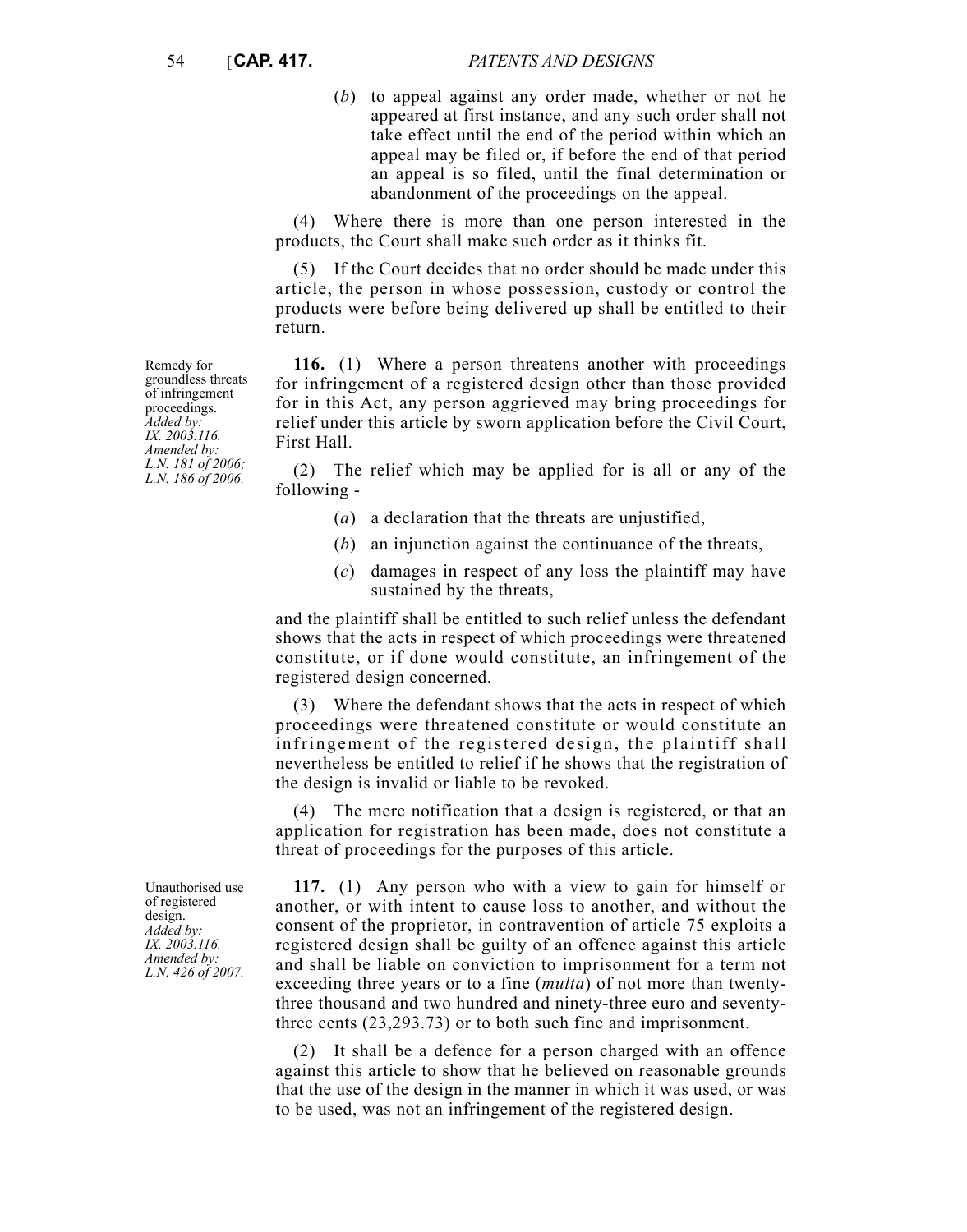**118.** (1) Any person who knowing or having reason to believe that it is false -

- (*a*) makes, or causes to be made, a false entry in the register of designs; or
- (*b*) makes, or causes to be made, anything falsely purporting to be a copy of an entry in the register, or
- (*c*) produces or tenders or causes to be produced or tendered in evidence any such thing,

shall be guilty of an offence against this article.

(2) A person guilty of an offence against this article shall be liable on conviction to imprisonment for a term not exceeding two years or a fine (*multa*) of not more than eleven thousand and six hundred and forty-six euro and eighty-seven cents (11,646.87) or to both such fine and imprisonment.

**119.** (1) Whoever puts into circulation, or sells any product, falsely representing that a design applied to, or incorporated in any product sold by him is registered, shall be guilty of an offence against this subarticle and, on conviction, be liable to a fine (*multa*) of not less than two hundred and thirty-two euro and ninety-four cents (232.94) and not more than eleven thousand and six hundred and forty-six euro and eighty-seven cents (11,646.87).

For the purposes of this article a person who sells a product having stamped, engraved or impressed thereon or otherwise applied thereto the word "registered", or any other word expressing or implying that the design applied to the products is registered, shall be deemed for the purposes of this article to represent that the design applied to the product is registered.

(2) Any person, who after the right in a registered design is expired, marks any product to which the design has been applied with the word "registered", or any word or words implying that there is subsisting right in the design under this Act, or causes any such product to be so marked, shall be guilty of an offence against this subarticle and shall on conviction, be liable to a fine (*multa*) not less than two hundred and thirty-two euro and ninety-four cents (232.94) and not more than eleven thousand and six hundred and forty-six euro and eighty-seven cents (11,646.87).

**120.** (1) A person shall not without the authority of the President use in connection with any business any device, emblem or title in such a manner as to be calculated to lead to the belief that he is employed by, or supplies goods or services to, the President.

(2) Any person who contravenes the provisions of subarticle (1) shall be guilty of an offence against this article and shall, on conviction, be liable to a fine (*multa*) of not more than six thousand and nine hundred and eighty-eight euro and twelve cents (6,988.12).

Falsification of register. *Added by: IX. 2003.116. Amended by: L.N. 426 of 2007.*

Falsely representing a design as registered. *Added by: IX. 2003.116. Amended by: L.N. 426 of 2007.*

Unauthorised use of certain devices, emblems, etc. *Added by: IX. 2003.116. Amended by: L.N. 426 of 2007.*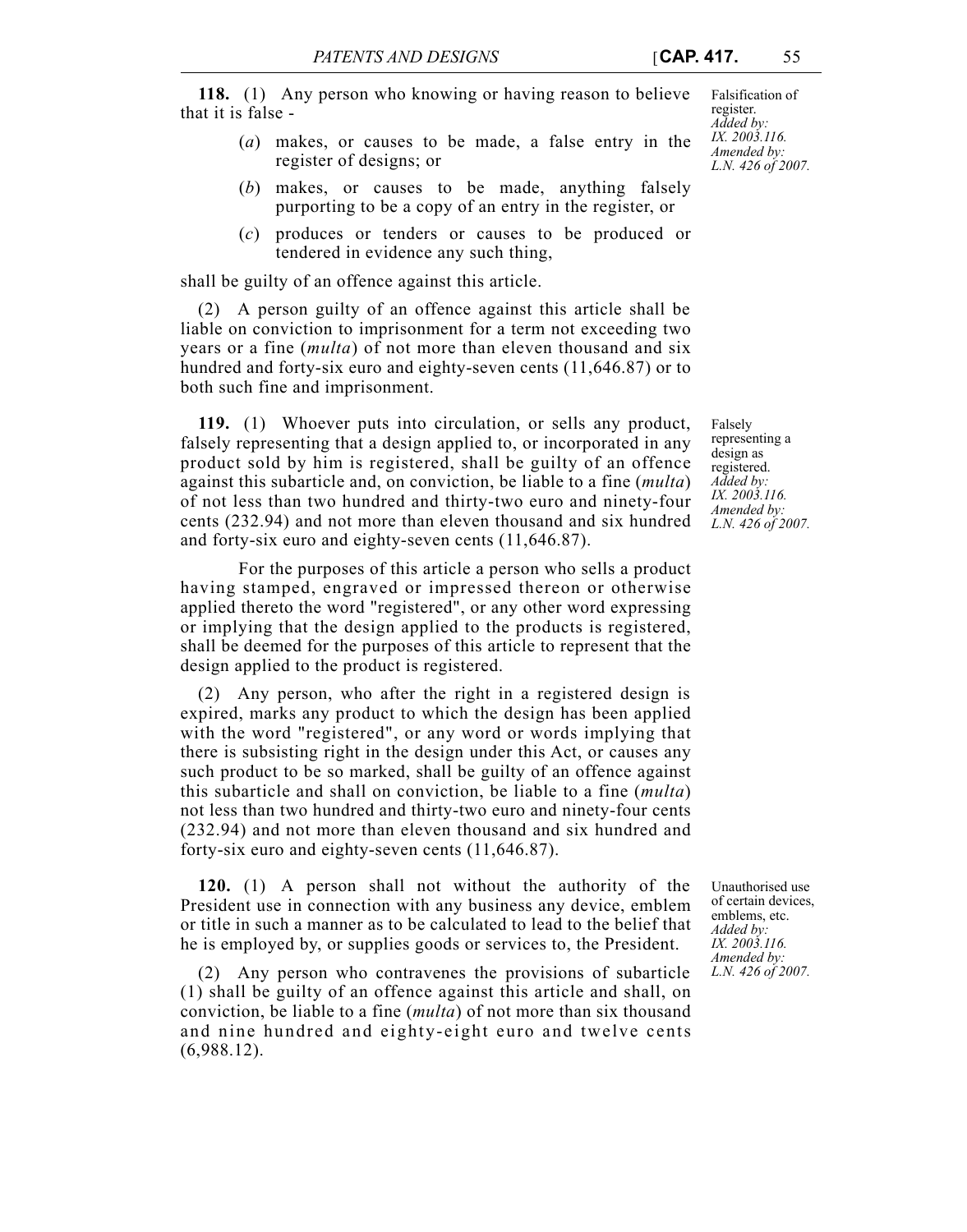Delivery up of infringing machinery, goods, etc. *Added by: IX. 2003.116.*

Powers of Magistrates. *Added by: IX. 2003.116.*

Where owner of goods is unknown. *Added by: IX. 2003.116.*

Forfeiture of things seized. *Added by: IX. 2003.116.*

Procedure where owner is unknown. *Added by: IX. 2003.116.*

Award of compensation to parties in good faith. *Added by: IX. 2003.116.*

**121.** The Court may, moreover, in the cases referred to in article 117, on the demand of the prosecution, order that the machinery or other industrial means or contrivances used in contravention of the rights of the proprietors of the designs, the infringing products, and the apparatus destined for their production, be forfeited, wholly or in part, and delivered to the holder of the design, without prejudice to any other right to relief under this Act.

**122.** Pending any proceedings for any one of the offences referred to in this Part, any Magistrate, if he is satisfied by information on oath that there is reasonable cause to suspect that any goods or things by means of, or in relation to which the offence has been committed, are in any house or premises of the accused, or are in his possession or under his control in any other place, may, by a warrant under his hand, direct any officer of the Police to be named in the warrant, to enter any house, premises or place, also to be named therein, and there to search for, seize and remove such goods or things.

**123.** If the owner of any goods or things, which, if he were convicted of any of the offences referred to in this Part, would be liable to forfeiture, is unknown or cannot be found, any Magistrate may in the like manner and in the circumstances required in article 122 issue the said warrant.

**124.** The goods and things so seized shall be produced before the Court of Magistrates sitting as a court of criminal judicature, and such Court shall determine whether they are liable to forfeiture under this Act.

**125.** (1) In the case referred to in article 123, the Court shall order the issue of banns which shall be published twice, with an interval of at least eight days, in the Gazette, and posted up at the entrance of the building wherein the Court sits, and in any other place which the court may deem fit, stating that the goods or things seized shall be forfeited, unless at the time and place named in the banns the owner of such goods or things or other persons interested in such goods or things attends before the Court at the time and place indicated in the banns and shows cause to the contrary. The person from whose possession the goods or things were seized, shall also, where his whereabouts are known, be notified with the banns.

(2) If the owner or any person on his behalf, or other person interested in the said goods or things, fails to attend at the time and place named in the banns to show cause to the contrary, it shall be lawful for the Court to direct that such goods or things or any of them be forfeited.

**126.** The Court may direct that the goods or things so forfeited be destroyed or disposed of, and may also direct that, out of the net proceeds which may be realized by the disposal of such goods or things and up to the amount thereof, any persons who, being in good faith, were injured by the forfeiture, be awarded compensation for any loss caused to them.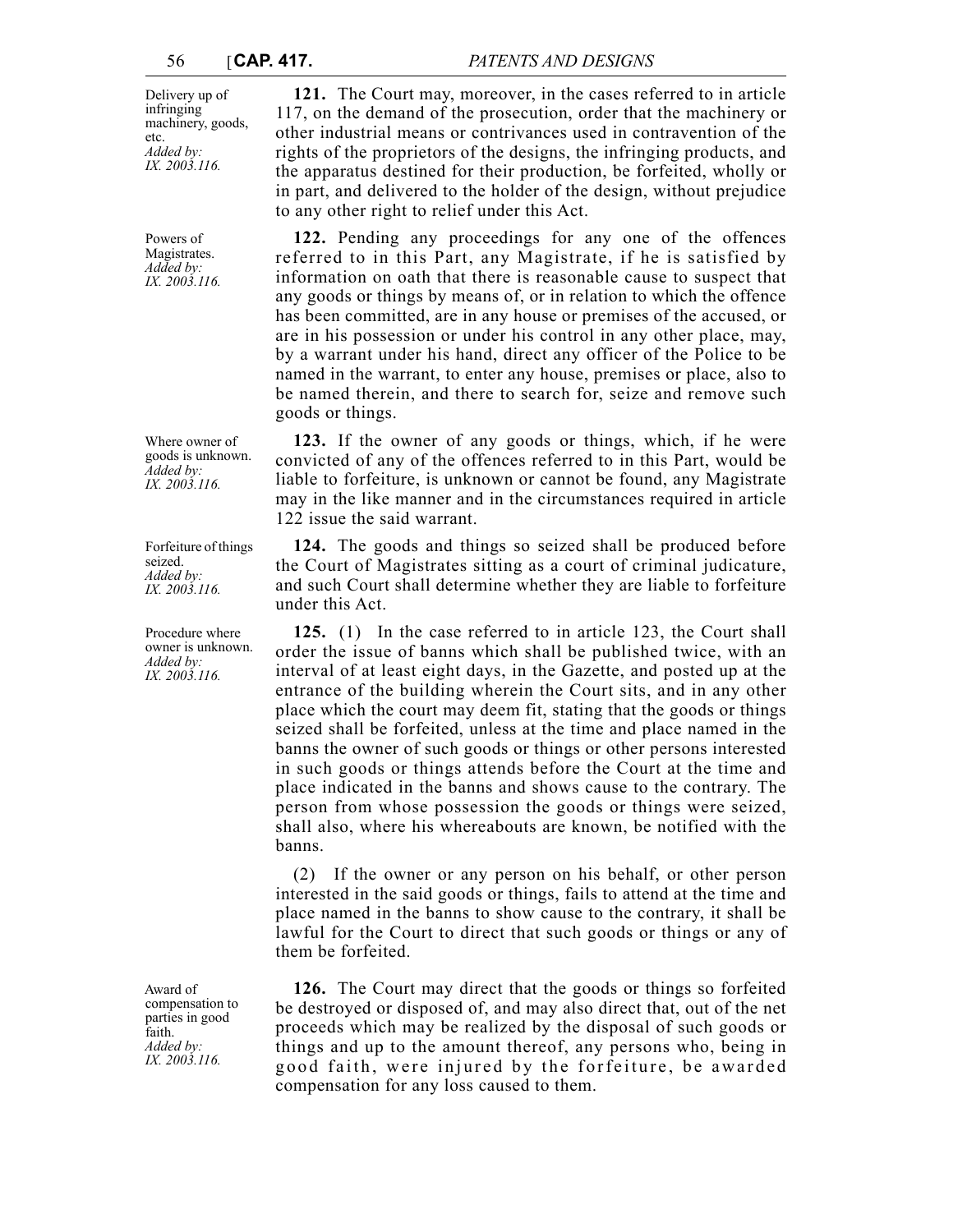**127.** Criminal actions under this Act shall be barred by the lapse of three years from the day on which the act constituting the offence was committed, if the person to whose prejudice the act was committed, had no previous knowledge thereof; in all other cases such action shall be barred by the lapse of one year from the day on which such person became aware of that act.

**128.** The provisions of this Part shall apply without prejudice to the right of any person to claim damages in consequence of any act constituting an offence.

**129.** No proceedings shall be instituted against any person in the service of another person, if, he shows that in good faith, he acted in obedience to the instructions of his employer, and, on being questioned by the Police, gives full information relating to his employer and of the facts of the case as known to him.

## **PART XXIII GENERAL PROVISIONS**

**130.** In any civil proceedings under this Act if a question arises as to the use to which a registered design has been put, the burden of proof that a particular use has been made shall lie on the proprietor.

**131.** Civil actions under Parts XVIII to XXIV of this Act shall be barred by the lapse of five years in all cases in which no other period within which such actions may be brought is fixed in this Act.

### **PART XXIV REGULATIONS**

**132.** (1) The Minister may make regulations for the better administration of Parts XVIII to XXIV of this Act, making such rules as are required by any provisions of the said parts of this Act, prescribing anything authorised or required by any provision to be prescribed, and generally for regulating practice and procedure under the said Parts, and in particular provision may be made:

- (*a*) with regard to the interpretation of terms used in the said Parts of this Act;
- (*b*) with regard to the grant, refusal or surrender of a registered design;
- (*c*) with regard to the terms of renewal of a registered design;
- (*d*) with regard to the manner of filing of applications and other documents as well as all respective and other fees under the said Parts of this Act;
- (*e*) requiring and regulating the translation of documents and the filing and authentication of any translation;
- (*f*) with regard to the service of documents;
- (*g*) with regard to matters relating to the register of designs, in particular as to:
	- (i) amendment of registered particulars relating to a

Limitations of criminal actions. *Added by: IX. 2003.116.*

Rights to damages not affected. *Added by: IX. 2003.116.*

Employment and employee. *Added by: IX. 2003.116.*

Burden of proving use of design. *Added by: IX. 2003.116.*

Limitations of civil actions. *Added by: IX. 2003.116.*

Power of Minister to make regulations. *Added by: IX. 2003.116.*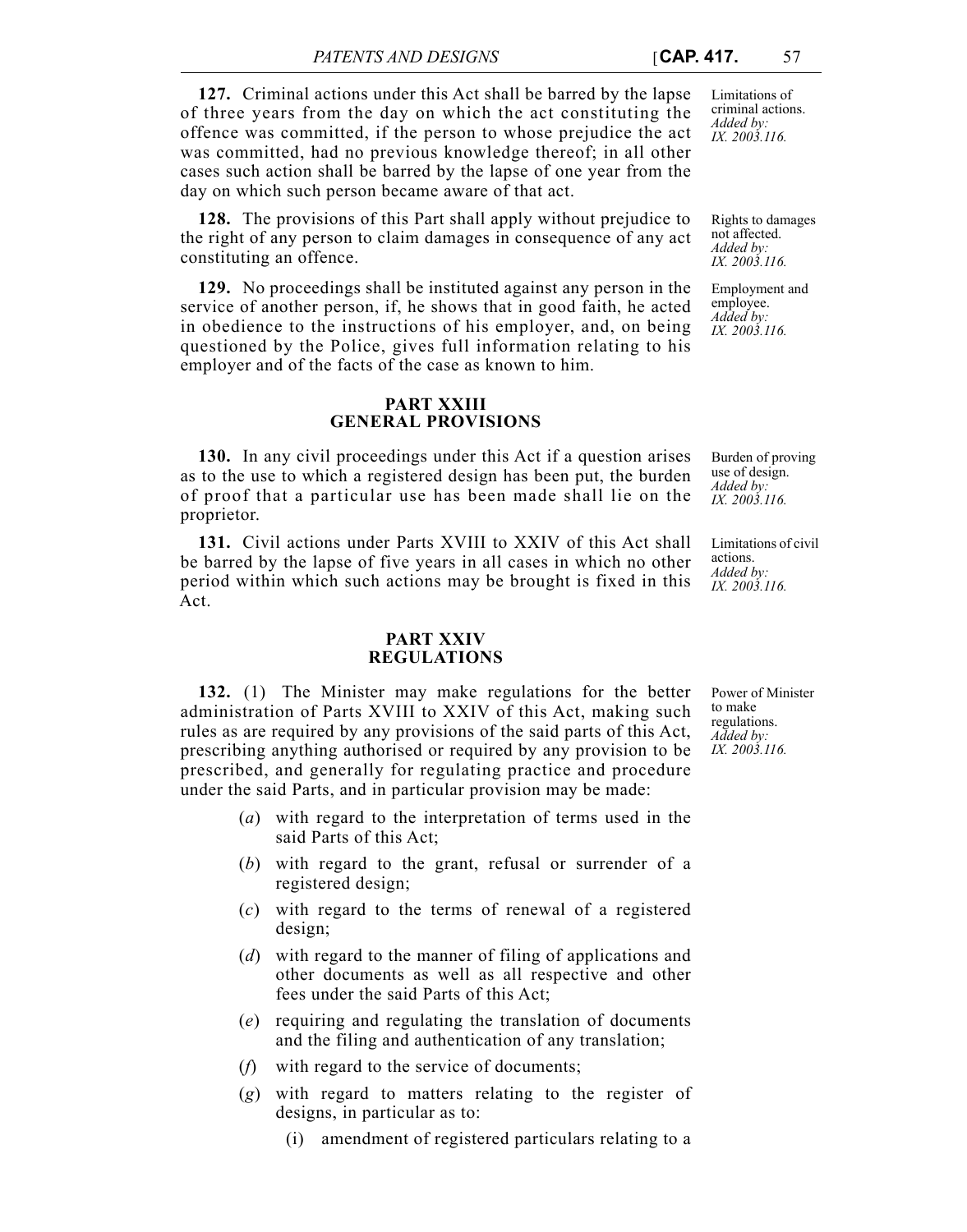licence so as to reflect any alteration of the terms of the licence, and

- (ii) the removal of such particulars from the register;
- (*h*) with regard to the classification of registered designs;
- (*i*) authorising the rectification of irregularities of procedure;
- (*j*) with regard to procedures, sanctions and anything else relating to the infringement of the provisions of the said Parts of this Act;
- (*k*) prescribing time limits for anything required to be done in connection with any proceeding under the said Parts of this Act;
- (*l*) providing for the extension of any time limit so prescribed, or specified by the Comptroller whether or not the time limit has already expired; and
- (*m*) regulating administrative and other supplementary provisions.

(2) The Minister may also from time to time make regulations not inconsistent with the said Parts of this Act prescribing all matters which by this Act are required or permitted to be prescribed or which are necessary or desirable to be prescribed for carrying out or giving effect to this Act, or for the conduct of any business relating to the Office of the Comptroller.

(3) The Minister may also make regulations giving effect in Malta to the provisions of any international or regional design registration instrument or any related agreements to which Malta becomes a party.

**133.** (1) Subject to the provisions of this article, the Industrial Property (Protection) Ordinance is hereby repealed.

(2) In this article:

"existing registered design" means a design, registered under the Industrial Property (Protection) Ordinance immediately before the commencement of Parts XVIII to XXIV of this Act;

"former register" means the register kept under the old law;

"new register" means the register kept under Parts XVIII to XXIV of this Act;

"old law" means the Industrial Property (Protection) Ordinance and any other enactment or rule of law applying to existing registered designs immediately before the commencement of Parts XVIII to XXIV of this Act.

- (3) For the purposes of this article
	- (*a*) an application shall be treated as pending on the coming into force of Parts XVIII to XXIV of this Act, if it was made but not finally determined before such coming into force; and
	- (*b*) the date on which it was made shall be taken to be the

Repeal of Industrial Property (Protection) Ordinance, and transitory provision. *Added by: IX. 2003.116.* Cap. 29.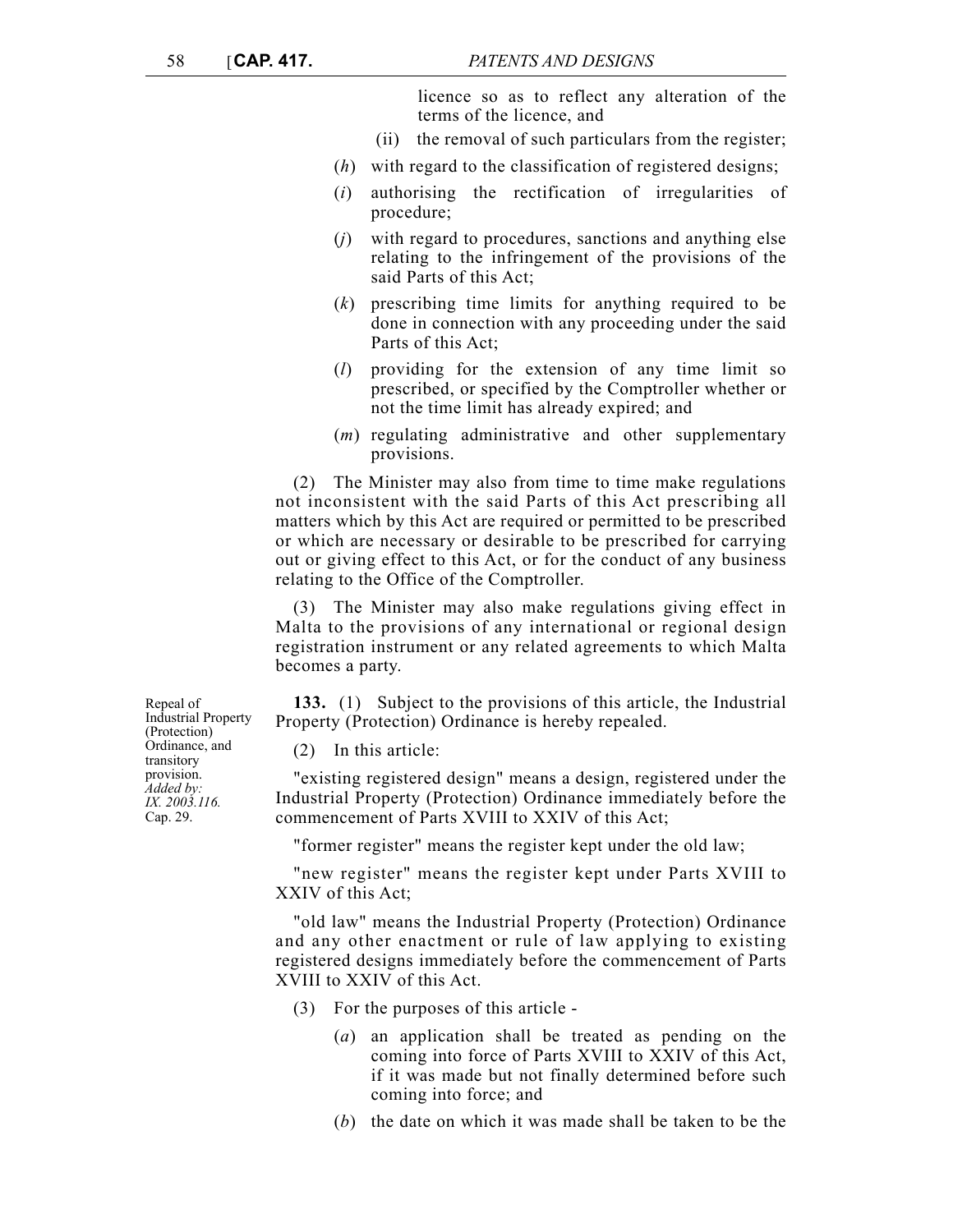# date of filing under the old law.

(4) Existing registered designs shall, on the commencement of this article, be transferred to the new register and subject to the provisions of this article, shall have effect as if they were registered under Parts XVIII to XXIV of this Act.

(5) Proceedings under the old law which are pending on the commencement of this article shall be dealt with under the Old Law and any necessary alteration pursuant to such proceedings shall be made to the new register.

- (6) (*a*) Upon the coming into force of this article, articles 75 and 76 of this Act shall apply in relation to, an existing registered design and subject to paragraph (*b*), article 113 shall apply in relation to any infringement of an existing registered design committed after the commencement of this article.
	- (*b*) After the coming into force of this article, it shall not be an infringement of -
		- (i) an existing registered design, or
		- (ii) a registered design of which the distinctive elements are the same or substantially the same as those of an existing registered design,

to continue with any use which did not amount to infringement of the existing registered design under the old law.

(7) Article 114 shall apply to infringing goods, material or products whether made before or after the commencement of this article.

(8) Article 86 shall apply to licences granted before the commencement of this article, but only in relation to infringement committed after its commencement.

(9) The provisions of article 80 shall apply as from the commencement of this article to an existing registered design of which two or more persons were immediately before the commencement of this article registered as joint proprietors.

- (10) (*a*) Article 81 shall apply to transactions and events occurring after the commencement of this article in relation to an existing registered design; and the old law shall continue to apply in relation to transaction and events occurring before its commencement.
	- (*b*) Where, before the commencement of this article a person become entitled by assignment or transmission to an existing registered design but has not registered his title, any application for registration of an assignment after its commencement shall be made under article 83.

(11) Articles 84 and 85 shall apply only in relation to licences granted after the commencement of this article.

Licensing of a registered design.

(12) An application for registration of a design under the old law

Existing registered designs.

Proceedings under old law.

Effects of registration infringement

Infringing goods, material or products.

Rights and remedies of licensee.

Co-ownership of a registered design.

Assignment, etc., of a registered design.